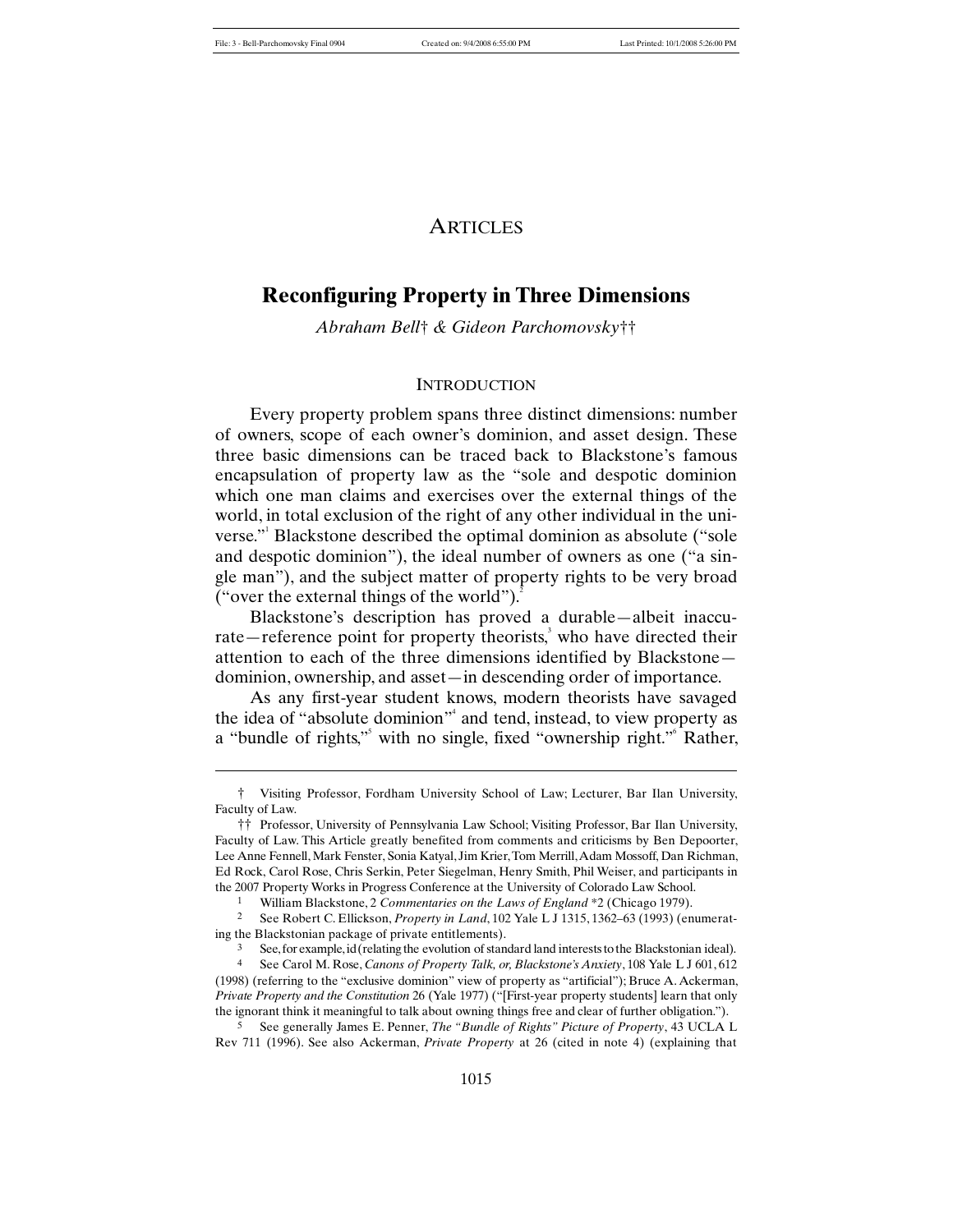$\overline{a}$ 

1016 *The University of Chicago Law Review* [75:1015

each right, power, privilege, or duty is but one stick in the total bundle.<sup>7</sup> The ideal of property as driving toward a single owner fared much better and continues to enjoy a pride of place in contemporary property theory.<sup>8</sup> "Things," the third predicate of the Blackstonian edifice, has received the least attention. Primarily, modern scholars have challenged the idealized concept along two axes. First, they have questioned the exclusive focus on tangible goods as the subject matter of property, pointing out that intangible assets, such as intellectual works, may also be subject to private property rights. Second, in Anglo-American law, even when tangible objects are concerned, property rights attach to reified estates rather than the thing itself. Thus, properly understood, an owner does not own land but rather a fee simple absolute (or some other estate) in land.<sup>10</sup> Yet, property theory is still searching for an accurate means of conveying the "'thingness' of private property."

In this Article, we argue that the idealized Blackstonian characterization led many subsequent scholars astray: although Blackstone

9 See, for example, Frank H. Easterbrook, *Intellectual Property Is Still Property*, 13 Harv J L & Pub Policy 108, 118 (1990) (arguing that, except in the rarest case, the law should treat intellectual and tangible property identically). But see Mark R. Patterson, *When Is Property Intellectual? The Leveraging Problem*, 73 S Cal L Rev 1133, 1138–39 (2000) (discussing special antitrust difficulties presented by intellectual property).

10 See Robert W. Gordon, *Paradoxical Property*, in John Brewer and Susan Staves, eds, *Early Modern Conceptions of Property* 95, 100 (Routledge 1995) (critically discussing the historic process of reification by which estates became independent assets subject to ownership).

11 Michael A. Heller, *The Boundaries of Private Property*, 108 Yale L J 1163, 1193 (1998) (identifying the bundle-of-legal-relations metaphor as a weak portrayal of the "thingness" of private property).

property law "considers the way rights to use things may be parceled out amongst a host of competing resource users").

<sup>6</sup> A.M. Honore famously produced a list of no less than eleven "leading incidents" of property ownership. A.M. Honore, *Ownership*, in A.G. Guest, ed, *Oxford Essays in Jurisprudence* 107, 113 (Oxford 1961).

<sup>7</sup> See generally, for example, Thomas W. Merrill, *Property and the Right to Exclude*, 77 Neb L Rev 730 (1998) (arguing that while property owners enjoy a varied package of legal rights, the right to exclude is both necessary and sufficient for identifying the existence of property).

<sup>8</sup> Without specific reference to Blackstone, Harold Demsetz's classic *Toward a Theory of Property Rights* posited that the law creates property rights over an object in order to allow a single owner to internalize the various externalities associated with that object. See generally Harold Demsetz, *Toward a Theory of Property Rights*, 57 Am Econ Rev 347 (1967). Demsetz's insight about the centrality of a single owner as a means for internalizing externalities was further developed by scholars such as Richard Epstein, Michael Heller, and Francesco Parisi. See Richard A. Epstein, *Holdouts, Externalities, and the Single Owner: One More Salute to Ronald Coase*, 36 J L & Econ 553, 562–63 (1993) (stating that concentrating all the incidents of ownership in a single person minimizes the transaction costs of reallocating property to its best use); Michael A. Heller, *The Tragedy of the Anti-commons: Property in Transition from Marx to Markets*, 111 Harv L Rev 621, 631 (1998) (arguing that in regimes transitioning from socialism to private markets, the resources that emerge as private property most successfully are those that begin the transition with a near-standard bundle of rights assigned to a single person); Francesco Parisi, *Entropy in Property*, 50 Am J Comp L 595, 613–17 (2002) (discussing legal mechanisms that promote reunification of fragmented property in a single owner).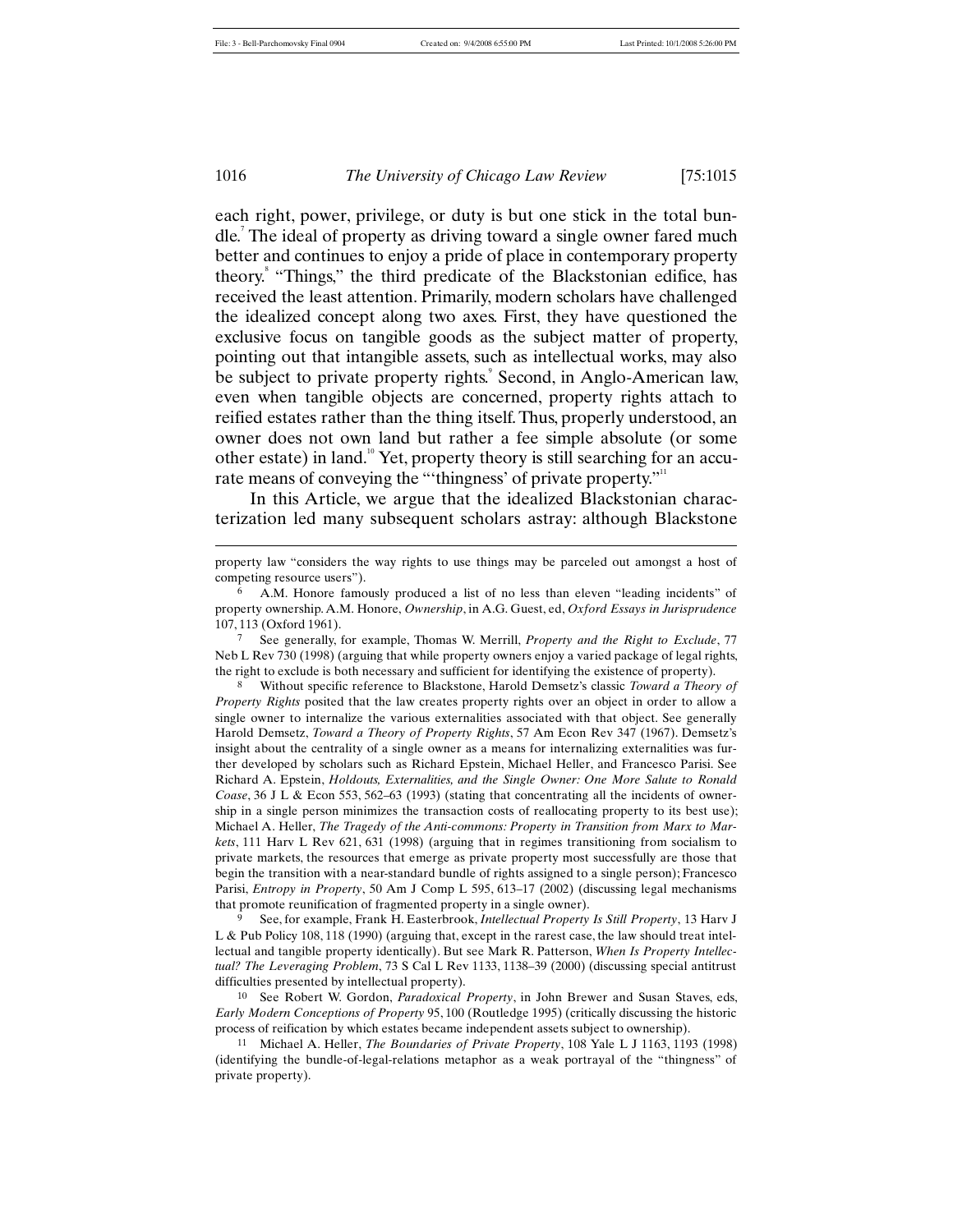2008] *Reconfiguring Property in Three Dimensions* 1017

correctly identified the building blocks of property law, property law does not and cannot achieve the Blackstonian ideal.<sup>12</sup> The key to this paradox is to be found in the fact that property law cannot be explained by scholarly investigations that isolate one of the three Blackstonian factors from the others.<sup>13</sup>

Property puzzles can rarely be understood using one-dimensional analysis. The ideals of a single owner, full dominion, and optimal assets often conflict among themselves. Thus, property law must on many occasions compromise its pursuit of one of the ideals for the other. Rules that drive toward creating the ideal number of owners must interact with rules seeking to create or preserve the ideal asset size together with the ideal package of legal powers and rights. Overlooking one of the dimensions leads to an incomplete, and often distorted, view of the field. Unfortunately, there has been no systematic threedimensional analysis of property rules.

The goal of this Article is to develop a comprehensive understanding of property law by conceptualizing it as a three-dimensional balancing act. Viewing property in this light yields several important contributions to the burgeoning literature on property theory.

First, a three-dimensional conceptualization offers a far more varied picture than is commonly acknowledged. As needs change along one or more of the axes—owner, dominion, or asset—the overall concept of the property right must be adjusted accordingly in order to maintain maximum benefit from property rights. Consequently, when the law pushes for the Blackstonian ideal of absolute dominion of a single owner over things, it inexorably finds itself drawn into a more compromised stance. Property law, therefore, is a balancing act: as property rights fall out of sync on one dimension, the law must adjust its protections on other dimensions in order to maximize property rights. We demonstrate the importance of this general theoretical insight by illustrating how a three-dimensional perspective challenges conventional understanding of such property issues as appropriation rules, commons property, fragmentation of rights, nuisance, and land assembly.

<sup>12</sup> It is important to note that Blackstone himself acknowledged the complexity of property notwithstanding the idealized conception. In this sense, what is referred to as the Blackstonian conception of property is a misnomer. Consider Ellickson, 102 Yale L J at 1362–63 & n 237 (cited in note 2) (summarizing what has subsequently become known as the "Blackstonian Bundle of Rights" but immediately admitting that this characterization "is most uncharitable to Blackstone," who recognized many of the complexities and nuances of property law).

<sup>13</sup> An important precursor to our Article is Shi-Ling Hsu, *A Two-dimensional Framework for Analyzing Property Rights Regimes*, 36 UC Davis L Rev 813 (2003), which examined two of the three dimensions: owner and dominion.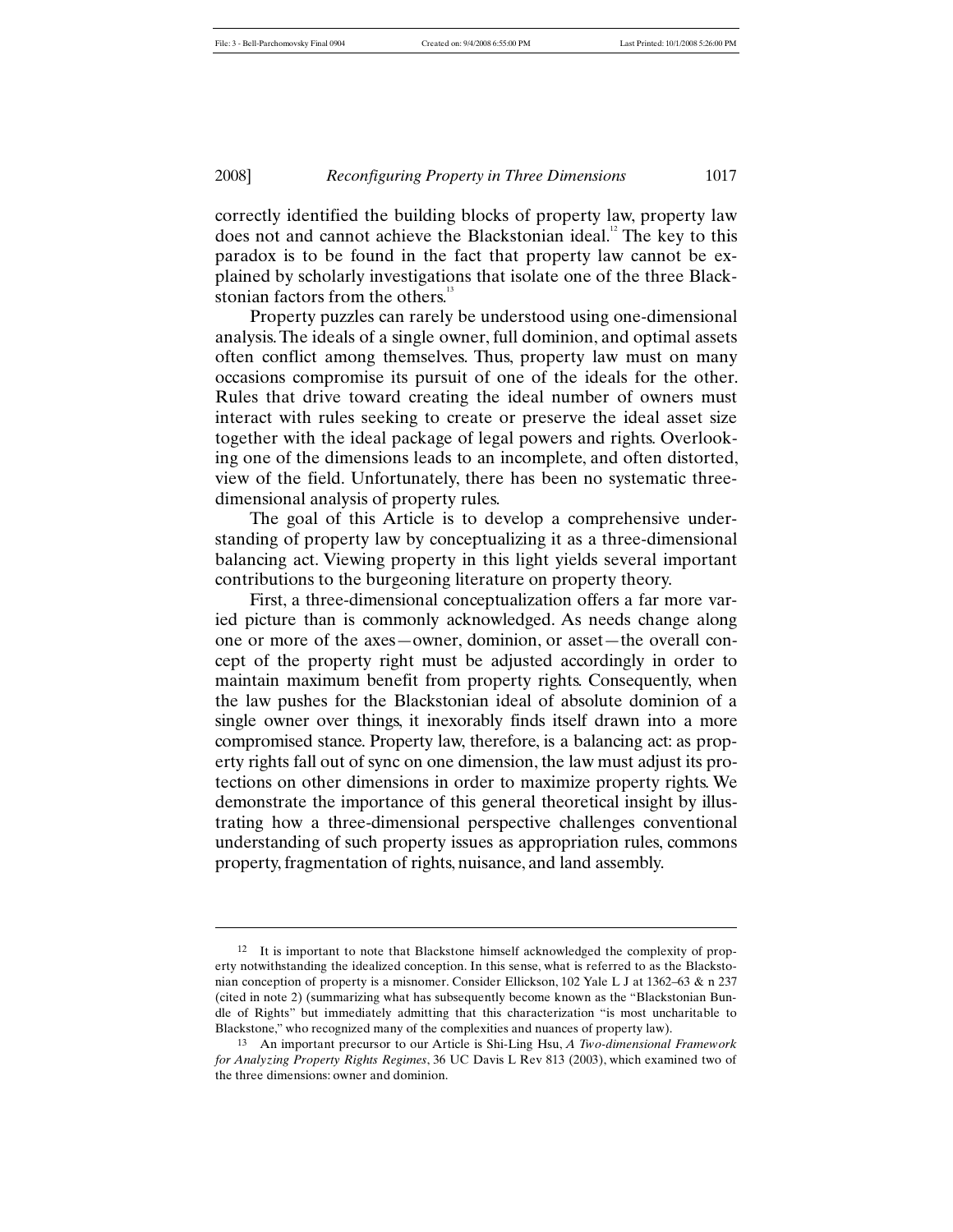1

Second, the perspective we develop in this Article illuminates six strategies property law employs to diffuse the tension among its constitutive dimensions. These six strategies are as follows:

*Fictional owners*. In order to maintain some of the advantages of having a single owner even though there are multiple individuals who actually own rights, the law often concentrates ownership in assets in a single *fictional* owner. The most outstanding example of this is corporate-owned property. Other instances include partnerships, decedents' estates, and married couples.

*Fictional assets*. A second strategy is the creation of fictional assets, so as to slice up a "thing" into pieces small enough to be amenable to full dominion by a single owner. This strategy lies behind the reification of property rights and explains why the law insists upon ownership of estates (such as fees simple) rather than land or chattels. The use of this fiction enables a single owner of a future interest and a single owner of a present interest to each enjoy relatively uncompromised dominion (subject only to the rules of waste) over full and separate—albeit fictional—assets.

*Forced reconfiguration*. This strategy primarily involves rules forcing owners to relinquish fractional property interests to a single owner. Examples include partition by sale, the (infamous) Rule against Perpetuities, disentailing, and, most importantly, takings by eminent domain for purposes of land assembly. In cases of land assembly, takings allow the government to simultaneously change the number of owners (typically to one) and the asset size (typically to a larger asset).<sup>14</sup>

*Limits on owner-initiated reconfiguration or size*. In order to preserve ideal asset size or configuration, the law often confines the ability of an owner to change the size of her real estate parcel without the state's permission. For example, zoning regulations limit the ability of a lot owner to divide it physically into smaller lots without permission to parcelize from local authorities.<sup>15</sup>

<sup>14</sup> Takings may also be employed to force an owner of an interest in a large asset to divide the asset to permit the creation of single owners over each of the smaller assets. Such was the case in *Hawaii Housing Authority v Midkiff*, 467 US 229 (1984), where legislation forced owners to sell fee simple interests, through intermediaries, to their tenants in order to combat the problem of excessively concentrated land ownership in Hawaii. See id at 232–34.

<sup>15</sup> See Kenneth H. Young, 4 *Anderson's American Law of Zoning* § 25.03 at 284–89 (Clark Boardman Callaghan 4th ed 1997) (discussing the objectives of subdivision controls). Sometimes the restriction is imposed on metaphysical, rather than physical, alterations, as evidenced by the *numerus clausus* principle that prevents individuals from creating new property rights. A variant on this strategy, which we may label "forced presentism," curbs or eliminates the owner's power to interfere with future owners' dominion over an asset. Thus, the law prevents unreasonable restraints on alienation and discharges servitudes in light of changed circumstances. Some applications of the doctrine of waste also employ forced presentism. These rules preserve as close to full dominion as possible over time.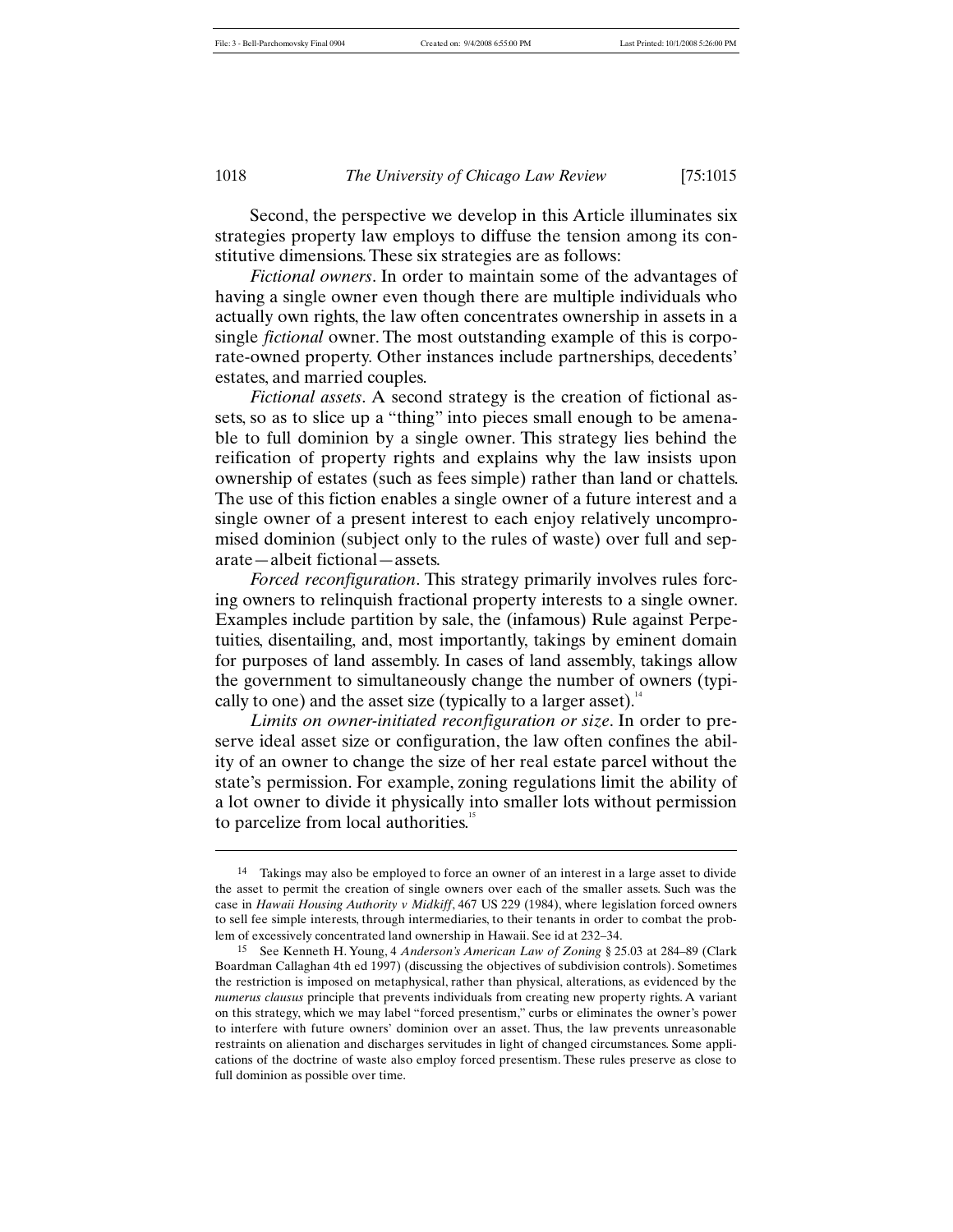*Transfer or elimination of elements of dominion.* The goal of this strategy is to restrict the dominion of the owner in possession by either transferring certain rights or privileges to others or by eliminating them altogether. It enables lawmakers to hold asset size or configuration constant, while compromising the owner's dominion. The traditional example is the doctrine of waste, which restricted the tenant in possession from using the property to the detriment of other co-owners.<sup>16</sup> Modern examples of this strategy include conservation easements, which transfer to a third party control over certain environmental amenities on private land without depriving the owner of her fee simple, and use restrictions in zoning laws, which eliminate certain use privileges from the owner's domain.

*Differential acquisition rules*. A final strategy polices the degree and timing of privatization of assets. Thus, some resources are subject to a rule of capture, encouraging rapid assimilation into the domain of private property; others are subject to rules such as reasonable use or public trust that prevent full transition to private property. This strategy enables policymakers to keep certain assets' characteristics subject to other nonprivate property regimes.

We show that the entire law of property can be organized around these six reconciliatory strategies. Hence, we offer a clear and coherent way of understanding property law in its entirety.

Our final contribution is normative. We draw on these strategies to craft new solutions to longstanding property puzzles. For example, consider some of the examples of excessive "fragmentation" of property discussed by Michael Heller<sup>17</sup> and Francesco Parisi.<sup>18</sup> These include such situations as traditional Native American tribal lands. In order to keep ownership of land within the tribe, federal law imposed restrictions on the alienability of tribal members-owners' property interests. After a few generations, tribal land holdings were characterized by a plethora of owners with extremely small and undivided shares, which led to underuse and abandonment.<sup>19</sup> Both Heller and Parisi pointed out excessive fragmentation of property interests leads

<sup>16</sup> Other legal mechanisms employed to this end include trusts, some kinds of servitudes, and many kinds of zoning or environmental laws. We include trusts in this category even though we acknowledge that, in some respects, trusts also fall under the category of fictional owners, as well as having characteristics of fictional assets.

<sup>17</sup> See Heller, 111 Harv L Rev at 679–87 (cited in note 8) (introducing and discussing "the tragedy of the anticommons," which results in the underuse of resources).

<sup>18</sup> See Parisi, 50 Am J Comp L at 599–600, 626–27 (cited in note 8).

<sup>19</sup> *Hodel v Irving*, 481 US 704, 707–08 (1987) (discussing the process by which "40-, 80-, and 160-acre parcels became splintered into multiple undivided interests in land, with some parcels having hundreds, and many parcels having dozens, of owners").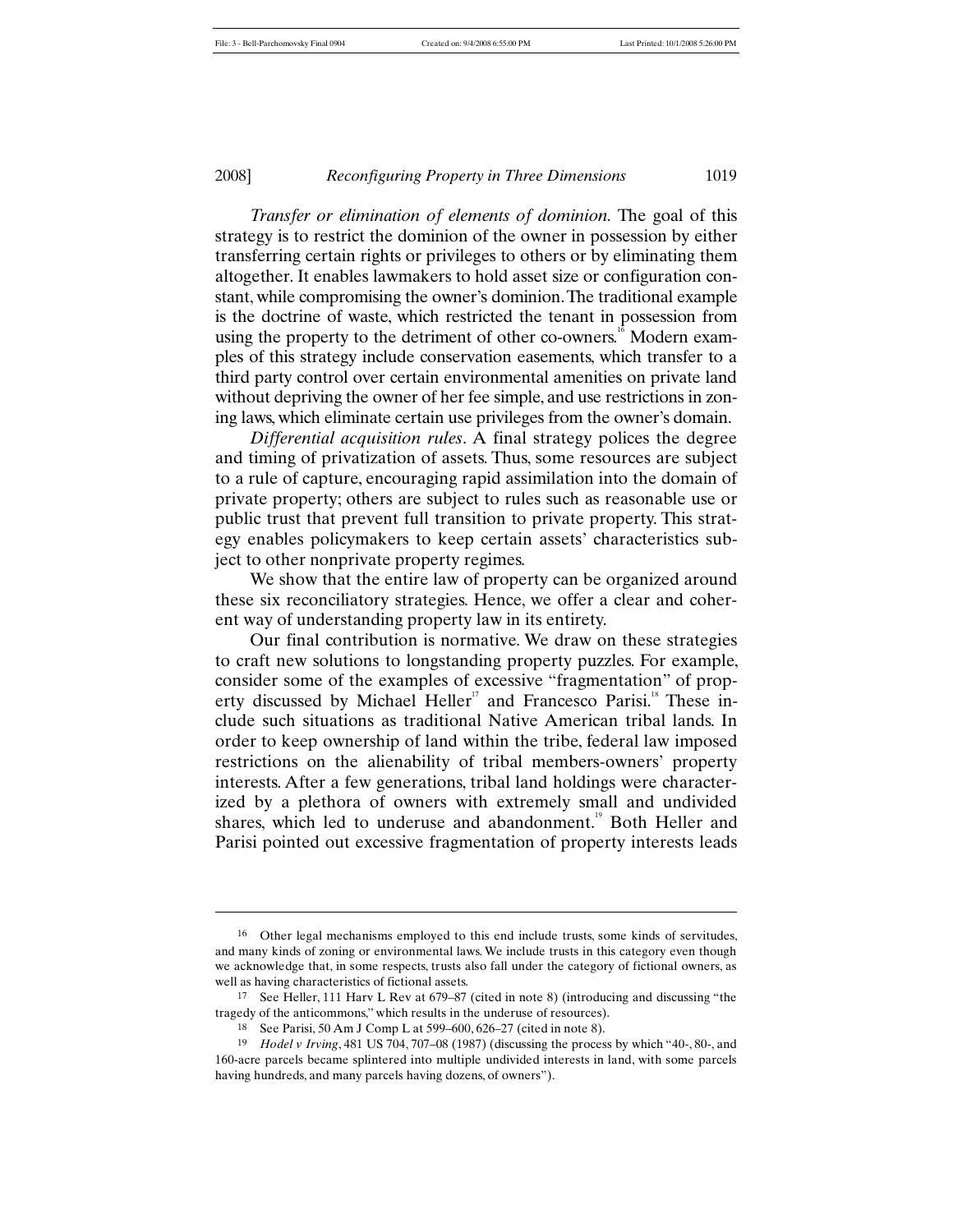to too many undivided interests in an asset.<sup>20</sup> Focusing their attention on that dimension *alone*, each of them argued that the solution should focus on limiting fragmentation or forcing aggregation.

Once one views the problem, as we do, as spanning three dimensions, innovative solutions come to light. For instance, rather than attempt to aggregate the asset held by multiple owners, one may utilize a strategy of creating a fictional owner, such as a tribal cooperative, with tribal member-owners exchanging their undivided fractional interests in the land for shares in the cooperative. Alternatively, one might create a tribal trust to manage the land with tribal members retaining undivided fractional beneficial interests. Finally, policymakers might consider making the land freely alienable and formalizing limited nonpossessory tribal rights to protect traditional land uses.<sup>21</sup>

Likewise, consider the example of eminent domain. Eminent domain is frequently analyzed in the context of land assembly; indeed, some scholars view land assembly as the quintessential and perhaps only legitimate justification for the eminent domain power. $\degree$  Eminent domain is justified in the case of land assembly as the necessary solution for strategic holdouts that may prevent the state from aggregating a number of smaller parcels in order to provide a public good with the new, assembled parcel. A three-dimensional analysis recognizes that the problem may be viewed in several ways: too many owners, too small assets, or too much dominion (power to hold out). Holdout problems may be resolved, therefore, along all three dimensions. As we explain in detail in Part IV, instead of using eminent domain to aggregate the assets, the state can aggregate the owners, as it does in forced pooling arrangements in oil and gas law.<sup>23</sup> Or, it may change the acquisition rules to permit would-be assemblers to force sales for certain uses. $24$ 

Structurally, the Article unfolds in four Parts. Part I introduces a theoretical framework for understanding the interplay of the three dimensions of property. In particular, we show that both private actors in the marketplace and policymakers defining property rights must aim at maximizing property value as a function of three variables. Part II of the Article reviews current scholarship of property with an eye toward teasing out doctrines where analysis has been led astray by

<sup>20</sup> See Heller, 111 Harv L Rev at 685–87 (cited in note 8); Parisi, 50 Am J Comp L at 599–600, 626–27 (cited in note 8).

<sup>21</sup> See Part IV.A.

<sup>22</sup> See, for example, Michael Heller and Rick Hills, *Land Assembly Districts*, 121 Harv L Rev 1465, 1467 (2008).

<sup>23</sup> See Part IV.D.

<sup>24</sup> See Abraham Bell, *Private Takings* 33–37 (unpublished manuscript, 2007) (discussing government-mediated private takings in which the government uses its eminent domain power to allow private actors to seize property).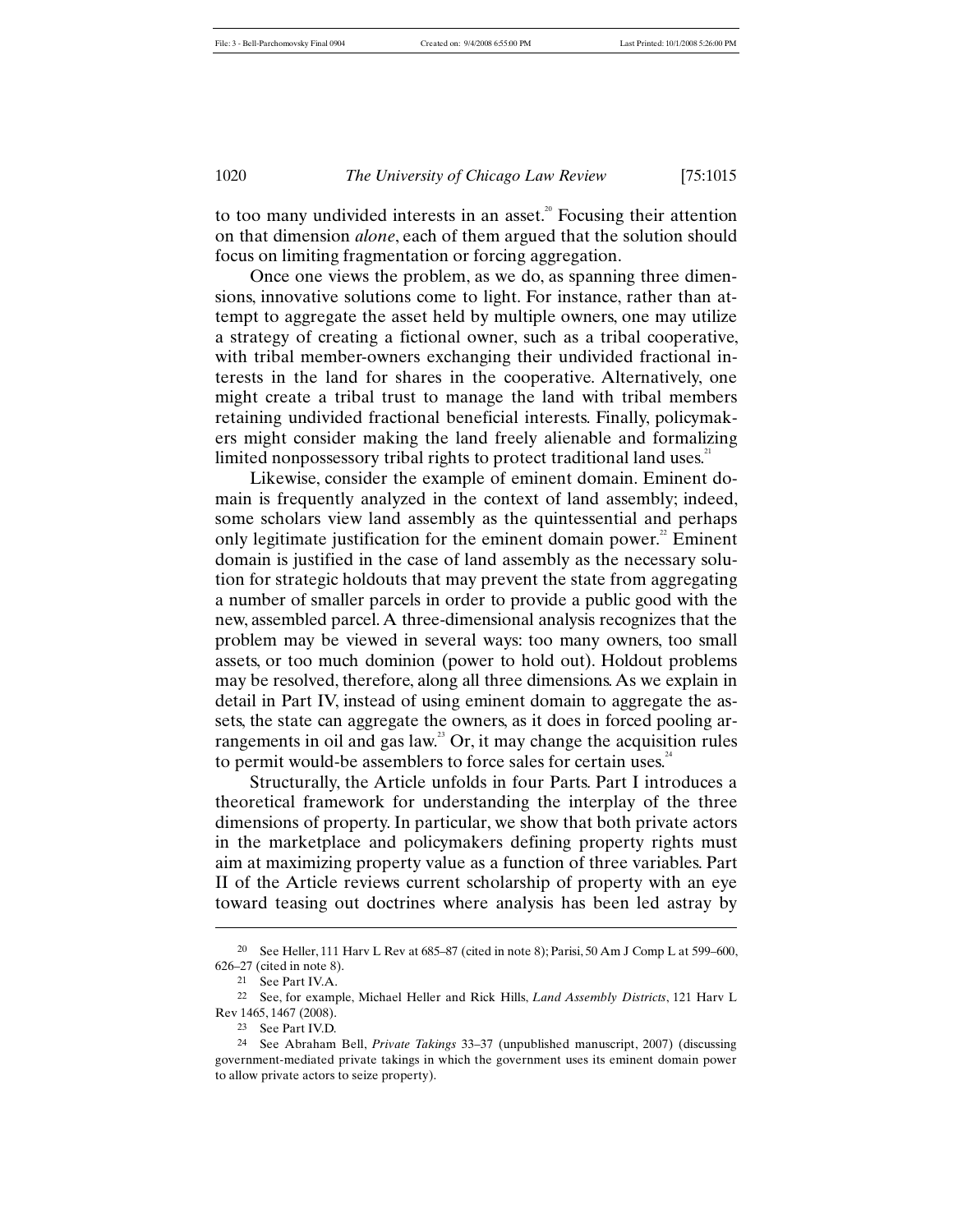failing to take account of all three dimensions of property. In each case, we examine the interplay of the three dimensions of property and show why property doctrines must take account of all three dimensions at once. Part III elaborates the strategies actually employed by the law to deal with the uneasily reconciled needs of value maximization along three dimensions and maps these strategies onto current doctrine. Part IV presents normative suggestions, demonstrating that many of the three-dimensional strategies of property policymakers may be used in new contexts.

## I. ORDERING PROPERTY IN THREE DIMENSIONS

Property is always a three-dimensional puzzle, comprising owners, assets, and dominion. Property is three-dimensional not only in the private realm, where people have to consider how to allocate their rights over assets, but also in the public realm where government must create and police legal property forms to meet private needs.

To illustrate, consider one of the most basic problems of property law: what to do when owners of property in common decide to part ways. The law formally recognizes two basic options. One is to preserve the owners' identities and divide the *asset* among the different owners. The other is to maintain the asset's unity and change the identity of the *owner(s)* by selling the asset and dividing the proceeds. The law labels these two options "partition in kind" and "partition by sale" respectively.<sup>25</sup> In truth, however, the choice standing before a judge is not binary.

In addition to the two recognized options, courts have the possibility of holding both asset unity and owner identity constant, while adjusting the *rights* (or dominion) of the owners. While the law has no formal label for this option, courts have already made decisions of this type. This, for example, was the course chosen by the Surrogate's Court in *In re McDowell*,<sup>26</sup> where the disputants were siblings arguing about the ownership of their deceased father's old rocking chair.<sup>27</sup> The court ruled that, as heirs, the siblings each owned a share in the chair and that the two would have to trade off possession of the chair every six months.<sup>28</sup> In other words, the court rejected the traditional owner-oriented and asset-oriented resolutions of partition problems and instead invented one oriented toward dominion through forced time-sharing.

<sup>25</sup> See Richard R. Powell, 7 *Powell on Real Property* § 50.07[4]–[5] at 50-47 to 50-51 (Matthew Bender 2007) (Michael Allan Wolf, ed).

<sup>26</sup> 345 NYS2d 828 (Sur Ct 1973).

<sup>27</sup> See id at 829.

<sup>28</sup> See id at 830 (failing to address the issue as one of partition but rather describing it as one of resolving ownership).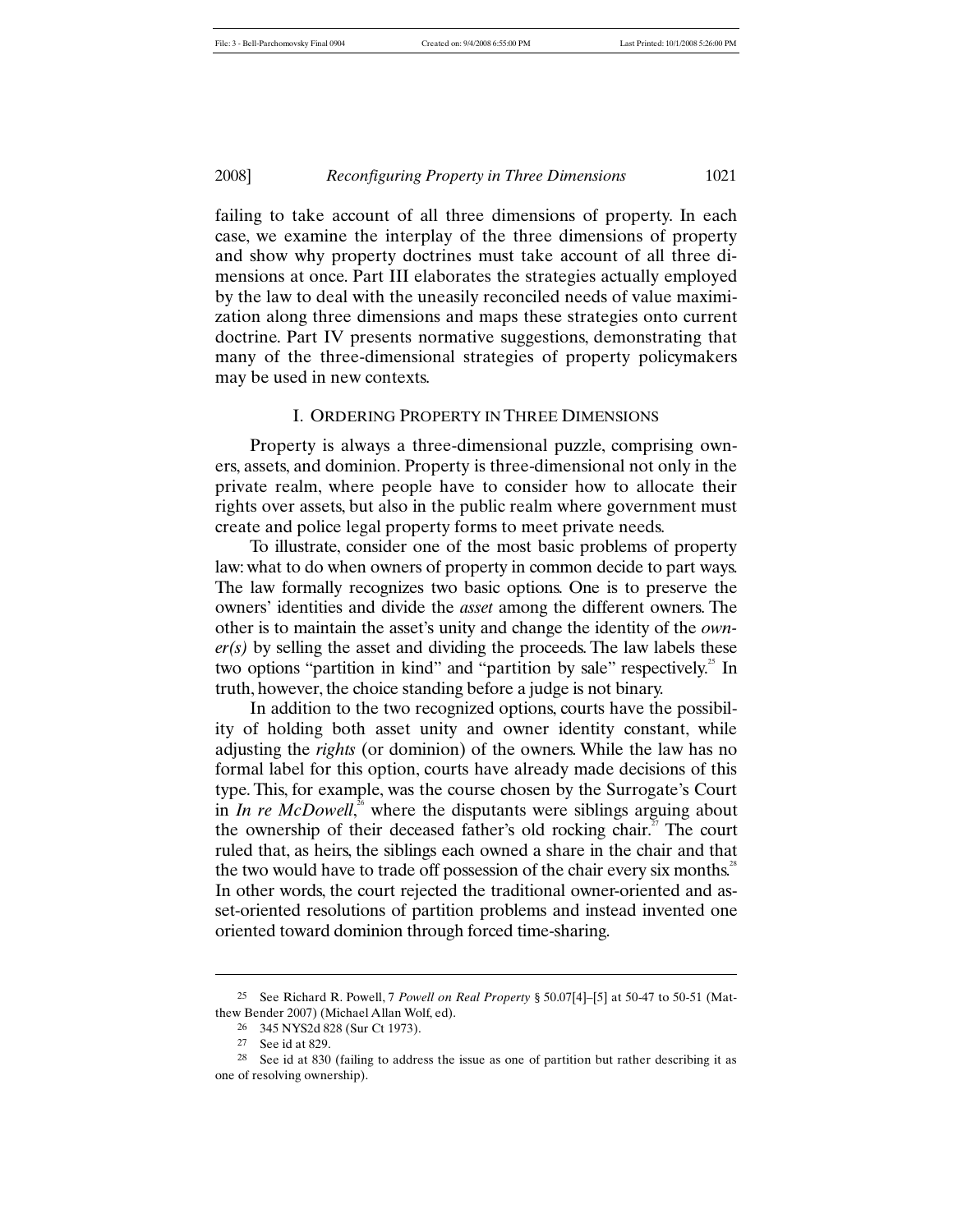We argue that it is not surprising that, in resolving partition disputes, courts may act along one or more of three axes: owner, asset, or dominion. Three-dimensionality is the defining characteristic of property rights. As such, any definition or adjustment of property rights necessarily involves a puzzle of maximizing value as a function of three variables.

In this Part, we demonstrate and justify the ubiquity of threedimensional concerns in the law of property. We claim that the importance of the three concerns and the tensions among them stem from the very nature of property. We discuss this claim from two divergent vantage points: private ordering and public ordering of property regimes. We show that both the private and public order continuously shuffle property rights and forms to maximize value in light of the concerns of owner, asset, and dominion.

## A. Three-dimensional Property Basics

Before embarking on our examination of how private parties and lawmakers order property rights in three dimensions, we begin with the simple observation that the definition of property rights must, by its nature, involve delineation along the three dimensions of owner, asset, and dominion. Consider, for example, the heart of Harold Demsetz's famous analysis in *Toward a Theory of Property Rights*.<sup>29</sup> Demsetz sought to explain how property rights naturally evolve whenever a scarce resource becomes valuable, and he illustrated his thesis by describing the emergence of property rights in land—specifically, in hunting territories in Canada's Labrador Peninsula. According to Demsetz, private property rights emerged when it became sufficiently valuable to those concerned to internalize benefits and costs.<sup>30</sup>

This internalization can be accomplished only by specifying owner, asset, and dominion. The property right must specify the owner (in whom the benefits and costs are internalized), the territory over which this ownership extends, and the rights included in ownership. Indeed, it is impossible to conceive of allocating property without specifying all three aspects of ownership. There cannot be ownership in land without some clear idea of who owns the land, what land is owned, and what rights accrue to the owner as a result of her status.<sup>31</sup>

<sup>&</sup>lt;sup>29</sup> Harold Demsetz, *Toward a Theory of Property Rights*, 57 Am Econ Rev 347 (1967).<br><sup>30</sup> See id at 354

See id at 354.

<sup>31</sup> Admittedly, one might conceive of another dimension of property specification: time. However, as our example demonstrates, durability of property rights is easily accommodated within the dimensions of asset and dominion.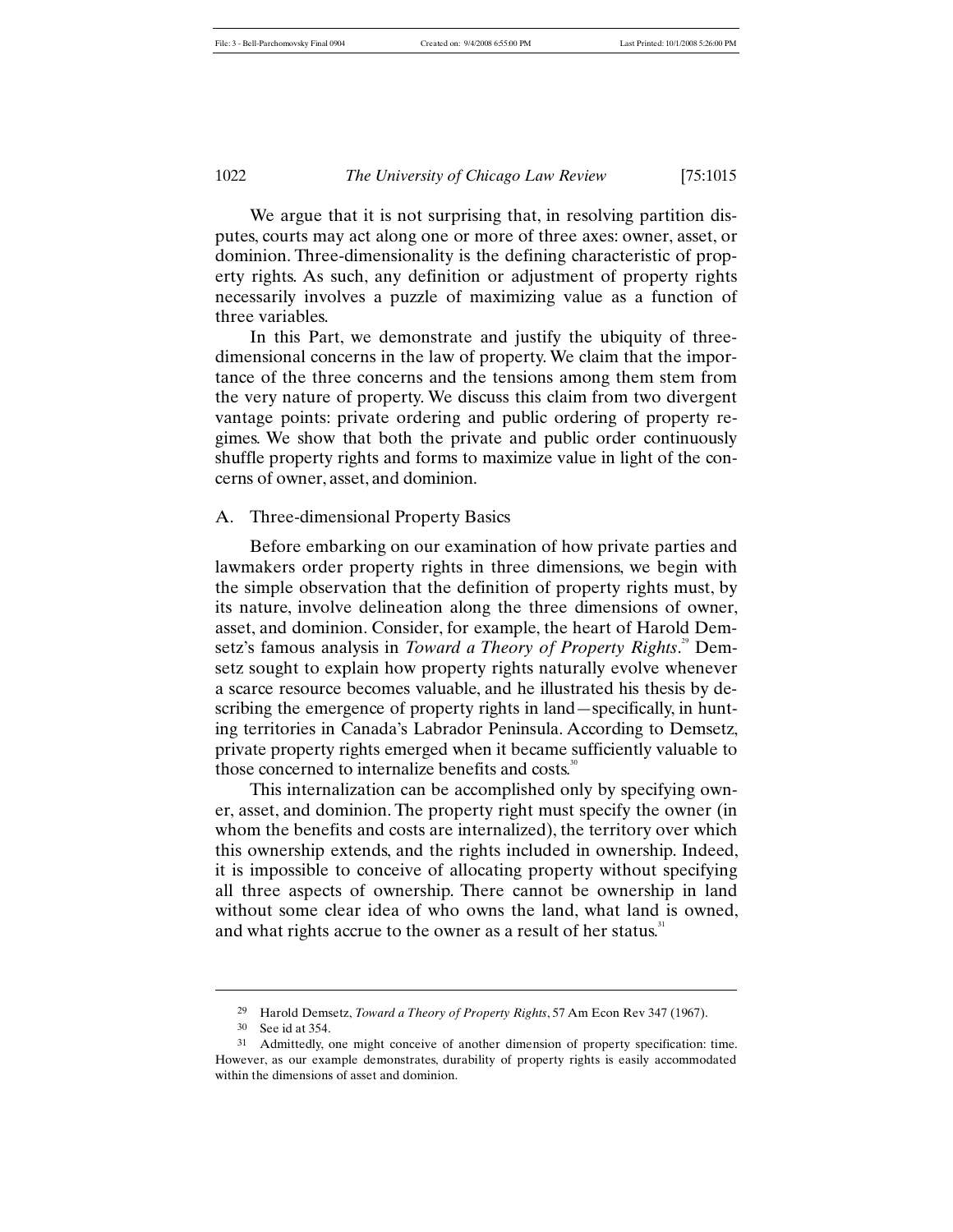Like most writers, Demsetz assumed, without ever stating so explicitly, that the typical property right partakes of the Blackstonian ideal of a single owner with absolute dominion (full internalization) over a thing. In the example of the hunting grounds, this entails a single person owning a marked-off area and having absolute rights over the area, including, most importantly, exclusion and use rights. The Blackstonian ideal therefore serves as the idealized goal of property definition.

Upon further analysis, however, the surface attractiveness of the Blackstonian ideal breaks down. The goal of providing a single owner with absolute dominion over a thing often proves unreachable, leaving owners and the policymakers the challenge of maximizing property value as a function of three variables that do not always move in a correlated fashion.

Consider, for example, the management of property rights in a beautifully designed residential home. One might suspect that optimal production of such homes would be achieved by defining legal property rights in such homes in absolute Blackstonian fashion, permitting the potential builder of such a home to internalize all utility created by such a home, thereby allowing the builder to calculate whether to make the investment based on full internalized enjoyment and cost.

However, this initial impulse is probably wrong. The house will almost certainly last beyond the lifetime of the builder, and the beauty will almost certainly be enjoyed, at least in part, by passersby with whom the builder will have no practical ability to bargain for internalization. This means that the utility of the home will certainly spill over to nonowners. In particular, the utility enjoyed by the builderowner from the asset will necessarily end at her death; she may only enjoy vicarious utility from the anticipation of her heirs' or grantees' enjoyment. In this example, as in many others, the Blackstonian model of property rights cannot possibly create full internalization.

The optimal definition of property rights must compromise between the impulse to concentrate the property right in the hands of one person—here the builder-owner—and the contrary impulse to divide the property rights among those who will necessarily enjoy at least part of the benefit of the "thing" in question—the home. Optimization of property rights requires compromise upon at least one dimension.

Property rights may be adjusted along any or all three of the dimensions. The beautiful home with spillovers may be placed under the ownership of the builder and passersby. The builder may be left with full ownership of part of the building but be stripped of ownership of the exterior (ownership of which might be handed over to passersby). Or, most likely, both the ownership and asset configuration may be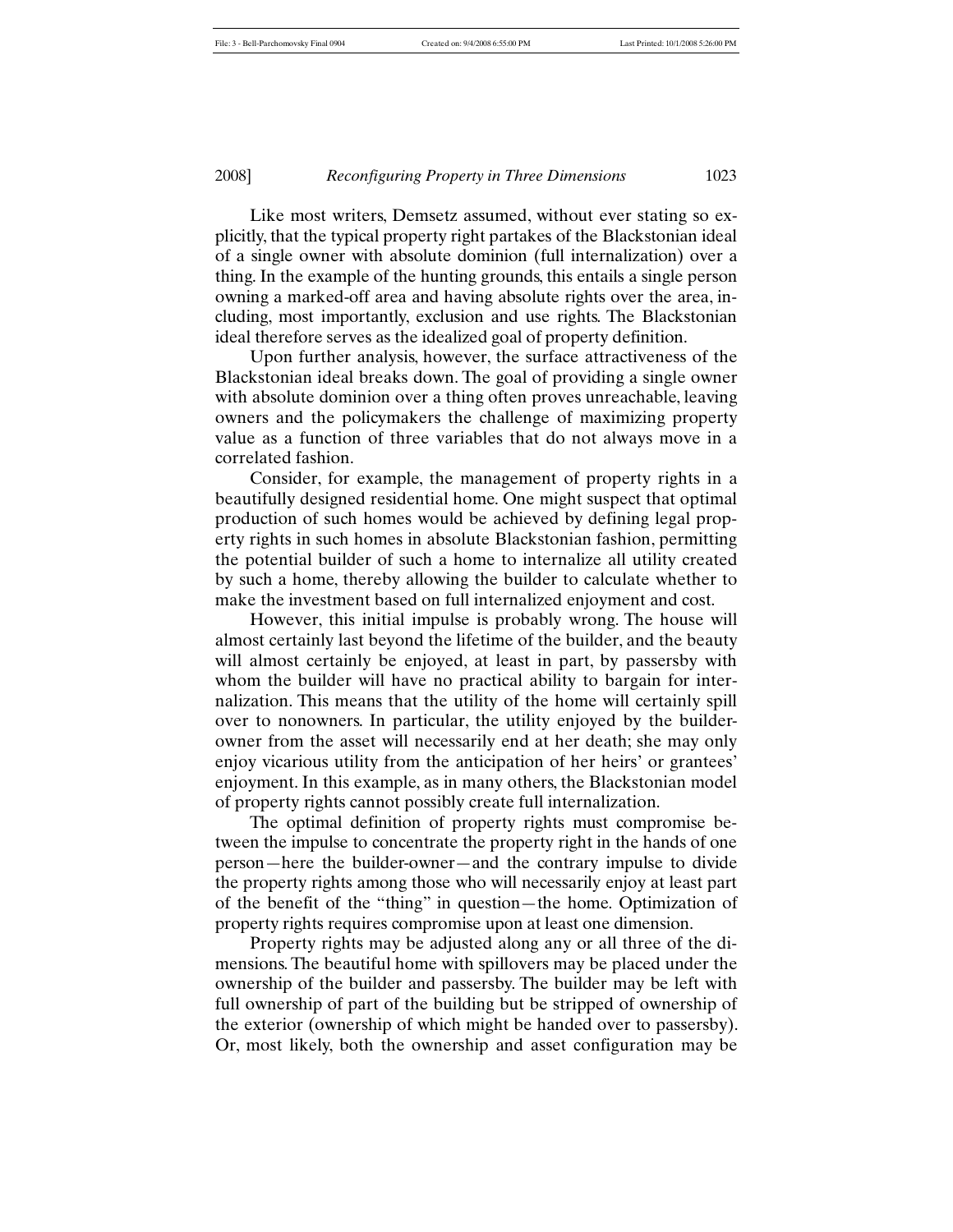left intact, while some of the owner's dominion rights to alter the building's exterior are stripped away.

Where asset reconfiguration is difficult, compromises in ownership structure or owner dominion are likely strategies. Consider, for example, Robert Ellickson's examination of ownership structures in land. As Ellickson notes, scale efficiencies vary for assets among different uses and users:

For example, . . . the optimal territorial scale of the Coase College campus, given its educational purposes, is 200 acres. But the optimal scale for exploitation of the oil pool beneath Coase is 7777 acres. And when Coase rents living space to a sophomore, an optimal space is  $a[n]$ ... interest in a 150-square-foot dormitory

Aggregation and disaggregation of parcels in order to permit each use as it becomes most efficient is not an easy matter. Moreover, most lands have multiple simultaneous uses, meaning that for many purposes a parcel size is suboptimal or supraoptimal for one particular use while optimal for another. Sometimes, the result is various kinds of collective ownership, such as kibbutzim.<sup>34</sup> More often, the problems in asset size are dealt with through compromised rights as embodied in zoning law.

However, the reification of property rights in Anglo-American law means that, even in realty, asset configuration often plays a special role in optimizing value given tensions along property's three dimensions. While it is not easy physically to divide a home so as to provide for different ownership of different rooms, it is less difficult to divide abstract estates in land. For instance, the physical home may remain intact while the abstract legal asset (that is, the fee simple) is divided into two: a life estate and a remainder. This means that, in Anglo-American law, asset reconfiguration often proves a better means of maximizing property value than aggregating ownership or reducing the package of ownership rights.<sup>35</sup>

<sup>32</sup> See, for example, *United States v Blackman*, 613 SE2d 442, 444–45 (Va 2005) (concerning a servitude forcing the owner of a historical home to preserve its appearance).

<sup>33</sup> Ellickson, 102 Yale L J at 1332–33 (cited in note 2).

<sup>34</sup> See id at 1347–48.

<sup>35</sup> Reification of rights, together with a post-Hohfeldian view of property rights as a "bundle of sticks," poses a challenge for those examining the three dimensions of property. Specifically, if property is merely a collection of owner rights—dominion, in our terminology—what does it mean to speak of a property "asset"? The answer is that even when the defined property asset is purely an abstraction, it is still conceived of as distinct from the dominion over it. For instance, if the property right consists of a right to profit from an idea, the idea is the asset; and the profit right, the dominion. Property rules always partake of distinct dimensions of dominion and asset because they are rights in rem. Thus, even if the protected *res* is merely abstract, it must be defined or conceived of in some fashion before one can proceed to defining the rights comprising owner dominion.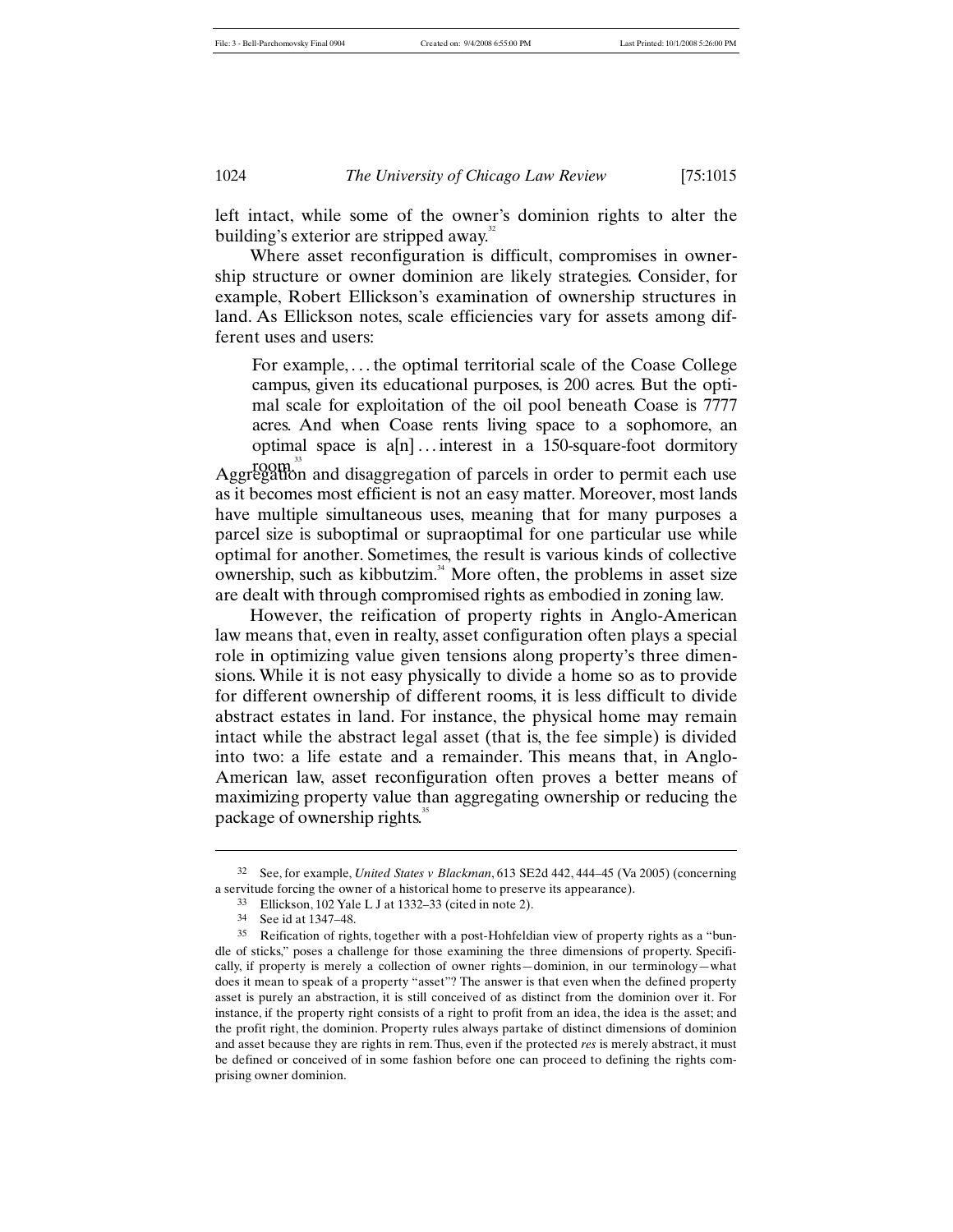# 2008] *Reconfiguring Property in Three Dimensions* 1025

# B. Three Dimensions of Private Ordering of Property

Private property owners work to maximize property value as a function of three dimensions through contract. The importance of the ownership-asset-dominion triangle in contractual arrangements is a central theme in the property rights writings of Yoram Barzel (albeit without explicit acknowledgement of the role of any of the three dimensions).<sup>36</sup> Barzel sought to elaborate a model of the development of what he termed "economic property rights" through contractual arrangements that exploit changes in private cost functions. Barzel's theory focuses on how private parties allocate property rights through contract and other arrangements.<sup>37</sup> While his work centers on value allocation, a careful examination of the model reveals that, in Barzel's world, private parties take advantage of the three dimensions of owner, asset, and dominion in defining their property rights.<sup>38</sup>

For example, Barzel observed that gas station owners responded to changes in gasoline prices following conflicts in the Middle East not only by rationing supplies according to waiting times in queue<sup>39</sup> but also by reconfiguring the asset sold. Deprived of the ability to reprice the asset on account of price controls, station owners altered the asset sold by reducing the quality of gasoline (measured by octane rating) and stripped away auxiliary services previously bundled with the gaso-

37 See id at 33–54 (using the tenant-farmer–landlord relationship as an example of how parties will maximize value by shifting contract form).

Quoting Richard A. Posner, *Economic Analysis of Law* 53 (Aspen 5th ed 1998). The touchstone of Barzel's analysis is transaction cost economics as pioneered by Ronald Coase. In relevant part, this branch of economics treats legal entitlements as unimportant so long as transaction costs are sufficiently small. See R.H. Coase, *The Problem of Social Cost*, 3 J L & Econ 1, 1–15 (1960). Thus, Barzel had good reason to relegate questions of legal property to a secondary role in his investigation. Nonetheless, Barzel's discussion of property rights is valuable in delineating the interplay of the dimensions of property as understood by more traditional property scholarship.

39 See Barzel, *Economic Analysis of Property Rights* at 24 (cited in note 36) (explaining that by setting a price ceiling below the market-clearing price, a part of the rights to the gasoline was placed in the public domain and could be acquired by buyers who joined the queue).

<sup>36</sup> See Yoram Barzel, *Economic Analysis of Property Rights* 33 (Cambridge 2d ed 1997).

<sup>&</sup>lt;sup>38</sup> Barzel's concept of property rights differs significantly from that generally embraced by legal scholars and therefore requires some initial explanation. In contrast with the theories discussed in the previous Part, Barzel's theory views property as a post hoc description of the ability to enjoy value from a given service or asset. Notably, this description of property differs from a legal package of rights or even a legal recognition of the ability to enjoy value. See id at 3. See also Thomas W. Merrill and Henry E. Smith, *What Happened to Property in Law and Economics?*, 111 Yale L J 357, 358 (2001):

<sup>[</sup>U]pon closer inspection, all this property-talk among legal economists is not about any distinctive type of right. To [ ] a greater extent than even the legal scholars, modern economists assume that property consists of an ad hoc collection of rights in resources. Indeed, there is a tendency among economists to use the term property "to describe virtually every device—public or private, common-law or regulatory, contractual or governmental, formal or informal—by which divergences between private and social costs or benefits are reduced."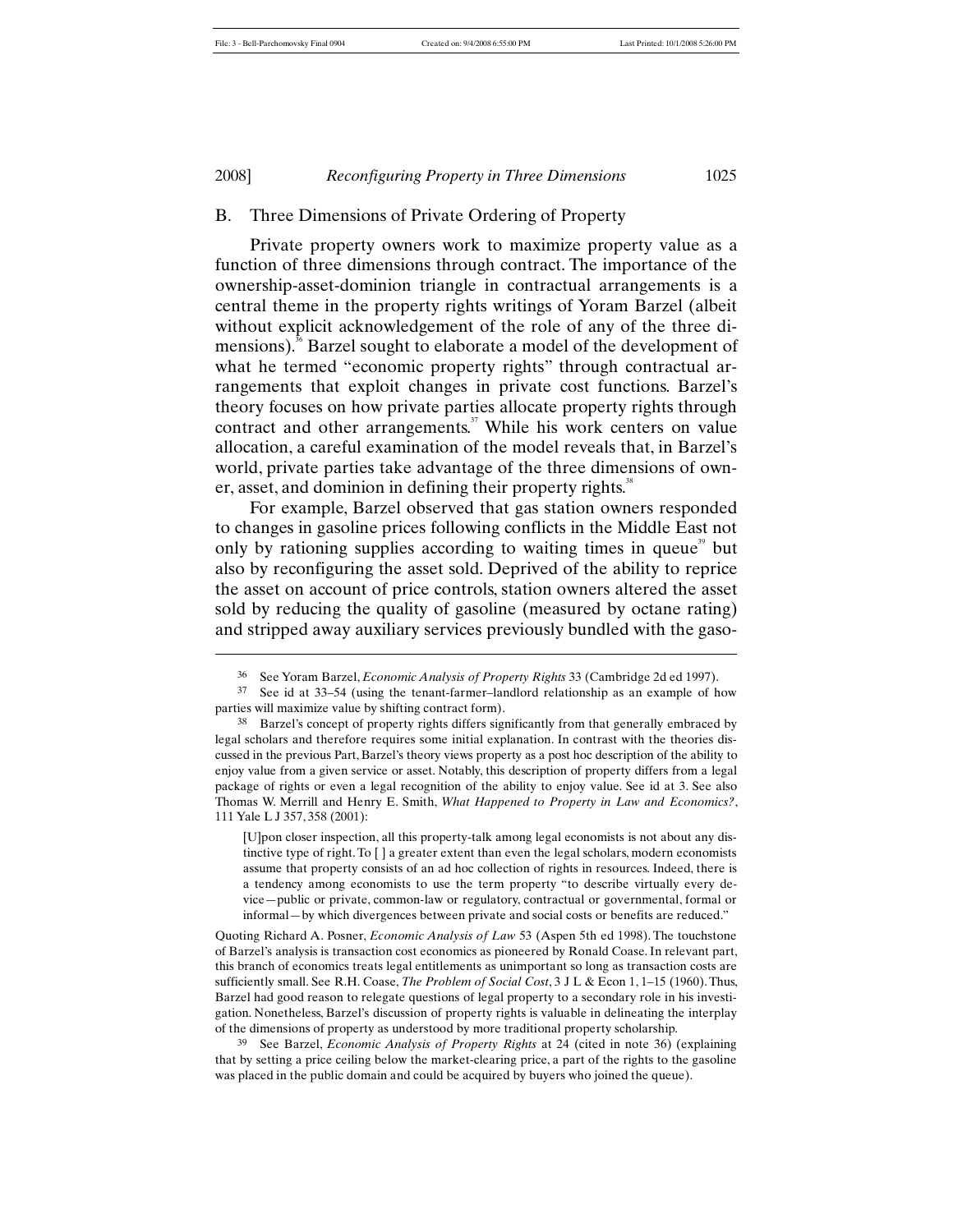line.<sup>40</sup> Barzel similarly noted that assets conveyed in labor contracts<sup>41</sup> and realty rentals, $42$  and also asset and risk allocations such as insurance contracts,<sup>43</sup> were altered over time by the markets or by changes in production and cost functions, whether due to regulation, improved production techniques, or other developments.

Barzel also analyzed changes in ownership configurations in response to production functions by examining the role of corporations, $44$ split control through leaseholds, $\alpha$ <sup>5</sup> and other cooperative mechanisms<sup> $\alpha$ </sup> in the efficient exploitation of economic property rights. Barzel followed Ronald Coase in viewing both property rights and organizational forms as fundamental questions of transaction costs.<sup>47</sup> However, Barzel reversed Coase's order of priority by describing organizational forms as seen through the lens of economic property rights. Barzel's theory sees sole ownership as an ideal that reduces transaction costs, but only at the cost of decreasing the ability to specialize. Thus, ownership configurations, according to Barzel, aim to obtain the benefits of specialization by slicing up attributes of property so as to enable, as much as possible, each attribute to belong to a single owner.<sup>48</sup>

For example, according to Barzel, the purpose of the firm is not to *divide* ownership among many individuals, but rather, to provide a limited insurance mechanism to each of the individual worker-owners selling their output.<sup>49</sup> Corporations are not simply a network of contracts;<sup>50</sup> they

<sup>40</sup> Id at 27–29. Auxiliary services included pumping gas, washing windows, and checking engine oil.

<sup>41</sup> See id at 78–80 (explaining how contractual arrangements between workers and employers vary in order to expose each of the parties to different levels of variability).

<sup>42</sup> See id at 45–49 (discussing how lease contract attributes, such as maintenance responsibilities, are assigned to the party that can better affect the value of the output by manipulating that attribute).

<sup>43</sup> See id at 60–62, 64 (noting that fire insurers are the "efficient owners" of a building's attribute of fire hazard since fire insurers, rather than titleholders, are specialists in minimizing fire hazard).

<sup>44</sup> See id at 65–84.

<sup>45</sup> See id at 33–54 ("Together owners of labor and owners of land . . . will adopt the contract form that generates the largest net output value.").

<sup>46</sup> See id at 55–64 (examining the complex structuring of rights associated with large-scale equipment and office buildings).

<sup>47</sup> See id at 11 ("The presence of positive transaction costs is what makes the study of property rights significant.").

<sup>48</sup> See id at 51–53.

<sup>&</sup>lt;sup>49</sup> See id at 81 (defining the scope of the firm as "the set of contracts whose variability is contractually guaranteed by common equity capital").

<sup>50</sup> The description of corporations as a network of contracts was proposed by Michael Jensen and William Meckling. See Michael C. Jensen and William H. Meckling, *Theory of the Firm: Managerial Behavior, Agency Costs, and Ownership Structure*, 3 J Fin Econ 305, 310–11 (1976) (describing most organizations as legal fictions, "which serve as a nexus for a set of contracting relationships among individuals") (emphasis omitted).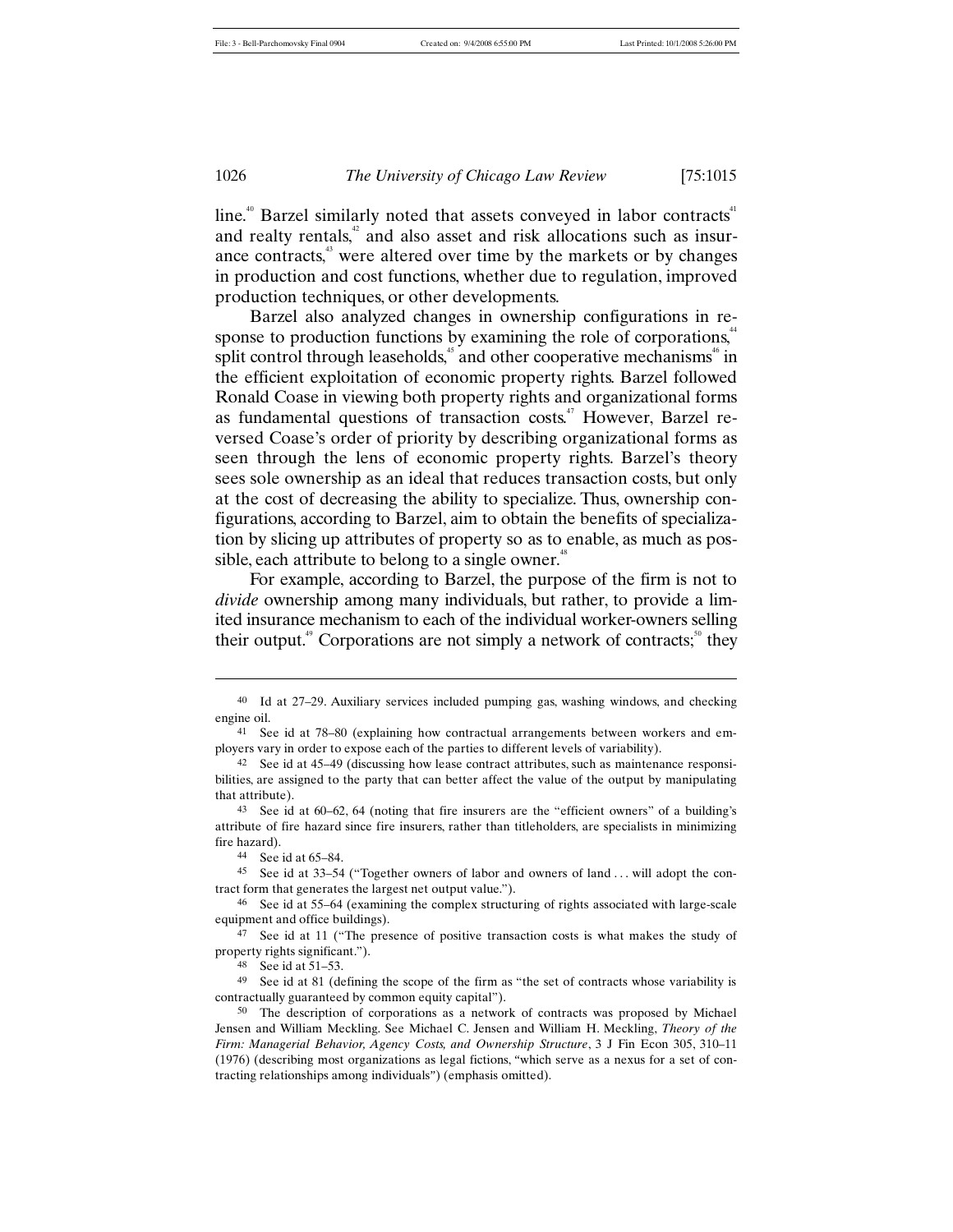are a network of single owners, each selling her property rights, together with a network of guarantors providing limited financing.

Barzel's analysis is particularly important for our purposes, as it comes against Coase's background view of legal definitions of property as of purely secondary importance.<sup>52</sup> Barzel's work demonstrates that even in the absence of legal restraints, owners and would-be owners constantly juggle their ownership to achieve the optimal combination of number of owners, asset control, and asset configuration. Different abilities to enjoy profits from specialization, changes in societal tastes and technology, changing values of inputs, substitutes and complements, and a host of other factors combine to alter constantly the value of ownership. Within the limitations imposed by transaction costs, owners respond by altering one or more of the three factors to return assets to the most productive use for them. Sometimes owners rearrange ownership structures into corporations or other fictional forms; sometimes they reconfigure their assets into different bundles; sometimes they yield or seize rights of control over their assets. Owners may abandon parts of assets to the public domain in order to protect more cost-effectively what remains.

Assume, for example, a large empty tract of land, Largeacre, controlled by Jane. Jane can go about extracting value from Largeacre in a variety of ways involving all three dimensions we discuss. She can assert sole and complete dominion over the entire tract and use the tract herself. She can hire the help of others in order to manage and use the land, thereby yielding a certain degree of her dominion over the tract. She can add other owners to help her manage and use the land by creating a tenancy in common, thereby yielding a certain degree of her dominion over the tract. Alternatively, she can mortgage part of the tract in order to raise money that she can then use to improve the land. She can subdivide into multiple lots and sell each of the smaller lots to a different single owner. She can set up a corporation that would own Largeacre and sell shares in the corporation to investors. Her decision on this score will involve some juggling of her rights, the introduction of other "owners," and configuring the asset or dominion over it, all in order to maximize the value extracted from her property rights. In short, in the Barzelian world, "owners" adjust

-

<sup>51</sup> Whereas Jensen and Meckling's theory is referred to as "nexus of contracts," Barzel refers to a firm as a "nexus of outcome guarantees." Barzel, *Economic Analysis of Property Rights* at 81 (cited in note 36).

<sup>52</sup> See note 38.

<sup>53</sup> See generally Douglas W. Allen, *The Rhino's Horn: Incomplete Property Rights and the Optimal Value of an Asset*, 31 J Legal Stud 339 (2002) (discussing optimizing asset value for owners by partial destruction of the asset).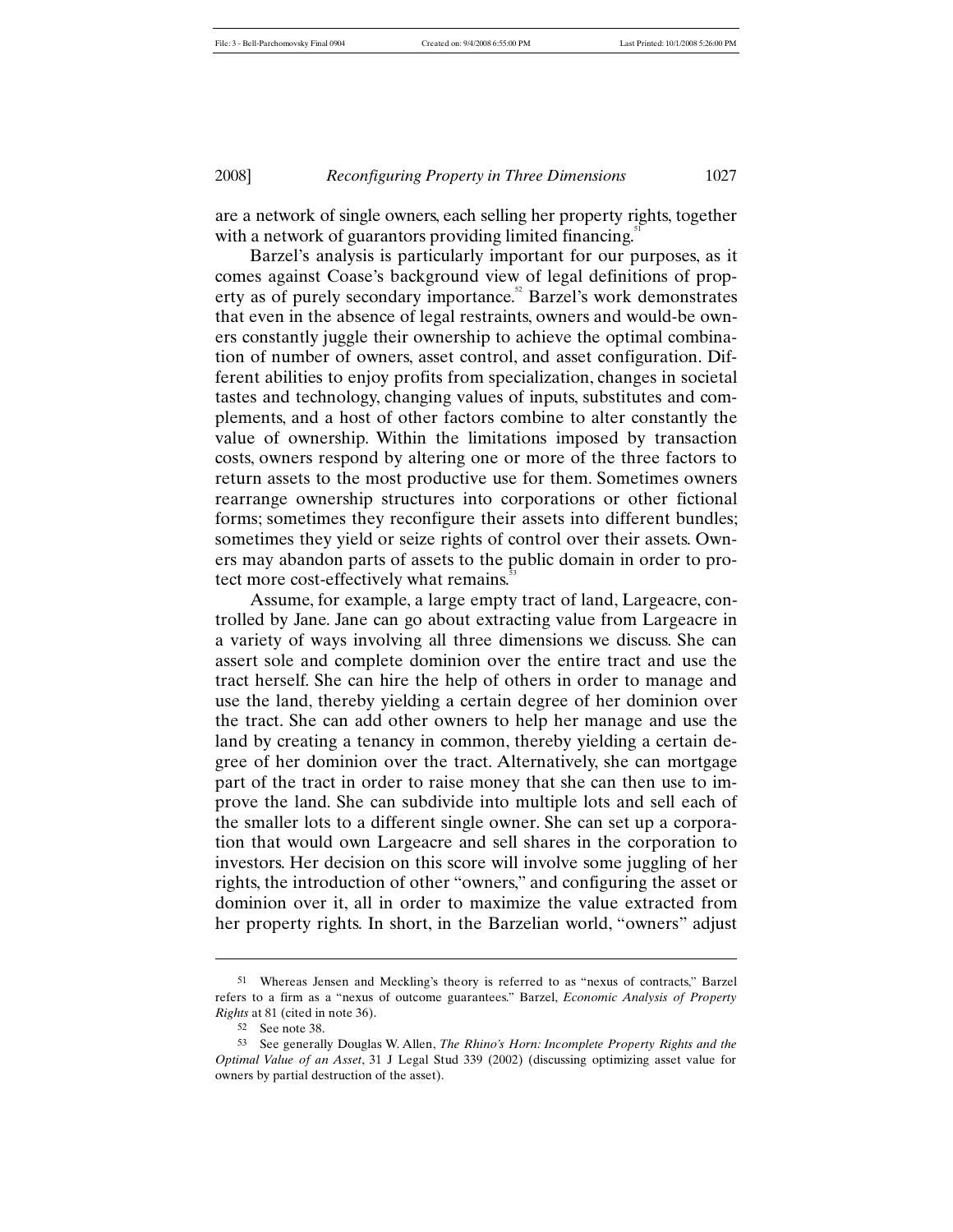their position along all three dimensions in an attempt to maximize the value they derive from their assets.

The case of copyrights in musical compositions provides a real world example of three-dimensional adjustment. One of the exclusive rights the law grants to copyright owners is the right to perform the work in public.<sup>54</sup> The right to control public performances of musical works is a potentially valuable right, but it is notoriously difficult to enforce.<sup>35</sup> Illegal public performances of musical works can occur in multiple places at once, often leaving no trace of the infringement after the fact. These characteristics combine to make it very difficult for individual copyright owners to extract the full value embedded in the public performance right. The high cost of monitoring illegal performances and suing putative infringers make enforcement on an individual basis impractical.

Copyright owners responded to this challenge by forming performance rights collectives, such as American Society of Composers, Authors and Publishers (ASCAP) and Broadcast Music, Inc (BMI), which manage and enforce public performance rights on a collective basis.<sup>36</sup> Individual owners chose to compromise their dominion by ceding their exclusive control over public performances of their works to the aforementioned collectives and accepting in exchange a share of the royalties collected by the organizations. Robert Merges described copyright owners' decisions to opt in to a collective management and enforcement ownership as a transition from a strong property model, under which each owner has full control of her works, to a liability rule model, under which copyright owners voluntarily agree to accept the royalties determined by their collective of choice.<sup>57</sup> In our terminology, the copyright owners responded to the high cost of enforcing public performance rights by adjusting their rights on the dominion dimension.<sup>88</sup>

<sup>54</sup> See 17 USC § 106(4) (2000).

<sup>55</sup> See, for example, Jay M. Fujitani, Comment, *Controlling the Market Power of Performing Rights Societies: An Administrative Substitute for Antitrust Regulation*, 72 Cal L Rev 103, 105 (1984) (describing how "[t]he ephemeral nature of public performances [that] made it difficult for copyright owners to detect unauthorized performances of their works" led to the creation of organizations for the enforcement of performance rights).

<sup>56</sup> See W. Jonathan Cardi, *Über-middleman: Reshaping the Broken Landscape of Music Copyright*, 92 Iowa L Rev 835, 844 (2007) ("ASCAP . . . is famous for stories of its employees, cloaked in ASCAP-emblazoned jackets, patrolling local concerts, stores, restaurants, and nightclubs in search of ... businesses that perform songs publicly without permission."). See also Stanley M. Besen, Sheila N. Kirby, and Steven C. Salop, *An Economic Analysis of Copyright Collectives*, 78 Va L Rev 383, 385–90 (1992).

<sup>57</sup> See Robert P. Merges, *Contracting into Liability Rules: Intellectual Property Rights and Collective Rights Organizations*, 84 Cal L Rev 1293, 1303 (1996).

<sup>&</sup>lt;sup>58</sup> An alternative owner-asset adjustment might involve copyright owners transferring the copyrights themselves to the collectives.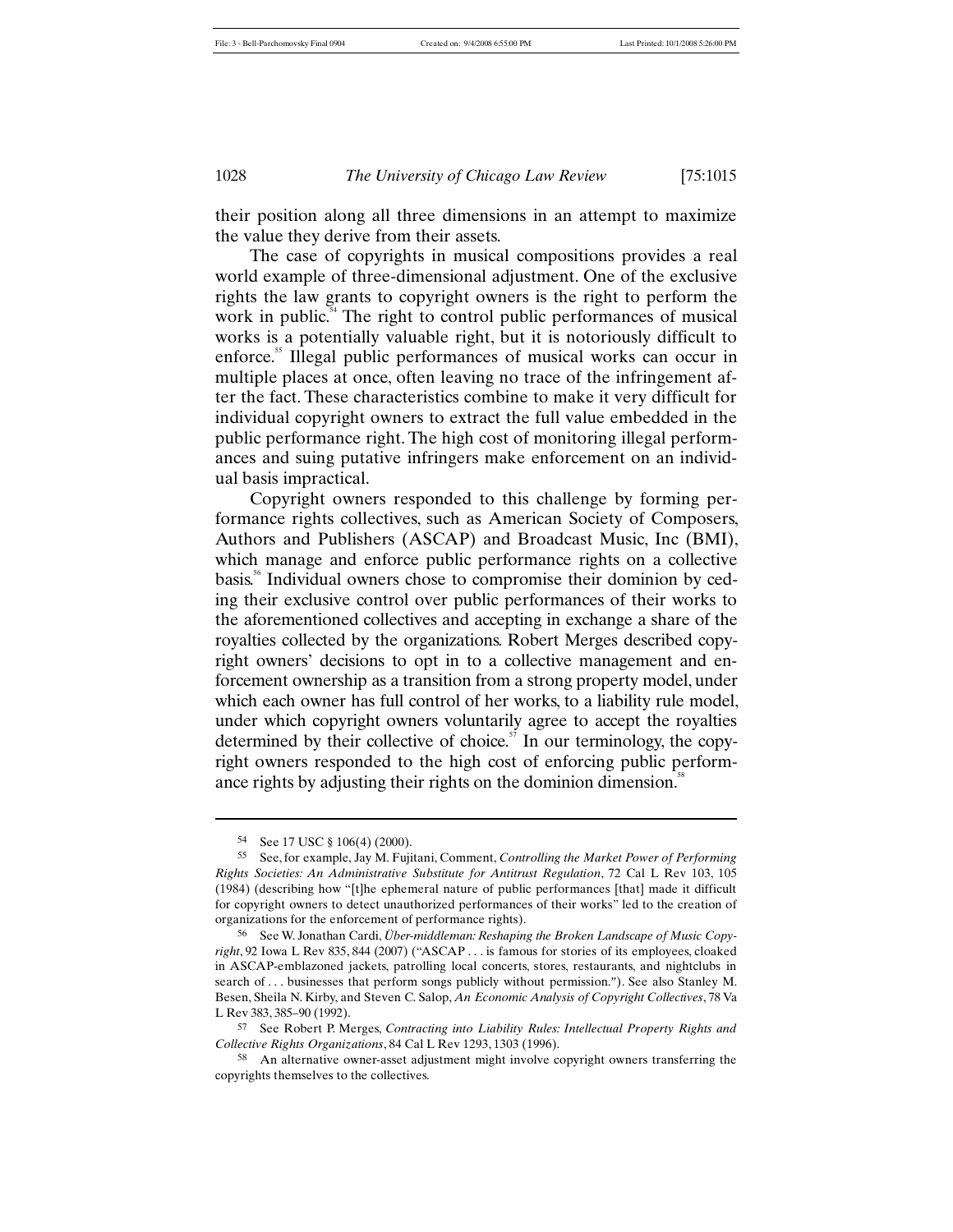-

## 2008] *Reconfiguring Property in Three Dimensions* 1029

Over time, technology created a new challenge for copyright holders in musical works: filesharing. The emergence of the internet, together with email and peer-to-peer applications, greatly increased the scope of unlawful exchange and distribution of music files. According to some estimates, at the height of the practice, almost one billion files were illegally shared every month.<sup>59</sup>

Copyright owners adopted a two-pronged approach to the new challenge. First, the content industry adopted encryption and other technological protection measures to make copying more difficult. Second, owners of valuable copyright portfolios persuaded Congress to pass legislation enhancing the penalties for internet copying and barring the circumvention of technological protection measures.<sup>60</sup> The new legislation expanded the powers of copyright holders vis-à-vis potential file sharers by making it more difficult and costly for the latter to access and use copyrighted content without permission.<sup>11</sup> Without the new legislation, the technological self-help measures were of limited effectiveness since hackers always found ways to defeat them.<sup>62</sup> By siding with the copyright owners, Congress improved their position of the copyright holders in the technological war they were waging on hackers and file sharers. In our terms, once again, the legislation adjusted property rights along the dominion dimension.

But this was not the end of the story. Obviously, the new law could not achieve absolute deterrence, and congressional intervention was not enough on its own to end illegal filesharing. The ban on circumvention has proven to be difficult to enforce and many file sharers have

<sup>59</sup> See Inducing Infringement of Copyrights Act of 2004, Hearings on S 2560 before the Senate Committee on the Judiciary, 108th Cong, 2d Sess (2004) (testimony of Mitch Bainwol, Chairman and CEO, Recording Industry Association of America), online at http://judiciary.senate.gov/ testimony.cfm?id=1276&wit\_id=3753 (visited June 8, 2008).

<sup>60</sup> See Digital Millennium Copyright Act (DMCA), Pub L No 105-304, 112 Stat 2860 (1998), codified in relevant part at 17 USC §§ 1201–05 (2000). For a discussion of the content industry's role in the enactment of the DMCA, see Jessica Litman, *Digital Copyright* 122–49 (Prometheus 2001).

<sup>61</sup> See Pamela Samuelson and Suzanne Scotchmer, *The Law and Economics of Reverse Engineering*, 111 Yale L J 1575, 1640 (2002) (pointing out that "[m]ost users have neither the inclination nor the ability to circumvent a technical protection measure"). See also Jack Goldsmith and Tim Wu, *Who Controls the Internet?* 107–25 (Oxford 2006) (describing how the litigation that marked the demise of Kazaa also meant that file trading groups avoiding government detection would be harder to find by ordinary users).

<sup>62</sup> See, for example, Peter K. Yu, *Anticircumvention and Anti-anticircumvention*, 84 Denver U L Rev 13, 23 (2006) (noting that there are "no perfect, hacker-proof" technological protection measures); Fred von Lohmann, *Measuring the Digital Millennium Copyright Act against the Darknet: Implications for the Regulation of Technological Protection Measures*, 24 Loyola LA Enter L Rev 635, 638 (2004) ("Proponents of the DMCA's anti-circumvention provisions were not naïve about the technological infallibility of [technical protection measures]. They admitted that no technology would be foolproof against every hacker bent on compromising it.").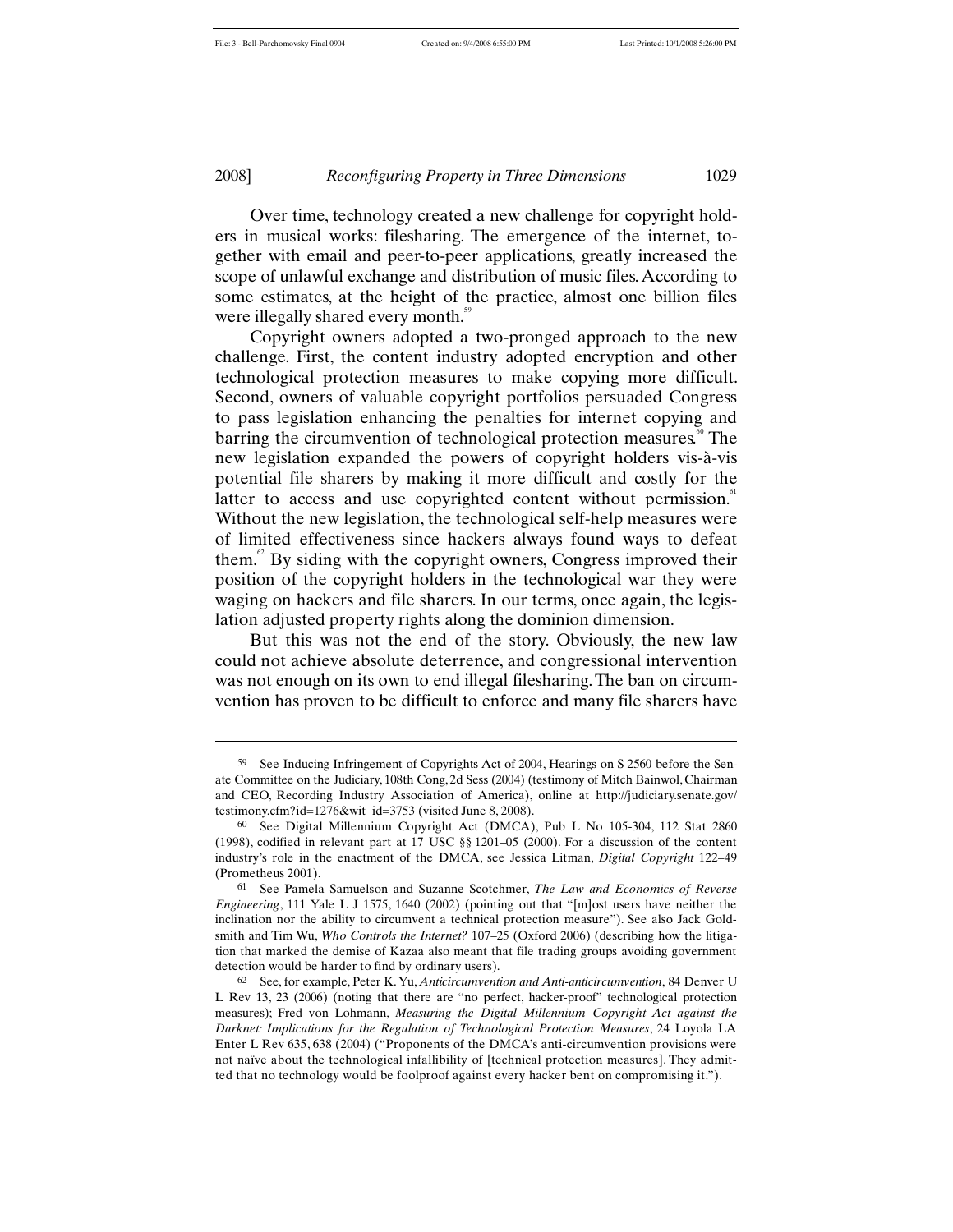1030 *The University of Chicago Law Review* [75:1015

not been deterred.<sup>63</sup> Given the low likelihood of enforcement, internet users all over the world deem the cost savings from illegal filesharing (forgone expenditures on CDs and the like) greater than the expected cost from enhanced legal liability. This has led the music industry to reconfigure its most valuable asset—the package by which it delivers music (and attendant limited copyright licenses). The dominant package of prior decades—the music album on vinyl, tape, or CD—is essentially a bundled good.<sup>64</sup> It typically contains two or three hits and a number of track fillers. Traditionally, music lovers had little use for the track fillers but put up with them to enjoy the hits with which they were bundled.<sup>65</sup> However, filesharing gave music owners the opportunity to "unbundle" the good and gain direct access to hits they wanted. Realizing this, in recent years, the music industry has altered the configuration of the asset by unbundling the package and selling music on a per track basis. Online music sites, such as iTunes, sell music by the song, affording buyers significant cost savings.<sup>66</sup> Importantly, the reconfiguration of the assets lowered the attractiveness of illegal filesharing in the United States. And in 2006, "[t]he number of households downloading legally almost caught up to the number of homes that download illegally via peer-to-peer ... file-sharing networks."<sup>67</sup>

# C. Three Dimensions of Public Ordering of Property

In the previous Part, we argued that when left to their own devices, private actors will naturally develop property rights that tend to maximize value as a function of the three dimensions of ownership, asset configuration, and owner dominion. As we demonstrated in the example of filesharing, these rearrangements will often involve changes in law as well as contractual arrangements. Ideally, lawmakers, too, should aim for three-dimensional maximization. While the state is not an "efficient" producer of property rights such that one should expect the legal market to "clear" at optimal property rights definition, the

<sup>63</sup> See von Lohmann, 24 Loyola LA Enter L Rev at 639 (cited in note 62) (stating that the DMCA anticircumvention provisions have not been of any help to content owners). But see Paul Ohm, *The Myth of the Superuser: Fear, Risk, and Harm Online*, 41 UC Davis L Rev 1327, 1398 (2008).

<sup>64</sup> See Christopher Sprigman, *The 99¢ Question*, 5 J Telecommun & High Tech L 87, 90–91 (2006).

<sup>65</sup> Indeed, track fillers, or filler songs, are often called "throwaways." Consider Glynn S. Lunney, Jr., *Fair Use and Market Failure:* Sony *Revisited*, 82 BU L Rev 975, 1028 n 193 (2002) (suggesting that "a full-length CD consists of four tracks that consumers want and another six to eight tracks of filler songs").

<sup>66</sup> See, for example, Randal C. Picker, *Mistrust-based Digital Rights Management*, 5 J Telecommun & High Tech L 47, 67 (2006).

<sup>67</sup> See Joseph Palenchar, *NPD: Illegal Downloads Outpacing Legal Downloads*, Twice (Mar 14, 2007), online at http://www.twice.com/article/CA6424429.html (visited June 8, 2008).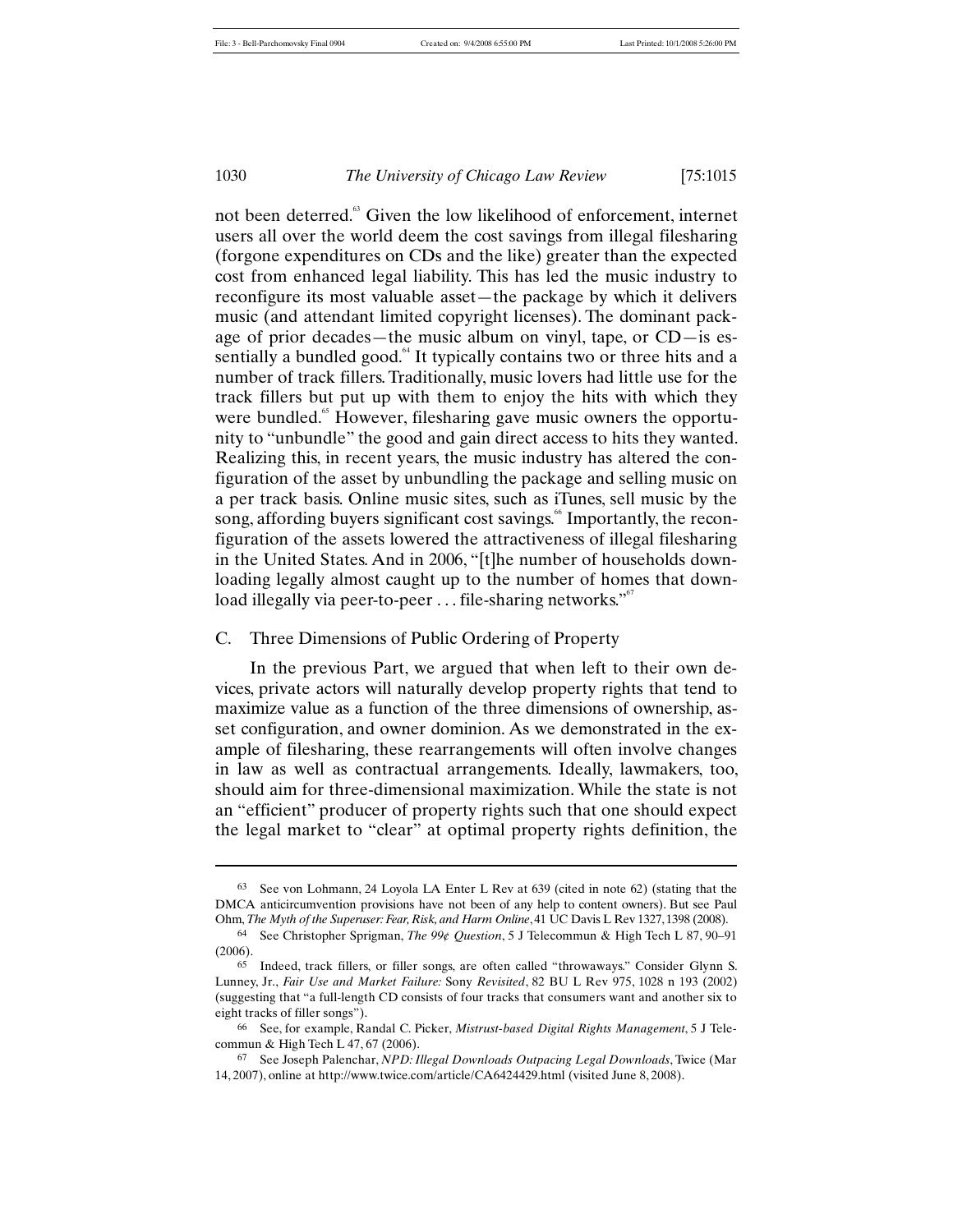#### 2008] *Reconfiguring Property in Three Dimensions* 1031

state often maneuvers to improve property definitions at the request of property "consumers" (constituents and lobbyists).<sup>88</sup> Naturally, legally defined property must take account of all three dimensions.

To understand how lawmakers define property rights, we first seek to ascertain the importance of government definition of property rights in light of private autonomy in shaping contractual rights.

One function of government regulation is illustrated by the example of filesharing. State law is a collective action mechanism that in some cases proves the most cost-effective way for private individuals to arrange their property rights.<sup>69</sup> Additionally, once government defines property rights, state definitions often take the place of (or reduce the price of) private contractual orderings.<sup>70</sup> After all, why should parties to a property contract reinvent the wheel and classify anew their rights to utilize a given asset when they may adopt definitions already provided by the state?

A second, more important function of government regulation of property rights is to establish rights beyond the contractual scope of parties to bargain with another—that is, in those cases where transaction costs bar effective bargaining between all potentially relevant parties to ownership. This theme was developed in three interrelated articles by Thomas Merrill and Henry Smith, who sought to explain the importance of property law in a post-Coasean world.<sup> $n$ </sup> Merrill and Smith argued that because property rights deal with an indefinitely large class of individuals who may encounter a given asset, property law is essential for managing the costs of conveying information about rights.<sup>72</sup> Property law accomplishes this by going beyond simply establishing default rules for contracting parties.<sup>73</sup> Under the rule of *nume*-

<sup>68</sup> Rent-seeking is prevalent in the production of legal property rules, as in any other political activity, and there is no reason to believe therefore that every property change will improve net welfare. Indeed, we discuss a number of badly designed property definitions in Part IV.

<sup>69</sup> See Barzel, *Economic Analysis of Property Rights* at 98–104 (cited in note 36) (discussing the government's role in delineating property rights through dispute settlement and by placing assets which are very costly to police into the public domain); Richard A. Epstein, *The Allocation of the Commons: Parking on Public Roads*, 31 J Legal Stud 515, 518 (2002) (asserting that where there is little risk of overuse of a common-pool asset, gains from more efficient allocation of the asset may be offset by increases in administrative costs).

<sup>70</sup> See, for example, Ellickson, 102 Yale L J at 1368–71 (cited in note 2).

<sup>71</sup> See generally Merrill and Smith, 111 Yale L J 357 (cited in note 38); Thomas W. Merrill and Henry E. Smith, *Optimal Standardization in the Law of Property: The* Numerus Clausus *Principle*, 110 Yale L J 1 (2000); Thomas W. Merrill and Henry E. Smith, *The Property/Contract Interface*, 101 Colum L Rev 773 (2001).

<sup>72</sup> See Merrill and Smith, 110 Yale L J at 26–27 (cited in note 71) (justifying the *numerus clausus* principle as a means for controlling an "externality involving measurement costs: Parties who create new property rights will not take into account the full magnitude of the measurement costs they impose on strangers to the title").

<sup>73</sup> See Merrill and Smith, 111 Yale L J at 394 (cited in note 38).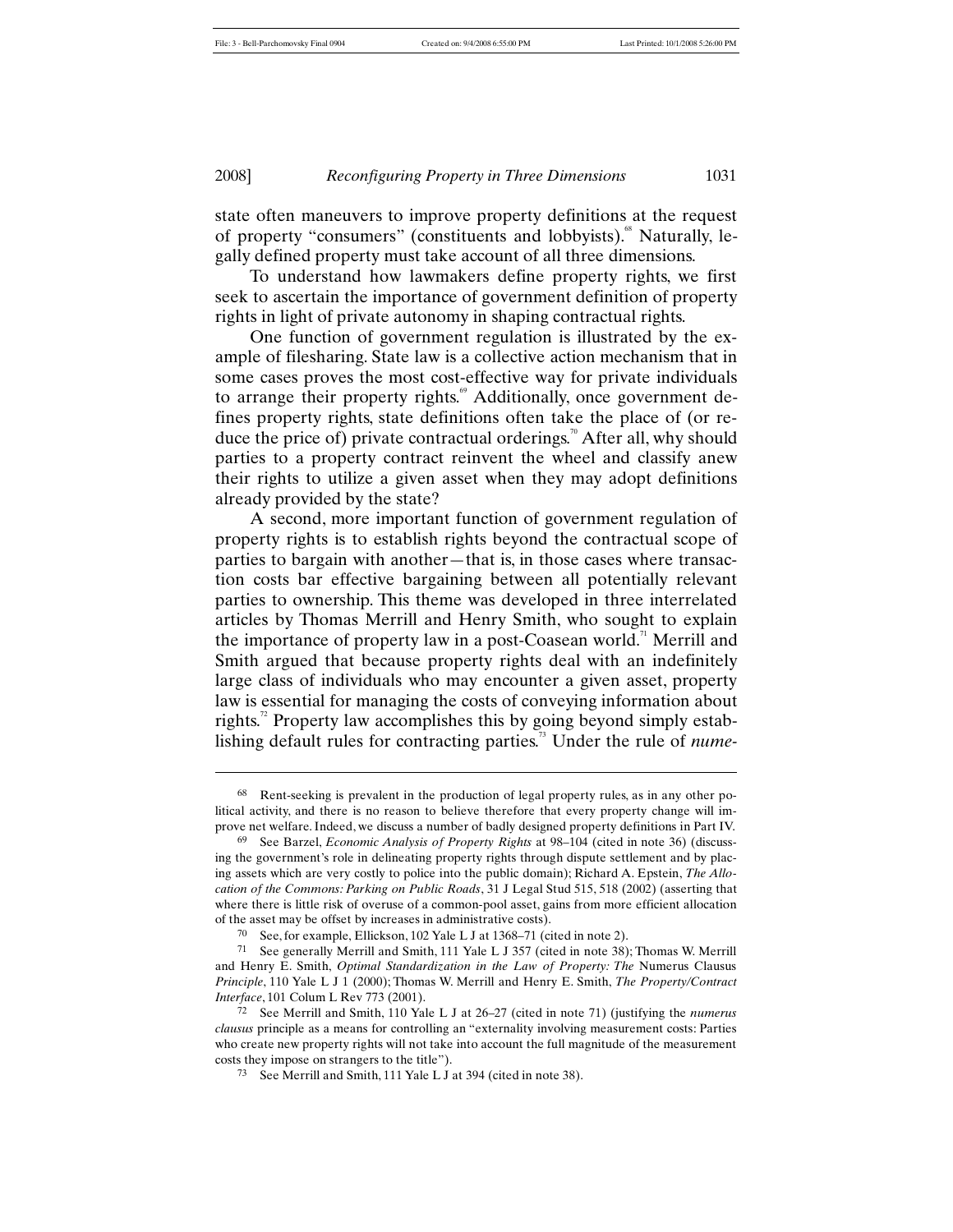*rus clausus*, property law limits the ability of private parties to create new property forms contractually.<sup>74</sup>

Viewed more broadly, Merrill and Smith's property writings remind us that property rights, as defined by the government, are rights in rem, which avail against the world—even those who have not bargained with the defined owner. Because the costs of transacting with other potentially affected users of any given asset are often prohibitively high, the public definition of property rights is frequently dispositive.<sup> $35$ </sup> This means that while private ordering may determine the shape of property rights in instances where the value of the order exceeds transaction costs (including, but not limited to, the information costs described by Merrill and Smith), private parties will often find that transaction costs are sufficiently high to bar such ordering. Consequently, for a wide range of potential users or possessors of assets, the government definition of property rights is the important one.

The Blackstonian ideal of property as absolute dominion of a single owner over a thing retains broad political appeal, as can be seen in such disparate political movements as opposition to eminent domain, support for the use of force in defense of property, and demands for sharper restrictions on the ability of law enforcement officials to enter private homes. At the same time, it must be recognized that property rights are not often easily bundled into neat Blackstonian packages. Instead, the law must shuffle legal protections in order to maximize the value of property rights over time as a function of the three crucial elements of assets, unitary ownership, and dominion. This cannot be accomplished by stubborn adherence to the Blackstonian ideal, but rather by taking account of high transaction costs and expected variability in tastes and technology, and by defining and redefining property rights in order to encourage private management and facilitate transferability and specialization. Sometimes, this occurs at the expense of one or the other of the Blackstonian ideals.

The goal of government-defined property rights is not to achieve optimization in any individual bargain; this task may be left to the individual contracting parties at hand. Rather, lawmakers ideally define property rights in order to achieve optimization in the many cases

<sup>74</sup> See Merrill and Smith, 110 Yale L J at 4 (cited in note 71).

<sup>75</sup> See Abraham Bell and Gideon Parchomovsky, *A Theory of Property*, 90 Cornell L Rev 531, 533 (2005) ("Because it is practically impossible for contracts to arrange most of society's relationships, property law determines most of the legal interactions regarding assets among people."); Merrill and Smith, 111 Yale L J at 393–94 (cited in note 38) (arguing that if property is a bundle of rights, some bundles are much easier to communicate than others and therefore have an information-cost advantage).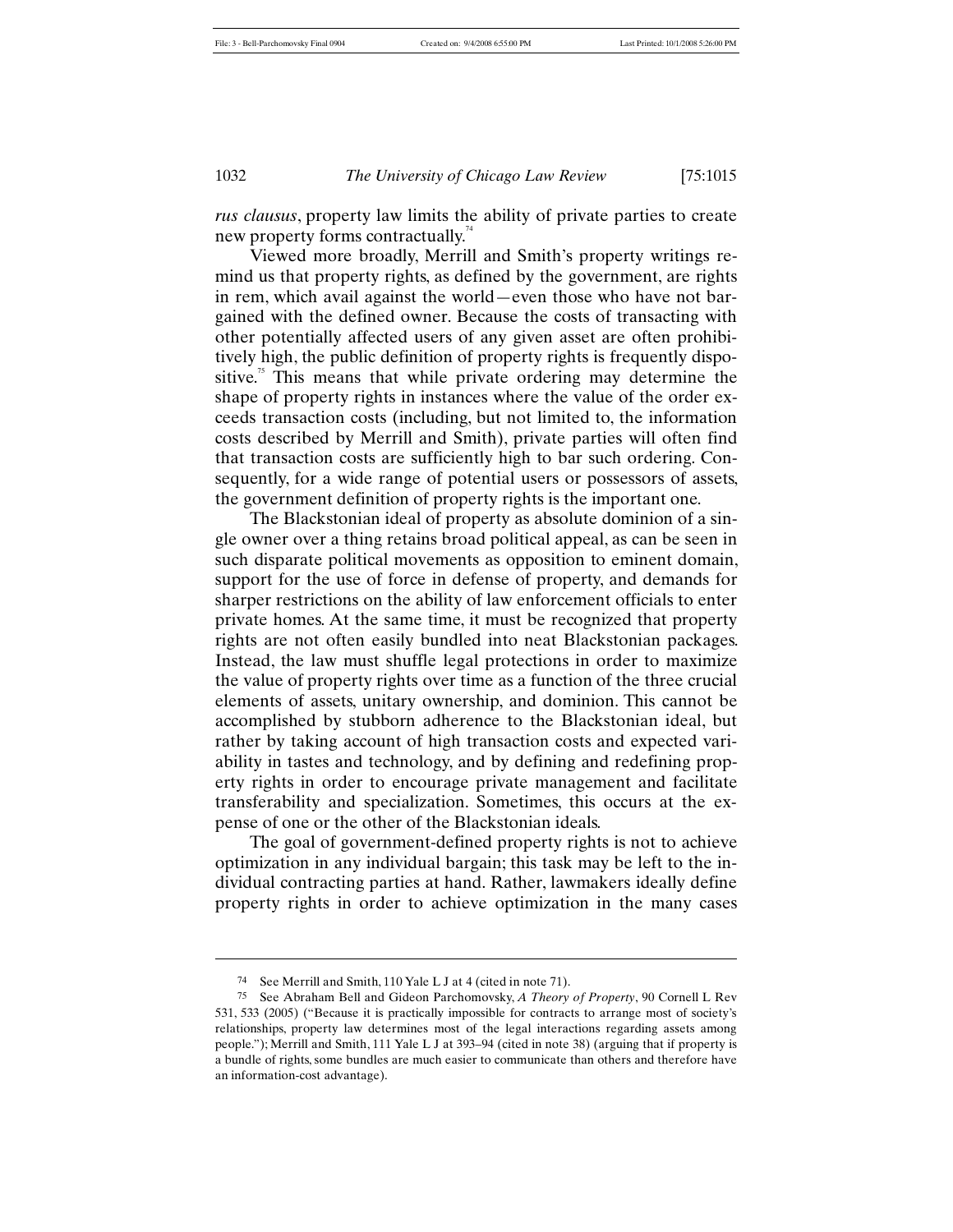where affected parties cannot bargain due to transaction costs. As with private parties, lawmakers must work along all three dimensions.

Consider again the example of property rights in a durable and beautiful house. Not only are many of the beneficiaries of utility from the house outside of the reach of potential transactions (due to high transaction costs), many are as yet unborn and cannot express any preferences whatsoever. In this case, a single owner of absolute dominion over the entire home for eternity may well reconfigure property rights in such a manner as to maximize her own utility to society's aggregate loss because the utility of passersby and future generations will be taken into account only to such a degree as the owner can enjoy vicarious benefit. For example, the owner may impose a durable burden on title in the home that produces a small amount of present psychic enjoyment but that places a long-term high cost on the enjoyment of future generations. Lawmakers can work to counteract such developments by restricting the owner's ability to reconfigure the asset and compromise future owners' rights by, for example, limiting the ability to impose some kinds of restraints on alienability or by enforcement of a *numerus clausus* rule that forbids willy-nilly creation of new estates in land.<sup>"</sup>

In Part III, we consider more systematically the strategies actually used by lawmakers to maximize property value given three-dimensional tensions. We argue that, on closer analysis, many of the contours of property law can be interpreted as lawmakers' attempts, for better or worse, to juggle the needs of the three dimensions of property. But we first demonstrate, in Part II, how lack of attention to the threedimensionality of property problems has distorted our understanding of central property themes.

#### II. THE MISSING DIMENSIONS OF PROPERTY ANALYSIS

In this Part, we discuss how the three-dimensionality of property manifests itself in numerous doctrines. We illustrate three-dimensionality's importance in understanding the challenges of property law and show how insufficient attention to this fact has led renowned property theorists astray.

# A. The "Fragmentation" of Property Rights

1

We begin with some of the puzzles recognized in the writings of Heller as well as Parisi. In a series of papers, Michael Heller identified a problem that he labeled "excessive fragmentation of property rights"

 $76$  To be sure, there is no reason to be certain that lawmakers will act correctly in order to ensure optimal value preservation for future generations.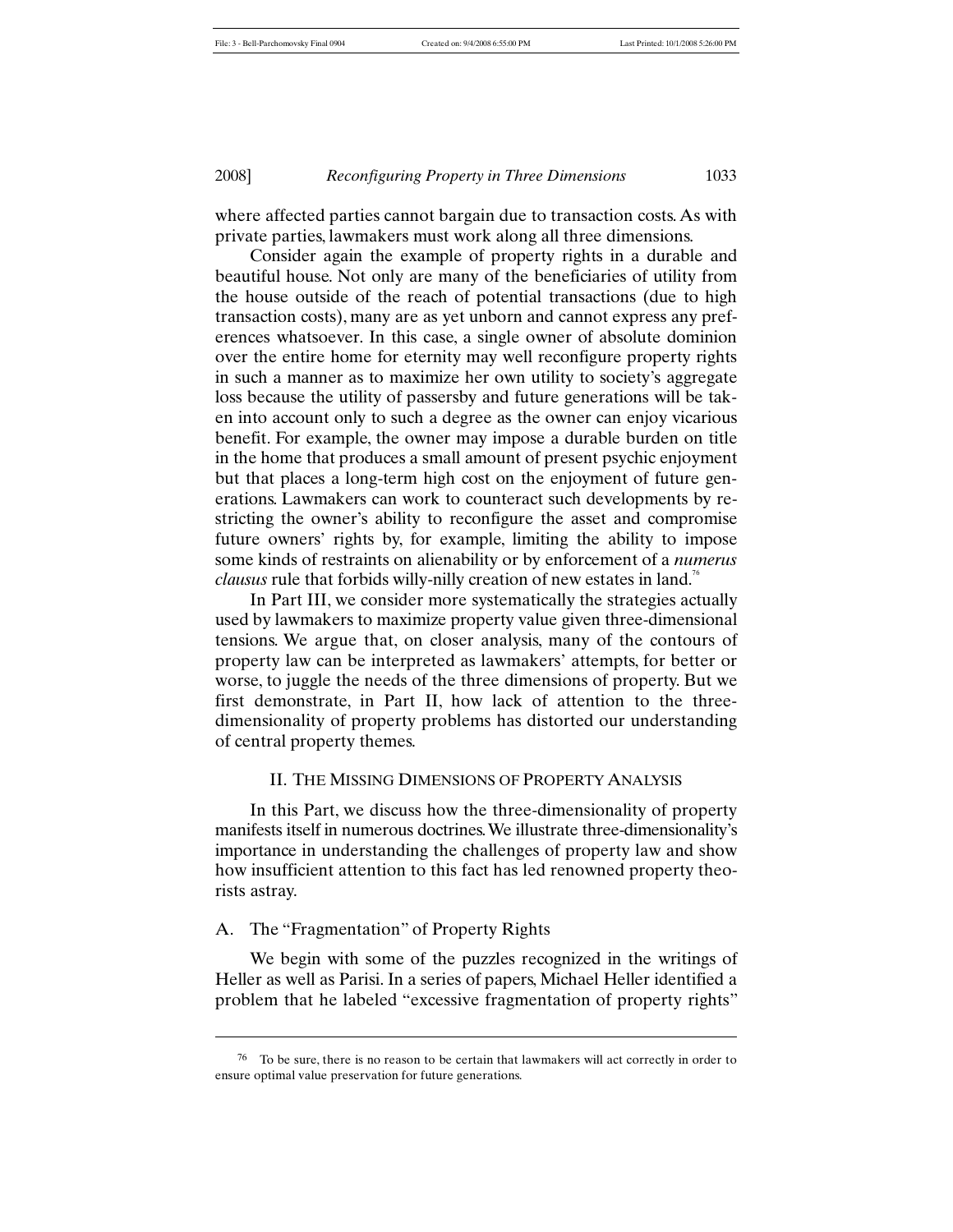and, in particular, the problem of anticommons.<sup> $\pi$ </sup> In Heller's account, anticommons occur where an asset is shared by too many owners possessing excessively small asset shares. This over-fragmentation of ownership creates a situation where no owner has sufficient power to utilize the asset and none has sufficient incentive to jointly manage the asset given high transaction costs.<sup>78</sup> The result is underutilization of property.

Heller built on this insight to explain and justify several of property's most exotic doctrines. For example, Heller described the "tortuous Rule Against Perpetuities" as an attempt to "limit inter-temporal fragmentation."<sup>79</sup> Likewise, he explained the *numerus clausus* principle that limits private creation of new property forms on the same grounds.<sup>80</sup>

Heller also criticized some property doctrines for opening the door to excessive fragmentation. For example, he noted that the law of servitudes permits division and allocation of property rights in order to encourage "good fragmentation" but cautioned that the law's flexibility might serve as a "one way ratchet," leading to over-fragmentation, locking property into suboptimal uses.<sup>81</sup> This, he said, is a particular danger facing common-interest developments (such as condominium buildings and gated communities), which deliberately create extensive networks of reciprocal servitudes.<sup>82</sup>

Extending Heller's analysis, Parisi described the tendency toward excessive fragmentation as a one-directional bias towards entropy in property.<sup>83</sup> Parisi argued that the problem might be even more troubling than Heller might have realized, due to asymmetric transaction costs: while the cost of dividing property among multiple holders is quite low, the cost of reaggregating it is often prohibitive. $\ddot{\ }$ 

<sup>77</sup> See generally Heller, 111 Harv L Rev 621 (cited in note 8); Heller, 108 Yale L J 1163 (cited in note 11); Michael A Heller, *The Dynamic Analytics of Property Law*, 2 Theoretical Inquiries in L 79 (2001) (proposing anticommons as a fourth ideal type of property, to be added to the standard trilogy of private, commons, and state property). The concept was first introduced by Frank Michelman. See Frank I. Michelman, *Ethics, Economics, and the Law of Property*, in J. Roland Pennock and John W. Chapman, eds, *NOMOS XXIV: Ethics, Economics, and the Law* 3, 6 (NYU 1982).

<sup>78</sup> See Heller, 111 Harv L Rev at 633–42 (cited in note 8).

<sup>79</sup> Heller, 108 Yale L J at 1179 (cited in note 11).

<sup>80</sup> See id at 1177 (noting how judges reduced the costs of intertemporal fragmentation by restricting the fee tail).

<sup>81</sup> See id at 1183–84 (explaining how fragmenting governance among a group of owners may promote good fragmentation), 1165–66 (noting that "[b]ecause of high transaction costs, strategic behaviors, and cognitive biases, people may find it easier to divide property than to recombine it").

<sup>82</sup> See id at 1183–85 (predicting that without the restriction of members' veto rights, common-interest communities "may fall further and further behind their productivity frontier").

<sup>83</sup> See Parisi, 50 Am J Comp L at 626–27 (cited in note 8).

<sup>84</sup> See id at 627. For other discussions of the fragmentation problem in property, see generally Lee Anne Fennell, *Common Interest Tragedies*, 98 Nw U L Rev 907 (2004); Reza Dibadj,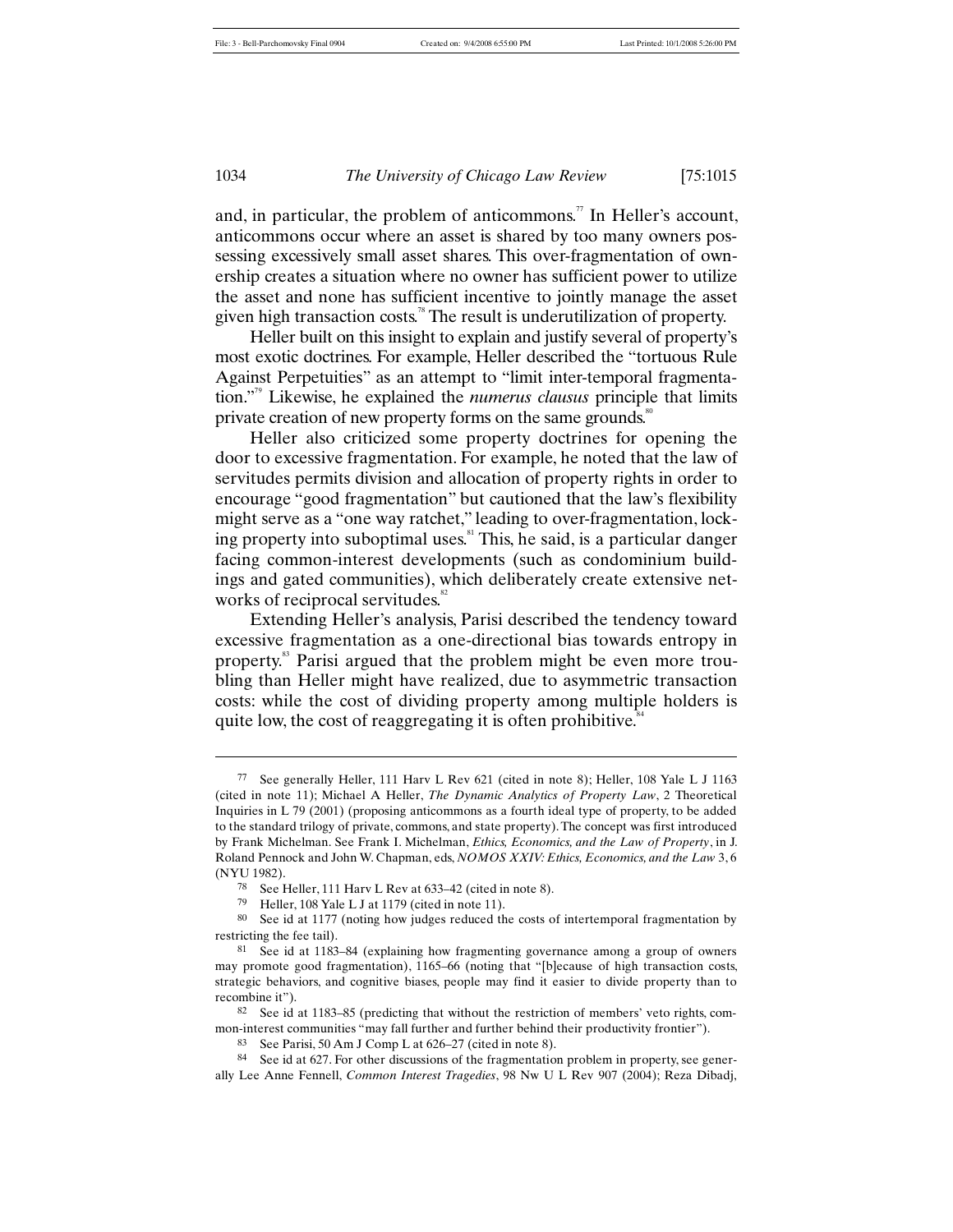$\overline{a}$ 

2008] *Reconfiguring Property in Three Dimensions* 1035

By our lights, the important contributions of Heller and Parisi fall short of their full potential by paying insufficient attention to the three-dimensionality of property. As their terminology suggests, both tend to view asset size as a given and focus on the number and type of ownership shares.<sup>85</sup> Thus, each focuses on the danger of excessive fragmentation of ownership while failing to notice that in some cases the law must encourage fragmentation of ownership shares in order to maximize value on other axes. For instance, in many common-interest developments, the ideal asset configuration for unit owners includes a series of servitudes ensuring quiet, clean and safe surroundings, neighbors with similar preferences for local amenities, and aesthetically harmonious exteriors. From a condominium unit owner's perspective, the problem may be not that a large asset is divided among too many owners, but rather that alternative asset configurations are too small or ill-fitting to ensure all the attributes that they want in their property. Owning a unit in a common-interest development enables owners to achieve new asset configurations that allow them to enjoy amenities without having to assemble all the attributes they value into one large individually owned parcel. The clash between the demands of the asset configuration (maximum value at substantial "fragmentation" of unit ownership) and single ownership (maximum value at zero "fragmentation") leads, in such cases, to overall maximum value at substantial fragmentation. Thus, it is not surprising that many individuals are eager to live in common-interest developments notwithstanding limitations that should theoretically lower asset value. Nor is it surprising that courts have been willing to develop the law of servitudes in ways that encourage fragmentation.

By focusing on fragmentation, Heller and Parisi do not pay sufficient heed to the fact that property law not only seeks to block too many owners but also to drive toward an optimal asset configuration. Thus "fragmentation" that looks undesirable on one dimension because it creates too many owners looks highly desirable on another dimension because it creates the optimal "thing" subject to property. This claim can be stated more broadly: the fragmentation other theorists view as an anomaly appears very rational when one includes the dimen-

*Regulatory Givings and the Anticommons*, 64 Ohio St L J 1041 (2003); Hsu, 36 UC Davis L Rev 813 (cited in note 13); Dan Hunter, *Cyberspace as Place and the Tragedy of the Digital Anticommons*, 91 Cal L Rev 439, 509–13 (2003); James M. Buchanan and Yong J. Yoon, *Symmetric Tragedies: Commons and Anticommons*, 43 J L & Econ 1 (2000).

It should be noted, though, that Parisi also analyzes the dominion-related aspects of fragmentation. See Parisi, 50 Am J Comp L at 609–10, 614–15 (cited in note 8). See also Ben W.F. Depoorter and Francesco Parisi, *Fragmentation of Property Rights: A Functional Interpretation of the Law of Servitudes*, 3 Global Jurist Frontiers, Issue 1, Article 2, at 3 (2003), online at http:// www.bepress.com/gj/frontiers/vol3/iss1/art2/ (visited June 8, 2008).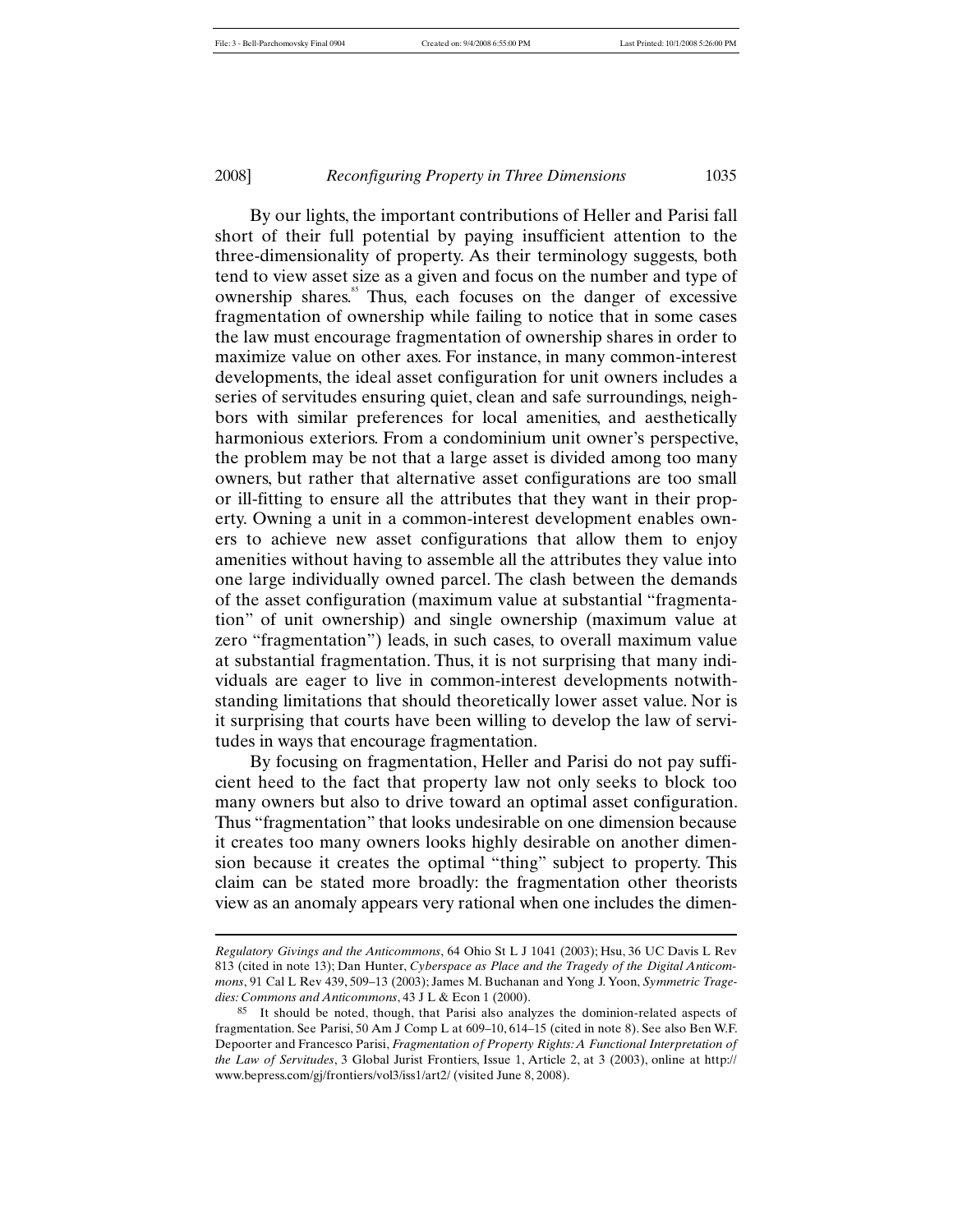sion of asset size and configuration in the analysis. Indeed, in a threedimensional model of property law, oftentimes the law must be as concerned with insufficient fragmentation as with excessive fragmentation.

#### B. Commons Property

In her work, Carol Rose has studied various common property forms. Rose has posited that the persistence of common property poses a puzzle to champions of private property, who maintain that common property regimes lead to overuse of assets and depletion of resources. She has noted that "the nineteenth-century common law of property in both Britain and America, with surprising consistency, recognized two distinguishable types of public property.<sup>36</sup> The first is "property 'owned' and actively managed by a governmental body." The other is "property collectively 'owned' and 'managed' by society at large, with claims independent of and indeed superior to the claims of any purported governmental manager"—a category that most would call common property but that Rose dubs "inherently public property."<sup>88</sup> Rose has pointed out that the law employed such doctrines as prescriptive easements, public trust, and custom to protect the claims of the general public to such assets as pathways, waterways, shores, and hunting grounds.

Why did those assets remain inherently public? One cause is fear of monopolization and holdouts. Rose used this rationale to justify the recognition of public rights in passageways.<sup>90</sup> She pointed out, though, that the holdout rationale is unpersuasive when applied to "such public trust uses as swimming, fishing, and hunting."<sup>91</sup> Recreational uses may occur in many different places and hence there is no reason to grant use rights to the public in a specific lot.<sup>92</sup> Therefore Rose explained the legal recognition of public rights in recreational uses on the grounds of economies of scale and maximization of group welfare. For instance, Rose argued that value would rise for each participant in a periodic communal dance as each new participant joined. In her words, recreational activities "have value precisely because they reinforce the solidarity and fellow-feeling of the whole community; thus

<sup>86</sup> Carol M. Rose, *The Comedy of the Commons: Custom, Commerce, and Inherently Public Property*, 53 U Chi L Rev 711, 720 (1986).

<sup>87</sup> Id.

<sup>88</sup> Id.

<sup>89</sup> See id at 722.

<sup>90</sup> See id at 752 ("Without public prescription doctrine, each owner along the way might bar the passage at will and siphon off its public value.").

<sup>91</sup> Id at 758.

<sup>92</sup> Id.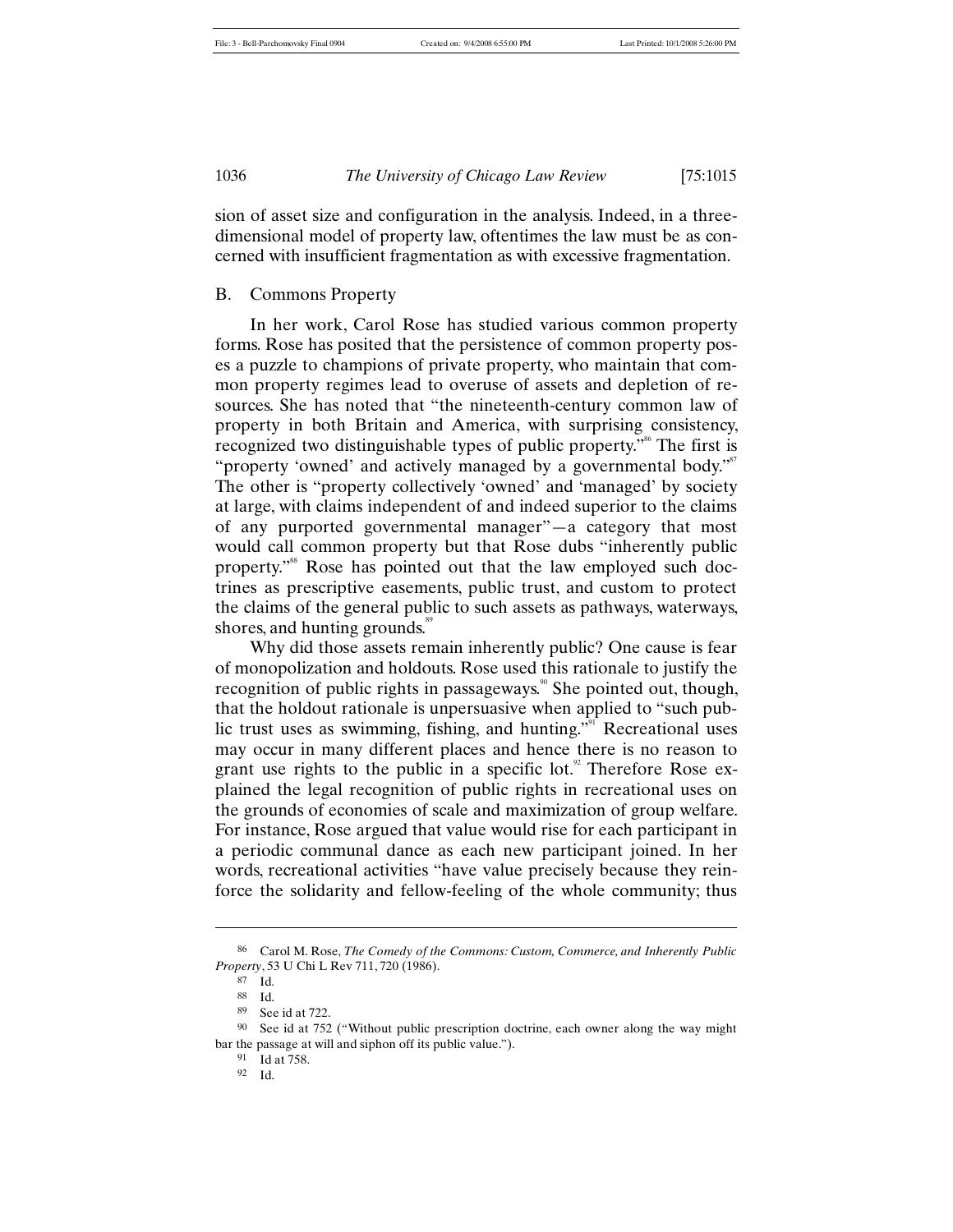the more members of the community who participate, even if only as observers, the better for all."

An obvious difficulty with Rose's reliance on economies of scale and network effects is that they do not lend any particular support for favoring common property over private property. Telecommunications display strong network effects—that is, within a range, the addition of each user increases the value of the service for all others—yet the network is predicated on private property.<sup>94</sup> The same is true of credit cards and various types of computer software such as operating systems.<sup>95</sup>

The three-dimensional view offers an alternative way to understand the problem. The existence of common properties is indeed at odds with property law's preference for a single owner. However, ownership, or the number of owners, is not the only dimension the law must optimize. When asset size or configuration is added to the analysis, it becomes apparent that in some cases the ideal number of owners is not necessarily one.

The choice between a single private owner and multiple owners involves an important tradeoff. Private ownership sometimes gives rise to a problem of underconsumption. This problem occurs when assets are too large to be consumed by a single individual but extraordinarily costly or physically impossible to divide. In such cases, optimal use of the assets requires the owner to share the consumption of the asset with others. However, such sharing involves transaction costs. As a result, some particularly large assets may remain underutilized. Common property, as was noted numerous times in the past, displays the opposite problem of overconsumption.<sup>86</sup>

Accordingly, where very large assets are concerned, lawmakers face a choice between two types of costs. They can push towards dividing and reconfiguring the asset into smaller units and establishing private property rights in the smaller units or subject it to common property and accept the cost of overconsumption. Depending on their particular configuration, there can be assets for which the cost of reconfiguration and privatization are greater than the cost of overconsumption. For example, the cost of formalizing and enforcing rights in navigable waters might be much higher than the cost of overuse under

<sup>93</sup> Id at 767–68.

<sup>94</sup> Compare Mark A. Lemley and Philip J. Weiser, *Should Property or Liability Rules Govern Information?*, 85 Tex L Rev 783, 812 (2007) (explaining how the failure of the FCC's unbundling program in the telecommunications industry can be attributed to a misunderstanding of "semicommons" property, where one firm has legal access to use the private property of another).

<sup>95</sup> See Carl Shapiro, *Exclusivity in Network Industries*, 7 Geo Mason L Rev 673, 673 (1999).

<sup>96</sup> See Garrett Hardin, *The Tragedy of the Commons*, 162 Science 1243, 1244 (1968).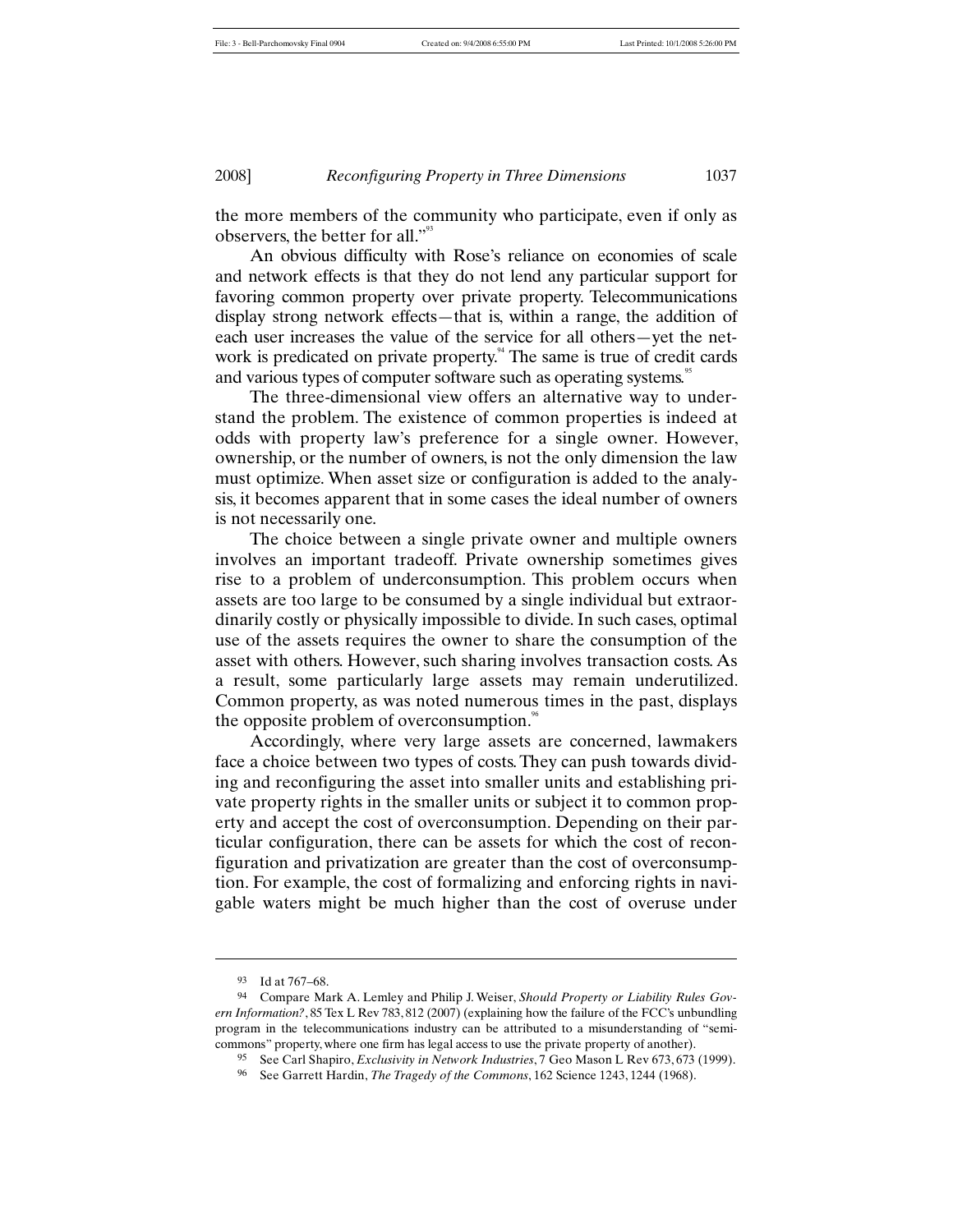common property. In such cases, it makes sense to subject the asset to common ownership.

# C. First Possession

In an important contribution to the canon of property scholarship, Richard Epstein discussed the centrality of the concept of a single owner to the design of efficient legal rules.<sup>97</sup> Epstein argued that when high transaction costs prevent efficient allocation of resources through contracts, lawmakers should "refer to the test of the 'single owner' as a way to think about structuring legal relationships across separate persons in a way that maximizes their joint output, when cooperative behavior among them is not possible."<sup>98</sup> According to Epstein, the turn to the single-owner test will best aid the government in attempting to approximate the results of hypothetical transactions among private actors when high transaction costs prevent such transacting from actually occurring. Epstein proceeded to note that in designing specific doctrines, lawmakers should consider the potential of the rules to generate externalities and holdouts.<sup>99</sup>

Epstein used this framework to explain such property doctrines as first possession. He defended first possession as a principle of appropriation of rights. Epstein admitted that the doctrine of first possession itself creates negative externalities.<sup>100</sup> However, he justified it on the ground that it lowers correction costs relative to alternative collective allocation mechanisms.<sup>101</sup> In a world with positive transaction costs, pace Epstein, the cost of correcting mistakes in the initial allocation far outweigh the negative externalities generated by the first possession doctrine. $102$ 

Epstein next turned his attention to the question of dominion, or design of the optimal bundle of rights, that first possession should receive. He maintained that the common law's decision to fashion ownership to entail "possession, use and disposition [ ] is an effort to overcome the problem of subsequent transactions costs by giving a single person the control over *all relevant aspects* of a single *thing.*"<sup>103</sup>

Unfortunately, Epstein stopped short of addressing the third dimension of asset specification, disposing of it by simply referring to all

<sup>97</sup> See Epstein, 36 J L & Econ at 562–63 (cited in note 8).

<sup>98</sup> Id at 556.

<sup>99</sup> See id at 557 (maintaining that "the purpose of all legal rules is to minimize the sum of the costs that are associated with these two forms of bargaining obstacles").

<sup>100</sup> See id at 561.

<sup>101</sup> See id at 562 (basing this statement on "[a] rough empirical guess").

<sup>102</sup> See id at 562–63.

<sup>103</sup> Id at 562 (emphasis added).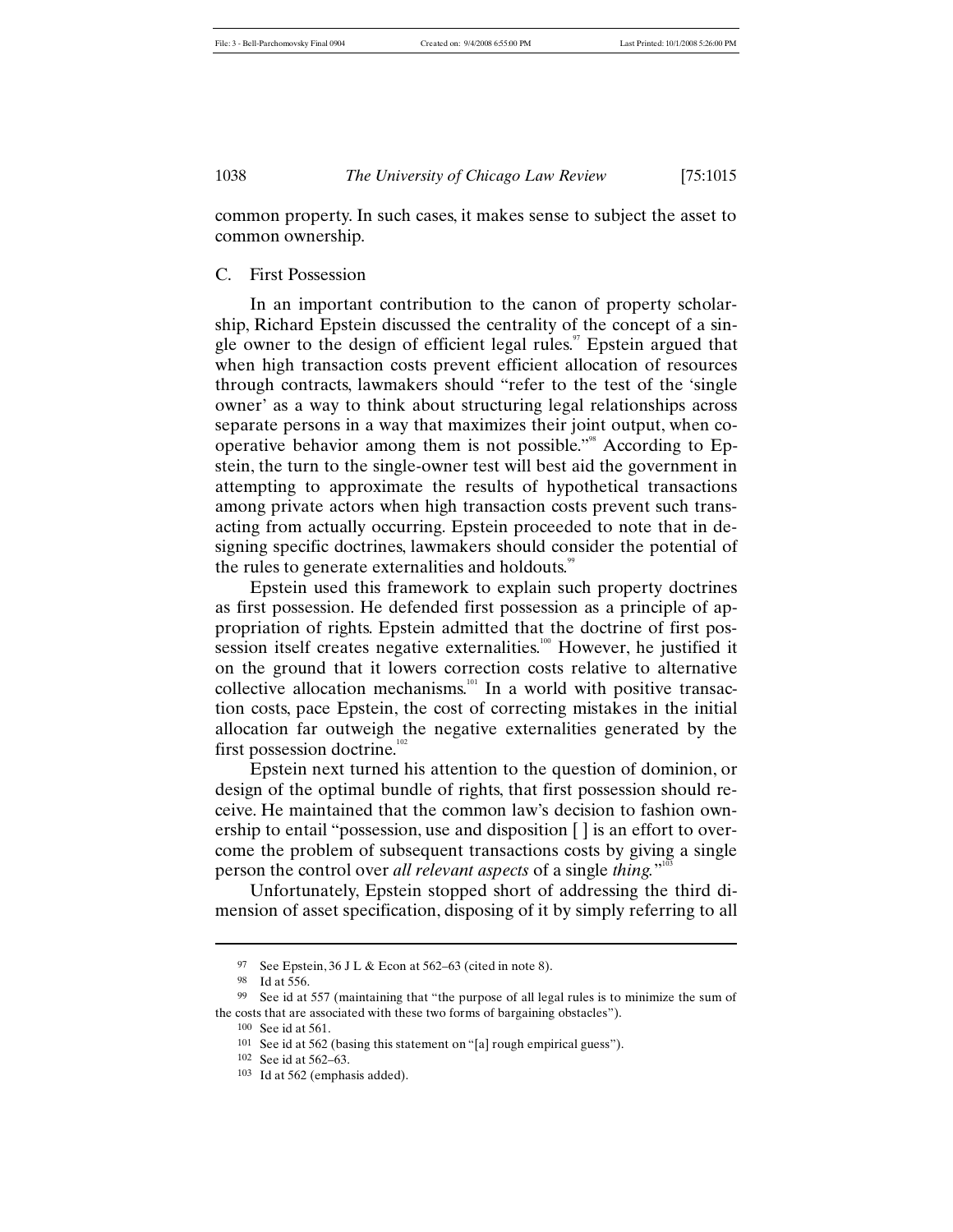#### 2008] *Reconfiguring Property in Three Dimensions* 1039

objects of first possession as "thing[s]." From a three-dimensional lens, the issue of asset specification is crucial, and, without reference to it, it is impossible to offer a comprehensive justification for first possession.

Consider the celebrated case of *Johnson v M'Intosh*.<sup>104</sup> This case is (in)famous for its discussion of the principle of discovery as the basis for acquisition of property rights in land. The principle of discovery, however, says nothing about how to determine the assets that may be acquired by discovery. Does the discoverer—or in this case, the conqueror—acquire rights only in the entire North American continent? In all the lands that were not yet possessed by another European power? In land stretching as far as the eye can see? Or only in land on which it set foot? $105$ 

Naturally, the determination of the assets to be gained has important efficiency implications. The greater the territory, the greater is the holdout problem and the subsequent correction costs that concern Epstein. Inattention to the dimension of assets invariably changes the relative efficiency of alternative acquisition rules, and the analysis cannot proceed without reference to this aspect.

To illustrate, let us turn to the issue of water rights. In Colorado, the first appropriator of water obtains rights not only in the amount she actually puts to a beneficial use but also to a share in the common pool.<sup>106</sup> In Massachusetts, by contrast, the first appropriator does not acquire any particular rights in the pool.<sup>107</sup> Rather, if she is a riparian owner, she receives a right to a reasonable use of the pool subject to the like uses of other riparian owners. Neither rule corresponds to the classic first possession rule in which one owns all that one seizes. Simply focusing on the priority of the first actor does not help resolve how to define the scope of the property right obtained.

<sup>104</sup> 21 US 543 (1823). See also Eric Kades, *History and Interpretation of the Great Case of*  Johnson v. M'Intosh, 19 L & Hist Rev 67, 69 (2001) (contending that the *M'Intosh* rule served as a cost-effective way for Europeans to expropriate Native American lands but that there was no real dispute in this case since the parties did not truly have conflicting claims to the land).

<sup>&</sup>lt;sup>105</sup> For other discussions of the doctrine of discovery, see generally Alex Tallchief Skibine, *Chief Justice John Marshall and the Doctrine of Discovery: Friend or Foe to the Indians?*, 42 Tulsa L Rev 125 (2006).

<sup>106</sup> See, for example, *Coffin v Left Hand Ditch Co*, 6 Colo 443 (1882) (establishing the Colorado doctrine of first appropriation). For further discussion, see David B. Schorr, *Appropriation as Agrarianism: Distributive Justice in the Creation of Property Rights*, 32 Ecology L Q 3 (2005) (contending that the Colorado rule was intentionally designed to prevent control of water by capitalists and embodies an antimonopolistic, agrarian ideal).

<sup>107</sup> See, for example, *Stratton v Mt. Hermon Boys' School*, 103 NE 87, 88 (Mass 1913) (denying an absolute right of property in water and stating that "[t]he use of the water flowing in a stream is common to all riparian owners and each must exercise this common right so as not essentially to interfere with an equally beneficial enjoyment of the common right by his fellow riparian owners").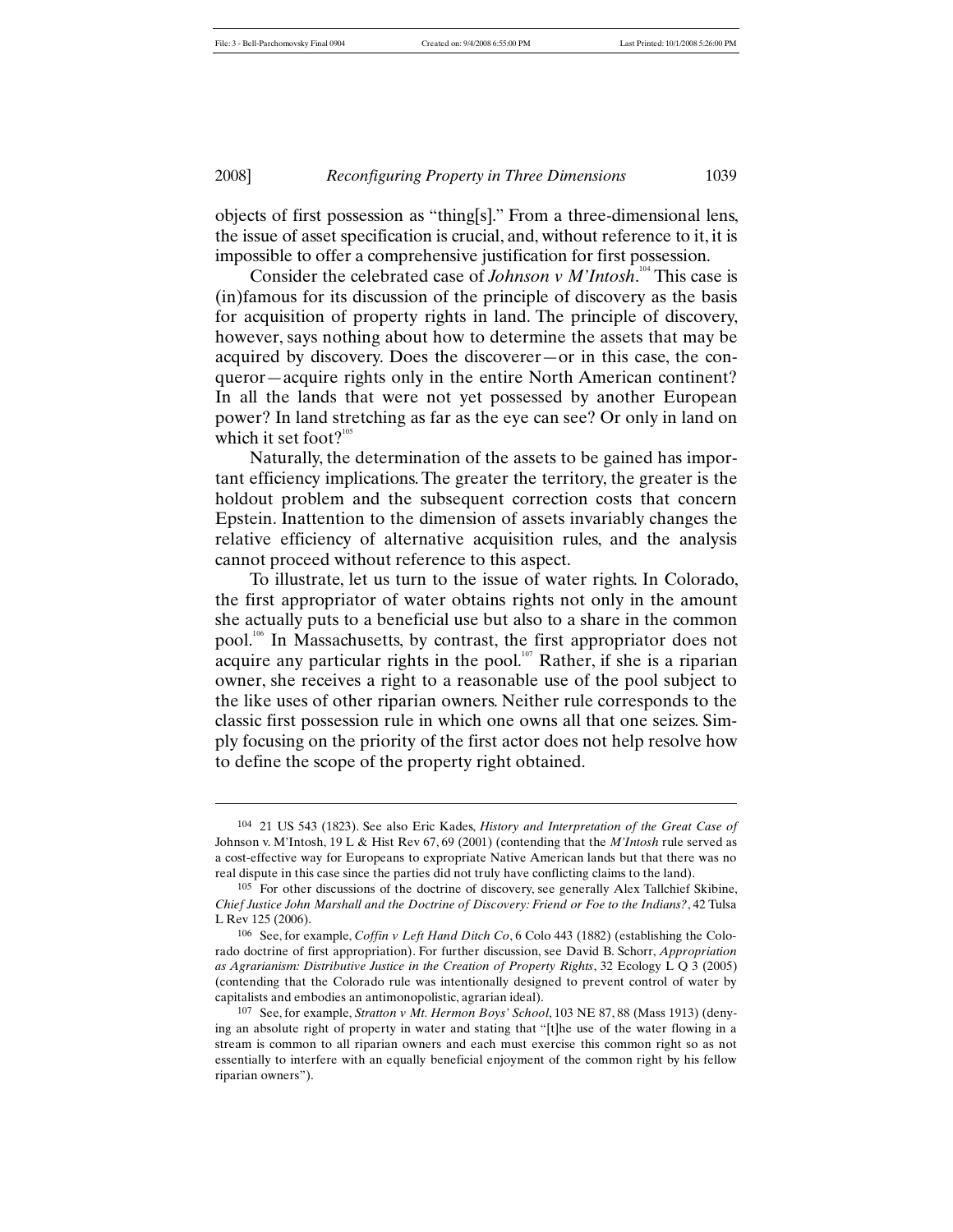The different evolution of water rights in different states demonstrates why one must heed all three dimensions. When analyzed on one or two dimensions alone, acquisition rules may look very similar to one another. Once the dimension of assets is added to the mix, it becomes clear that ostensibly similar rules can lead to dramatically different results.

## D. Nuisance

1

Nuisance law is designed to deal with the problem of externalities among property owners. It provides a cause of action for private nuisance whenever a property owner uses her land in a way that substantially (and unreasonably) interferes with the use and enjoyment of land by other owners.<sup>108</sup> Most modern theorists have analyzed the problem of nuisance by focusing on the dimension of dominion.<sup>109</sup> For example, Henry Smith pointed out that nuisance doctrine oscillates between an exclusion model and a governance (or management) model. In some instances—depending on the specific circumstances of the case—the law grants an aggrieved owner exclusion rights against the creator of the nuisance whereas in others the law seeks to reconcile the conflicting land uses of the parties by establishing more detailed and nuanced management rules.

In a similar vein, Epstein noted that the design of nuisance doctrine reflects a balance of the twin forces that obstruct efficient allocation of resources: externalities and holdouts.<sup>111</sup> If the law grants property owners very weak protection against nuisance, there will be a serious externalities problem. If, on the other hand, the law gives very strong protection against nuisance, property owners will not be able to conduct high-value activities that impact neighboring lots without first negotiating permission from the affected neighbors. Under such a regime, a serious holdout problem will emerge. Nuisance doctrine is sensitive to both these concerns. It entitles aggrieved property owners to a remedy only when the interference with their use and enjoyment is substantial (as opposed to trifling).<sup>112</sup> Moreover, when the value of the activity giv-

<sup>108</sup> See W. Page Keeton, et al, *Prosser and Keeton on Torts* § 87 at 622–23 (West 5th ed 1984) (discussing the requirements for recovery on a private nuisance theory).

<sup>109</sup> See, for example, Richard R. Powell, 6 *The Law on Real Property* § 64.02[1]–[3] at 64-10 to 64-13 (Matthew Bender 2007) (Michael Allan Wolf, ed) (explaining nuisance law as setting restrictions on owners' power to use land in certain ways).

<sup>110</sup> See Henry E. Smith, *Exclusion and Property Rules in the Law of Nuisance*, 90 Va L Rev 965, 974–75 (2004) (asserting that information costs can explain how regimes of exclusion and governance define entitlements in nuisance law).

<sup>111</sup> See Epstein, 36 J L & Econ at 557, 573 (cited in note 8).

<sup>112</sup> Id at 575 (explaining that the law should not grant injunctive relief for every minor interference because of the massive holdout potential).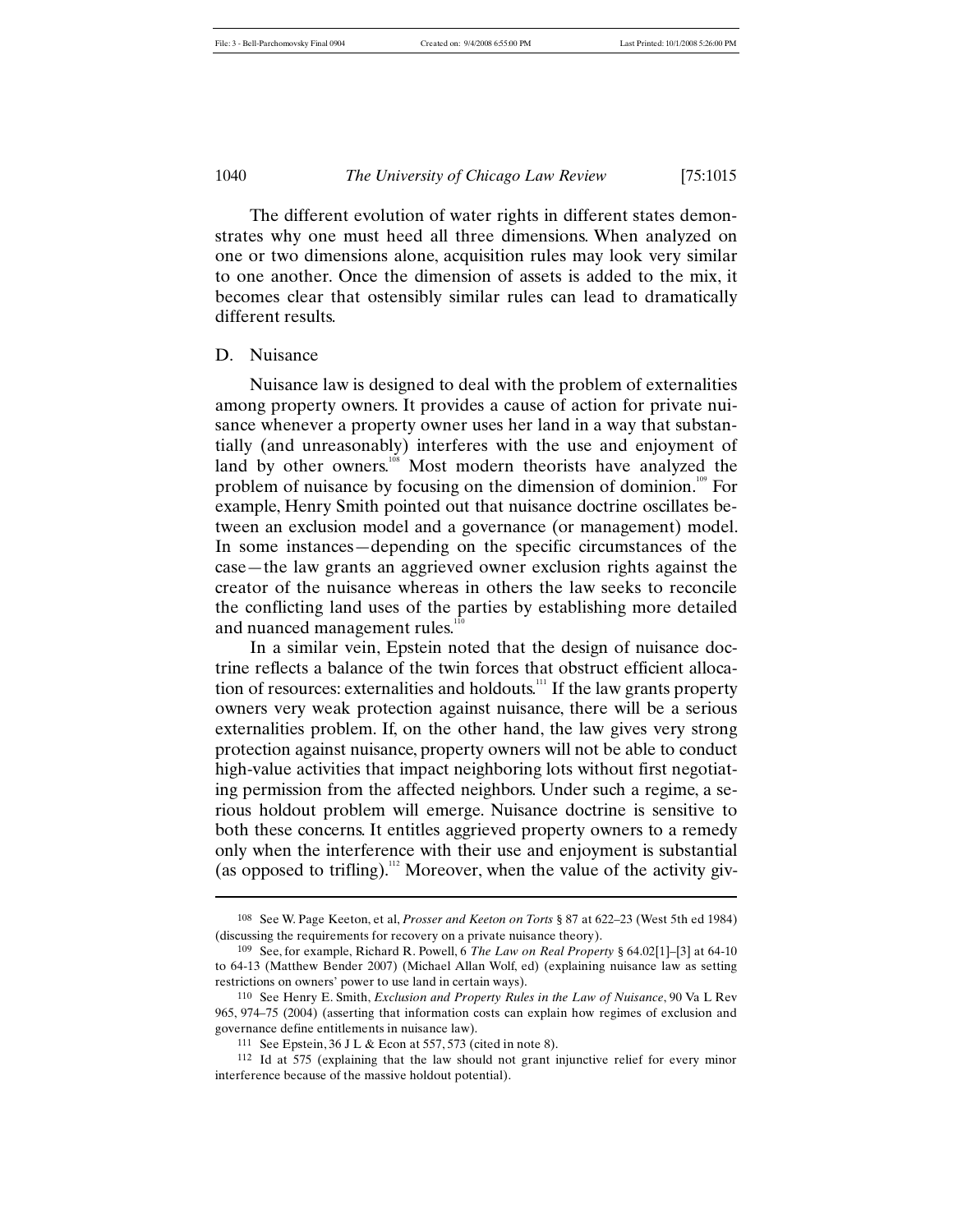ing rise to the nuisance is very high, the remedy awarded to successful plaintiffs will typically be damages (as opposed to injunctive relief). $\overline{1}$ 

Neither Smith nor Epstein fully explores the three dimensions of the nuisance problem. They both assume a single owner and seek to deal with the externalities problem by adjusting the owner's bundle of rights. However, in principle, the problem of nuisance could have been dealt with by adjusting asset size or asset characterization. For example, if all land were under single ownership there would be no need for nuisance law as no nuisances would ever arise. Thinking about the problem from an assets perspective suggests that one way to minimize external effects among neighbors would be to increase lot sizes or by changing asset configurations. Indeed, zoning law serves this purpose by restricting certain uses to certain areas. Among other things, zoning ordinances attempt to separate industrial uses from residential ones, designating each use category to a different area.<sup>114</sup>

Introducing the asset dimension to the analysis yields a very interesting insight about the socially optimal approach to nuisances. Epstein's article is an expansion of—and a tribute to—Ronald Coase's seminal article in which he established the connection between nuisance and transaction costs.<sup>115</sup> Nuisance disputes are born out of two problems: externalities and transaction costs. The former problem gives rise to the dispute while the latter is the main obstacle to solving it privately through negotiations.

In principle, lawmakers could eliminate all nuisance disputes by fully specifying property rights that concentrate all ownership over every possible thing that may be affected in one person or by configuring assets in a way that would prevent all spillovers. For example, in a world in which all land were owned by a single owner, no nuisance disputes would ever arise. Such a solution, however, will come at an enormous cost to society. Configuring assets in a way that would prevent all nuisances would be devilishly expensive, and the cost of concentrating all land in a single owner would result in a dramatic loss of value.

<sup>113</sup> See, for example, *Boomer v Atlantic Cement Co, Inc*, 257 NE2d 870, 873 (NY 1970) (granting an injunction to be vacated upon payment of permanent damages by the cement factory to neighboring landowners). See also Epstein, 36 J L & Econ at 576 (cited in note 8) (explaining that remedies are a function of the inverse relationship between externalities and holdouts and suggesting that a damage remedy is appropriate when the externality imposed on the plaintiff is much smaller than the holdout problem).

<sup>114</sup> This goal lies at the very core of zoning. See *Village of Euclid v Ambler Realty Co*, 272 US 365, 390 (1926) (noting that the crux of recent zoning legislation was "the creation and maintenance of residential districts, from which business and trade of every sort, including hotels and apartment houses, are excluded").

<sup>115</sup> See Coase, 3 J L & Econ at 16 (cited in note 38).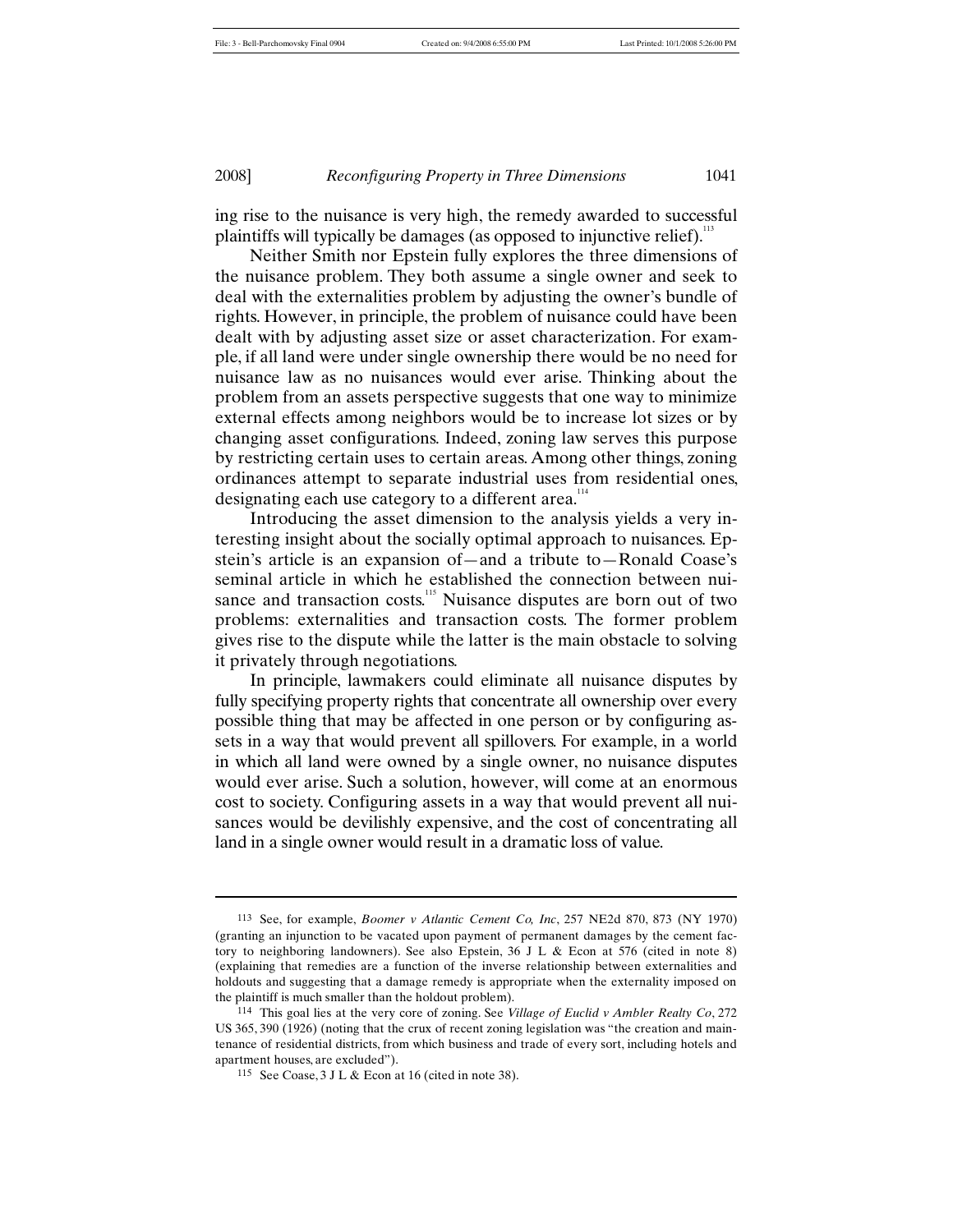Accordingly, it is better to adopt an approach to nuisance that seeks to achieve a compromise on all three dimensions, concentrating *most* rights over manageably small assets in the hands of a large number of distinct single owners. This implies a conscious acceptance of a certain level of nuisance in society. We agree to live with nuisances because we believe that the cost of resolving nuisance disputes, though real, are much lower than the cost of configuring assets in ways that internalize all externalities. The asset dimension offers a way to resolve nuisance suits, but it is not cost-effective.

### E. Eminent Domain

The power of eminent domain allows the government to force property owners to transfer their title to the government in exchange for the payment of just compensation.<sup>116</sup> The standard economic justification for this power is that without it land assembly effort will run aground due to holdouts. For example, Judge Posner refers to the holdouts as "[t]he only justification" for the power of eminent domain.<sup>117</sup> Current theorizing, therefore, conceives of eminent domain as a solution to a problem of too many owners, each of whom wields the power to stop socially efficient projects. The power to take involuntarily allows the government to overcome holdouts and replace multiple owners of the necessary plots with a single owner—namely the government itself. This conceptualization of eminent domain is so entrenched in the minds of both scholars and students that it has blinded us to the possibility of alternative ways of thinking about the problem.

From a three-dimensional perspective, the underlying problem is not necessarily one of too many owners but rather of suboptimally configured assets. Assume that the government needs a large tract to construct a military base. The government would need to resort to land assembly only if there are not any individual tracts of adequate size. If there were sufficiently large tracts, fewer holdout problems would arise, and the government could acquire title to one or more of the tracts through voluntary negotiations.

The focus on asset size and configuration is not merely a theoretical nicety, leading to a different conceptualization of the problem. As we shall see later in the Article, it also offers an array of new ap-

<sup>116</sup> See US Const, Amend V.

<sup>117</sup> Richard A. Posner, *Foreword: A Political Court*, 119 Harv L Rev 32, 93 (2005) (referring to eminent domain as an "almost random form of taxation" that enriches the government at the expense of the private landowner and is only justified in a very narrow set of circumstances).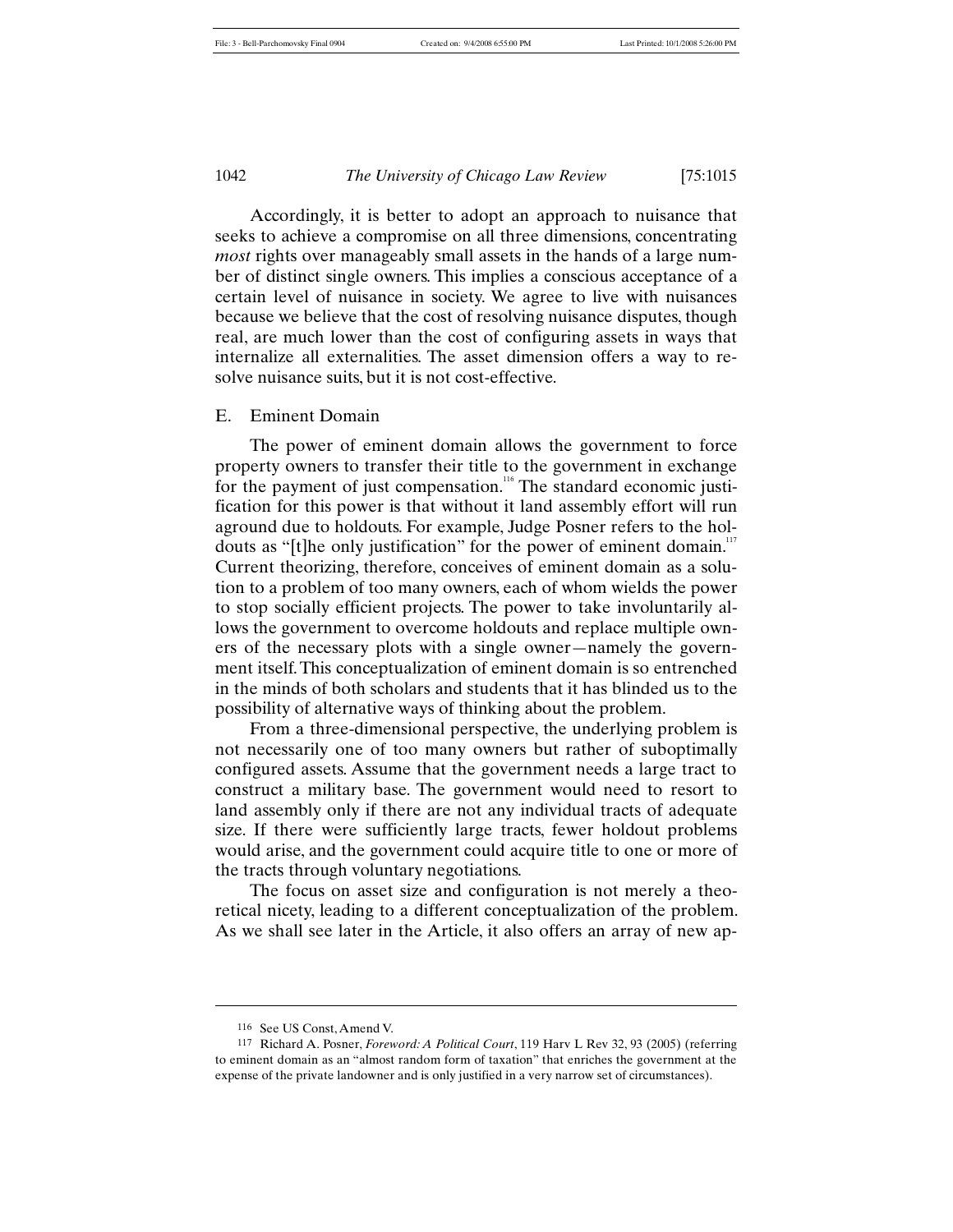proaches to situations that have been thought to require transfer of title via eminent domain. $11$ 

# III. THREE-DIMENSIONAL STRATEGIES

Having demonstrated the importance of three-dimensionality to property, we now turn to the specific strategies employed by lawmakers in light of that three-dimensionality. In order to maximize the value of property rights across society, lawmakers have to maximize their value as a function of three variables that do not always move in the same direction—owner, asset, and dominion.

The framework developed in this Article makes it possible to divide property doctrine into six distinct categories intended to reconcile the inherent tension that exists among the three dimensions. It is important to emphasize at the outset that we do not argue that these strategies were consciously devised by lawmakers. In other words, we do not offer in this Part a theory of how property rights are developed in the political arena or an evolutionary account of property law.<sup>119</sup> We merely seek to explain how property rules have been grouped in the past in response to three-dimensional challenges and, thereby, to advance a coherent view of property law that arises from our threedimensional approach.

Furthermore, we do not argue that our proposed categorization is the only possible one or even that it covers the field of all possible strategies. We readily admit that competing conceptualizations of property doctrines are possible. Yet, until such competing conceptualizations are offered, we posit that our three-dimensional approach offers an important perspective on property law in its *entirety*.

In the remainder of this Part, we outline the six reconciliatory strategies and demonstrate how they have been used. We would like to emphasize at the outset that the six strategies are not mutually exclusive, and, indeed, in the proceeding discussion we will highlight areas of overlap. We posit that these strategies hold the key for understanding extant property law. Additionally, we submit that comprehending the interplay of the strategies and identifying their relative advantages unlocks the hidden potential for superior solutions to many of property's dilemmas. Finally, we suggest that a better understanding of these strategies and their three-dimensional motivations

<sup>118</sup> See Part IV.D.

<sup>119</sup> Compare generally Saul Levmore, *Two Stories about the Evolution of Property Rights*, 31 J Legal Stud 421 (2002) (advancing a theory that transaction costs and interest groups drove the movement of property from the commons to privatization and, in several instances, back again to a more open-access arrangement).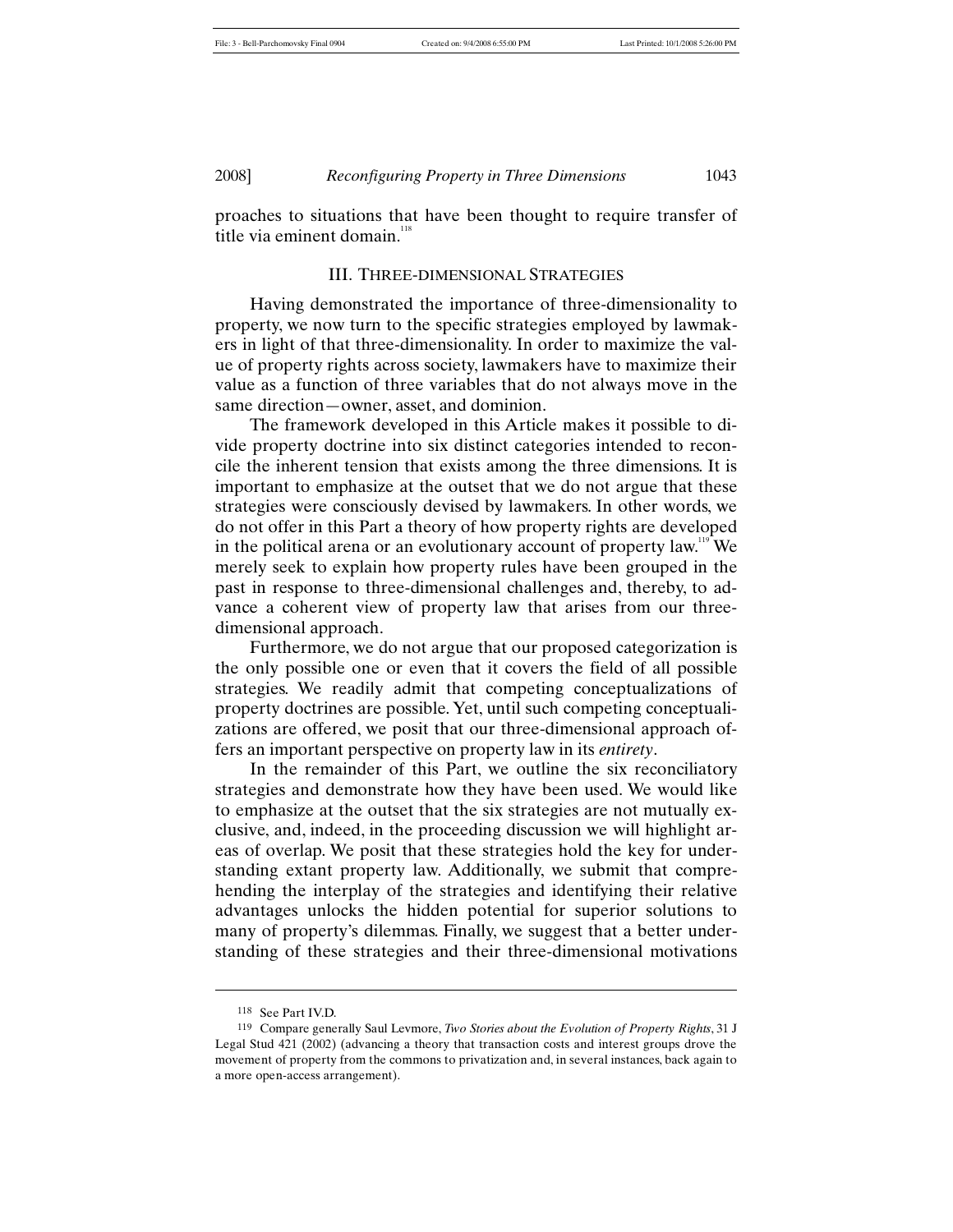creates a starting point for more deliberate and targeted use of these strategies in the future, as well as possibly suggesting new and as yet undeveloped strategies.

# A. Fictional Owners

1

The first strategy we discuss is lawmakers' recognition of a fictional owner in order to concentrate ownership in a single owner, even though many persons share actual ownership.

Often, a given property item's asset configuration is such that the asset is too large for a single owner to exercise absolute dominion. But it is advantageous to reconfigure the owner in order to reach a single owner, rather than reconfigure or divide the asset. The most obvious instance of a large asset is a big physical item, like a skyscraper. However, the asset need not be a single physical thing—indeed, many of the cases in which the law employs the strategy of a "fictional owner" involve compound assets that combine many physical items. For instance, the single largest asset may be a business, which comprises many discrete and smaller items, including intangible assets such as goodwill. For obvious reasons, however, managing the business as a whole, rather than separate management of the component items, may sometimes produce great social utility. $12$ 

While corporations are the most outstanding (and widely used) form of fictional owner, property law abounds with examples outside the corporate context. Married couples are considered a single owner-

<sup>120</sup> Ronald Coase paved the way for the "make or pay" analysis—whether corporations should produce components or services internally, or purchase on the market. See generally R.H. Coase, *The Nature of the Firm*, 4 Economica 386 (1937) (theorizing that firms arise in order to economize on transaction costs because the higher the cost of transacting externally on the market, the greater the comparative advantage of producing a firm's needs internally). Since Coase's pathbreaking article, an extensive literature has developed. See generally, for example, Armen A. Alchian and Harold Demsetz, *Production, Information Costs, and Economic Organizations*, 62 Am Econ Rev 777 (1972) (exploring the team productive process and why it induces the contractual formation of the firm); Benjamin Klein, Robert G. Crawford, and Armen A. Alchian, *Vertical Integration, Appropriable Rents, and the Competitive Contracting Process*, 21 J L & Econ 297 (1978) (describing how the potential postcontractual extraction of high rents induces parties to integrate vertically rather than contract); Oliver E. Williamson, *Transaction-cost Economics: The Governance of Contractual Relations*, 22 J L & Econ 233 (1979) (using the three dimensions of frequency, investment idiosyncrasy, and uncertainty to characterize transaction costs and match them with appropriate governance structures); Oliver E. Williamson, *The Economic Institutions of Capitalism: Firms, Markets, Relational Contracting* (Free Press 1985) (describing the analytical framework of transaction cost economics and applying it to different contractual settings); Oliver Hart, *An Economist's Perspective on the Theory of the Firm*, 89 Colum L Rev 1757 (1989) (finding the transaction cost economics model of the firm unconvincing and advancing a property-rights approach in which firms are characterized by their nonhuman assets); Bengt Holmström and John Roberts, *The Boundaries of the Firm Revisited*, 12 J Econ Perspectives 73 (1998) (arguing for a broader view of the firm than has been provided by either transaction cost economics or property rights theory).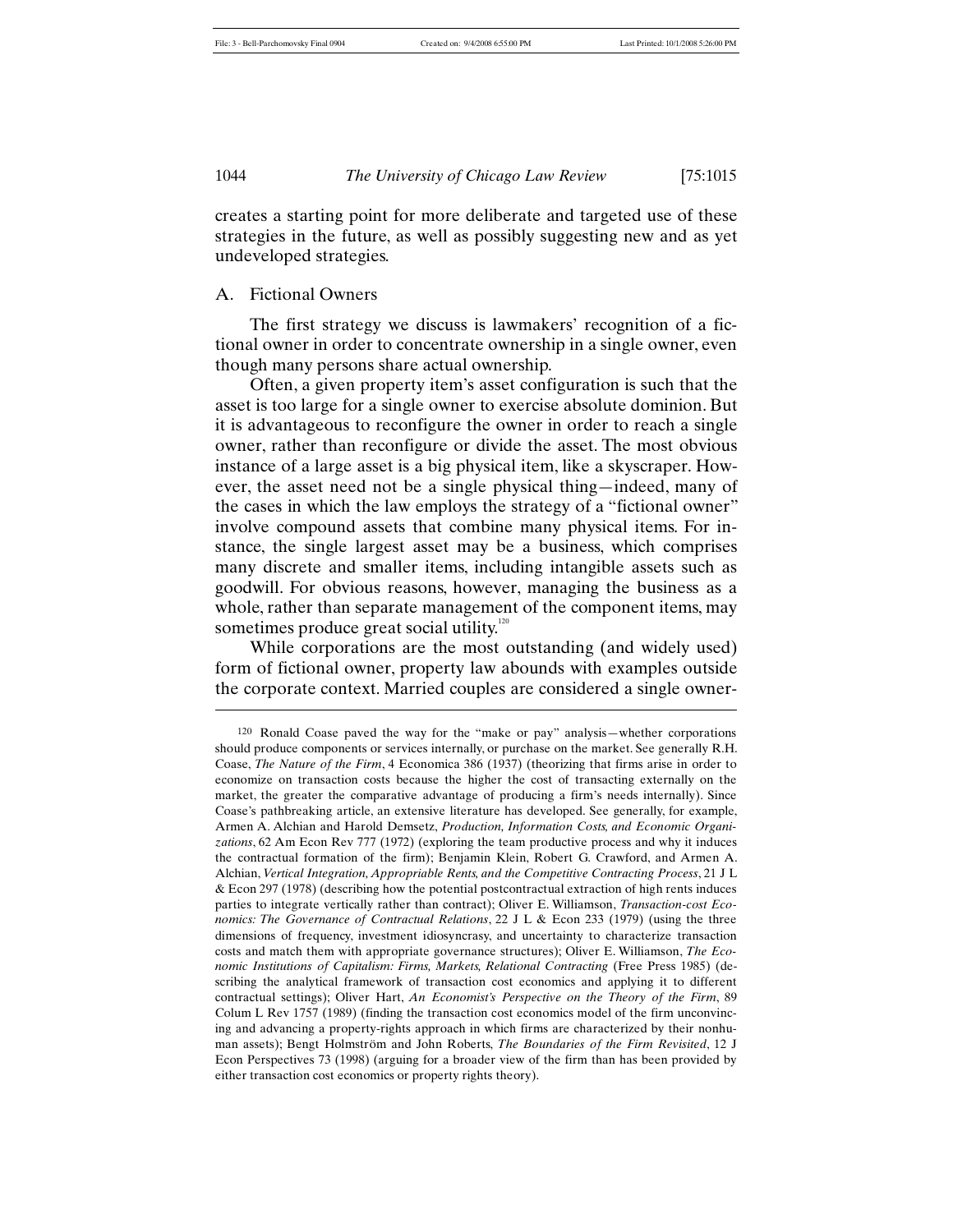2008] *Reconfiguring Property in Three Dimensions* 1045

ship unit for some purposes, $121$  as are many other types of partnerships.<sup>122</sup> Trusts have a separate legal personality that owns the assets in place of the beneficiaries.<sup>123</sup> By a like token, decedents' estates replace the deceased as "owner" of her property until final distribution of the assets and winding up of the estate. $\overline{1}$ 

In all these instances, recognition of a single fictional owner permits the fictional owner to manage the large asset as an individual, even though the fictional owner may itself be a compound person, such as a public corporation. From a property perspective, bestowing legal rights on corporations and other fictional owners places formal ownership of the corporate assets in the hands of the corporations, while giving individual shareholders only partial ownership of the corporation itself, rather than the assets.

This recognition of the corporation as a separate "personality," rather than a collection of individuals tied together through a network of contracts, preserves many of the most important benefits of property law. First, the fiction of a corporate person preserves the ability of a single individual (or small number of individuals) to dispose of good title to an asset, even while the controlling individual remains responsible to many others under related bodies of law.<sup>125</sup> This reduces transaction costs by permitting those dealing with the corporation to rely upon the decisions of the authorized individuals<sup>126</sup> without having to seek approval of all or most of the "real" owners (that is, shareholders). Effectively, corporate ownership strips each individual shareholder of her power to exclude and grants this power to the group of sharehold-

<sup>121</sup> See, for example, the discussion of tenancies by the entirety in *Sawada v Endo*, 561 P2d 1291, 1295 (Hawaii 1977) (holding that the tenancy by the entirety is predicated upon the legal unity of husband and wife in single ownership and cannot be conveyed or reached by execution through either spouse alone).

<sup>122</sup> See Robert W. Hillman, Allan W. Vestal, and Donald J. Weidner, *The Revised Uniform Partnership Act* § 201(a) at 79 (West 2006) ("A partnership is an entity distinct from its partners.").

<sup>123</sup> See Henry Hansmann and Ugo Mattei, *The Functions of Trust Law: A Comparative Legal and Economic Analysis*, 73 NYU L Rev 434, 472 (1998).

<sup>124</sup> See generally, for example, *Joint Properties Owners, Inc v Deri*, 113 AD2d 691 (NY App Div 1986) (noting that the leasehold interest does not terminate upon the lessee's death but passes as personal property to the decedent's estate).

<sup>125</sup> For further discussion, see generally Nina A. Mendelson, *A Control-based Approach to Shareholder Liability for Corporate Torts*, 102 Colum L Rev 1203 (2002) (proposing to hold controlling shareholders liable for corporate torts and statutory violations based on their level of involvement).

<sup>126</sup> See generally Coase, 4 Economica 386 (cited in note 120); Williamson, 22 J L & Econ 233 (cited in note 120); Eugene F. Fama and Michael C. Jensen, *Separation of Ownership and Control*, 26 J L & Econ 301 (1983) (arguing that the separation of decisionmaking and riskbearing functions survives in large corporations because it can control agency problems and effectively use specific knowledge in decisionmaking).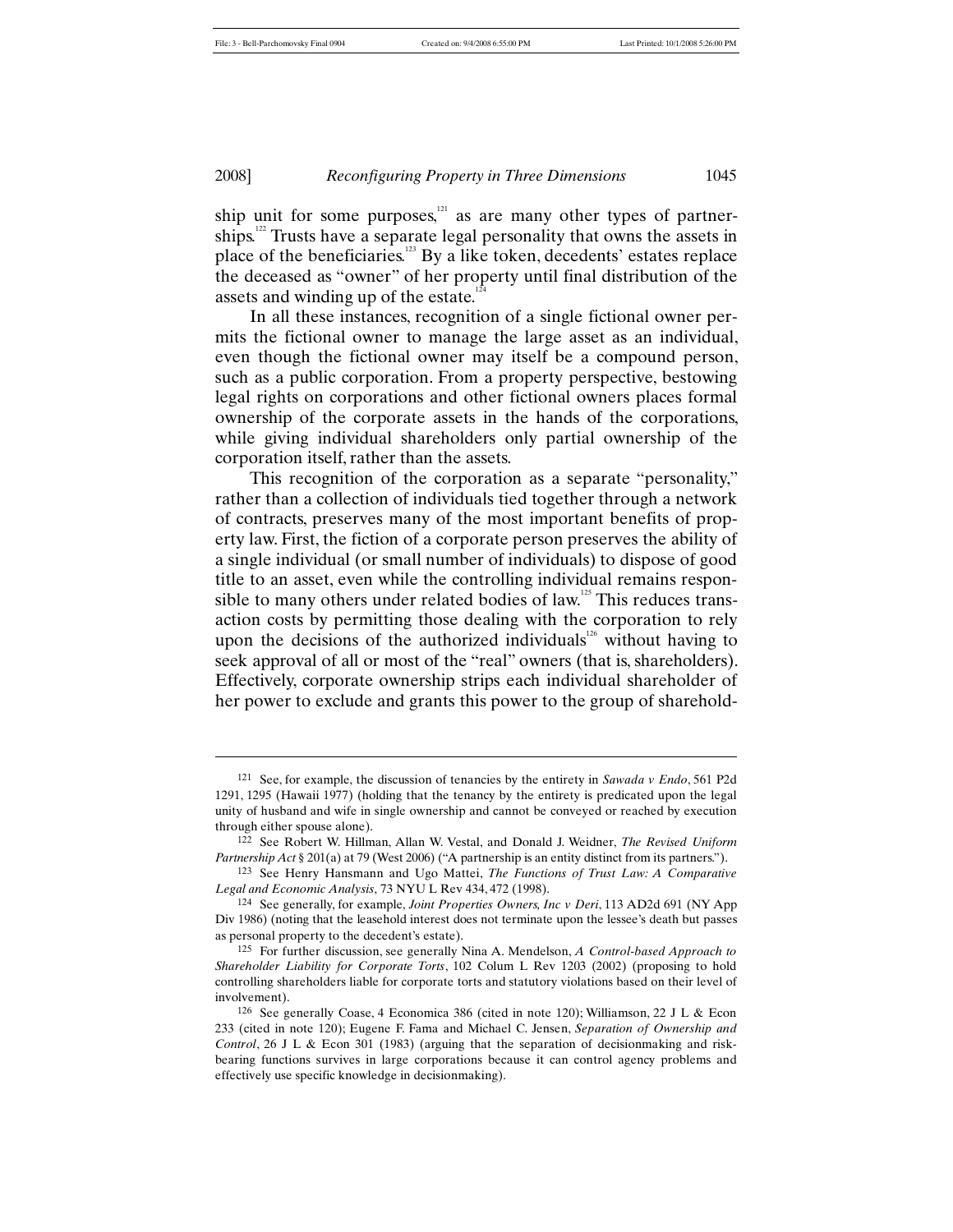ers as a whole, through various voting mechanisms.<sup>127</sup> A prospective buyer of a corporately owned parcel of land can obtain the same title as she would in purchasing the land from an ordinary private owner simply by contracting with a duly authorized corporate agent without worrying herself with any of the formalities of the internal corporate decisionmaking process.

Second, the fiction discourages configuration of assets into suboptimally small sizes and instead creates a mechanism for preserving assets at their optimal size. Where individuals cannot aggregate owner shares into larger fictional owners, they often find that an asset, as ordinarily configured, is too large for their purposes. This may be for the mundane reason that the asset is so valuable that it takes up too much of the owner's asset portfolio and blocks diversification of asset risk.<sup>128</sup> Or, it may be because the asset itself is of such a physical size that it cannot cost-effectively be used by a single individual. Without the option of preserving the larger asset configuration through the ownership of a "larger" fictional owner, individual owners might frequently find that they enhance their own utility by destroying asset value, causing an unfortunate and unnecessary loss of utility to society.<sup>139</sup>

The fictional owner strategy thereby preserves many of the advantages of property law in enhancing social utility derived from asset management by compromising along the owner axis in order to preserve optimal asset configuration. Further, by aggregating the owners into a fictional unity, property law minimizes the dissipation of utility caused by splitting assets among too many owners.

## B. Fictional Assets

1

Another strategy the law employs is the creation of fictional assets. The "reification" of property rights in Anglo-American law has often been dismissed as an excessively formalistic device or even a philosophical error.<sup>130</sup> Yet the strategy of fictional assets offers a solu-

<sup>127</sup> See Zohar Goshen, *Controlling Strategic Voting: Property Rule or Liability Rule?*, 70 S Cal L Rev 741, 743 (1997) ("Although an investor's decision to join an investors' group is made on an individual basis . . . from that moment onward . . . most decisions must be made collectively.").

<sup>128</sup> See Henry Hansmann and Reinier Kraakman, *Organizational Law as Asset Partitioning*, 44 Eur Econ Rev 807–17 (2000) (discussing the importance of organizational law in permitting a better match of asset packages for different tastes and desires for risk).

<sup>129</sup> For a fascinating exploration of situations in which an owner will find it cost effective to destroy asset value to maximize owner utility, see generally Allen, 31 J Legal Stud 339 (cited in note 53).

<sup>130</sup> See, for example, Douglas Litowitz, *Reification in Law and Legal Theory*, 9 S Cal Interdiscipl L J 401, 401 (2000) ("As applied to law, reification represents a kind of infection . . . because it is essentially an error, a delusion, and a mystification that blinds people to alternative legal arrangements by 'naturalizing' the existing legal system as inevitable.").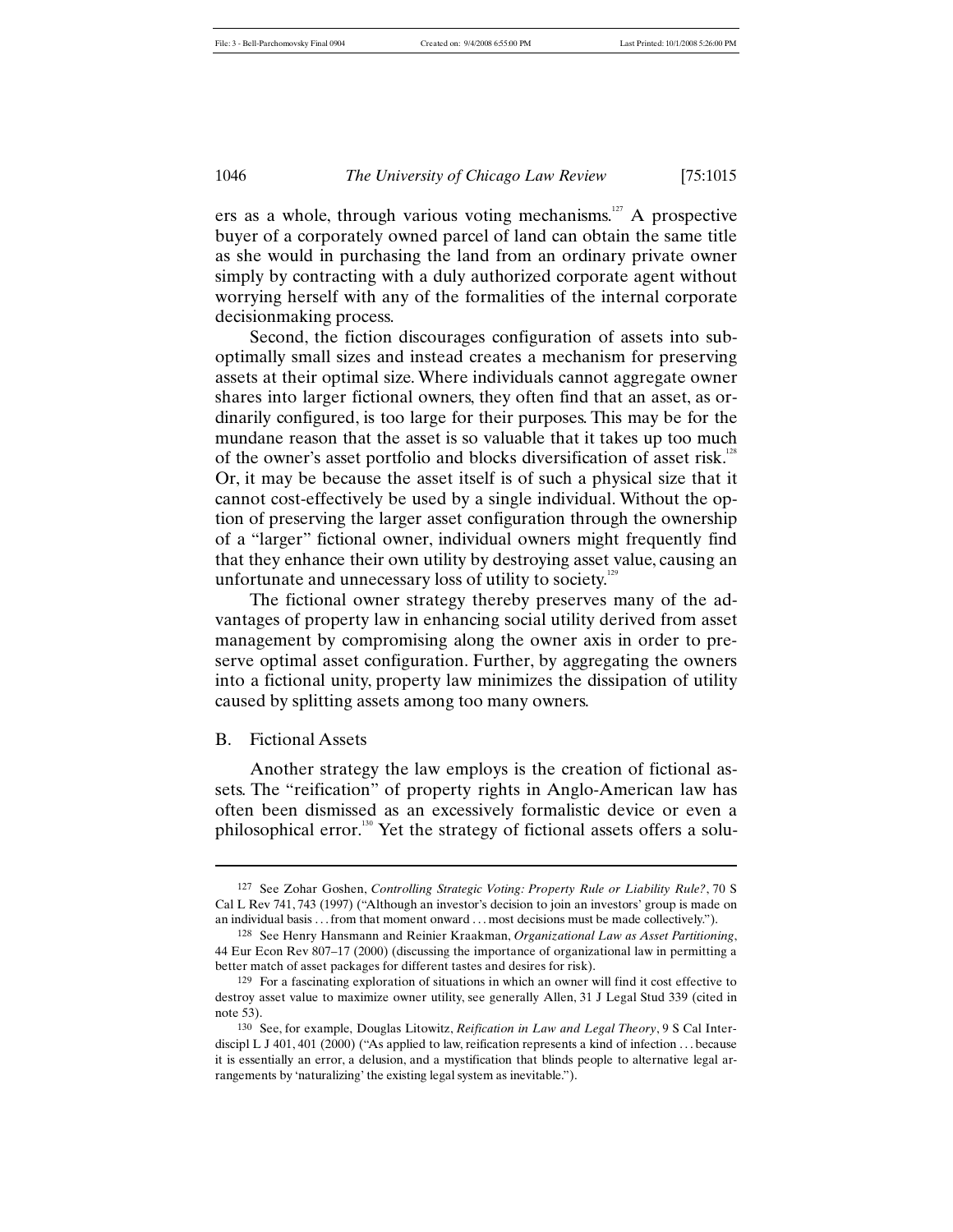tion to two distinct problems. First, by permitting the recognition of property rights in fictional assets, property law extends its scope to intangible and abstract items of value like ideas and expressions. Second, by permitting ownership of abstractions, the fictional asset strategy permits dividing ownership of large physical objects among several owners while still minimizing transaction costs. In each case, the fictional asset permits adherence to the ideal package of ownership, asset, and dominion by configuring the asset into a form amenable to the standard property package.

Let us examine each of these two advantages in turn.

The most obvious instance of ownership of abstract assets can be found in the law of intellectual property. Intellectual property law recognizes and protects rights in intangible informational assets. The defining characteristic of intellectual goods is their lack of physicality.<sup>13</sup> While many intellectual goods need a physical embodiment for marketing purposes, it is the informational content—and not the physical embodiment—that is the subject of intellectual property protection. Due to their intangible nature, intellectual assets do not have clear boundaries. Indeed, defining the boundaries of intellectual assets is one of the most difficult challenges lawmakers must confront.<sup>132</sup> Yet, without legal protection, much of the value inherent in intellectual goods would be lost.<sup>133</sup> Because the initial production of intellectual goods often necessitates considerable investment and once produced they can be copied at a very low cost, there is a serious risk that not enough intellectual goods would be created without legal protection. Hence, the recognition of fictional assets, in this context, is deemed necessary to ensure adequate production of certain types of informational content.<sup>134</sup>

Even for physical objects, the fictional asset strategy is pervasive and important. By permitting owners to slice up a physical "thing" into slices small enough to be amenable to full dominion by a single owner, the law maintains single owners with relatively uncompromised dominion (subject only to the rules of waste) over full and separate—albeit fictional—assets, instead of having to acknowledge multiple owners over the same asset. While property law concerns "things"

<sup>131</sup> See Dan L. Burk, *Transborder Intellectual Property Issues on the Electronic Frontier*, 6 Stan L & Policy Rev 9, 9–10 (1994) (explaining that "[u]nlike physical goods, intellectual goods lack the barriers that would allow their investors to prevent their free appropriation by consumers").

<sup>132</sup> See, for example, Oren Bar-Gill and Gideon Parchomovsky, *A Marketplace for Ideas?*, 84 Tex L Rev 395, 429–30 (2005) (discussing the difficulties involved in defining the boundaries of ideas and inventions).

<sup>133</sup> See Burk, 6 Stan L & Policy Rev at 9 (cited in note 131).

<sup>134</sup> See, for example, Jonathan M. Barnett, *Cultivating the Genetic Commons: Imperfect Patent Protection and the Network Model of Innovation*, 37 San Diego L Rev 987, 991 (2000).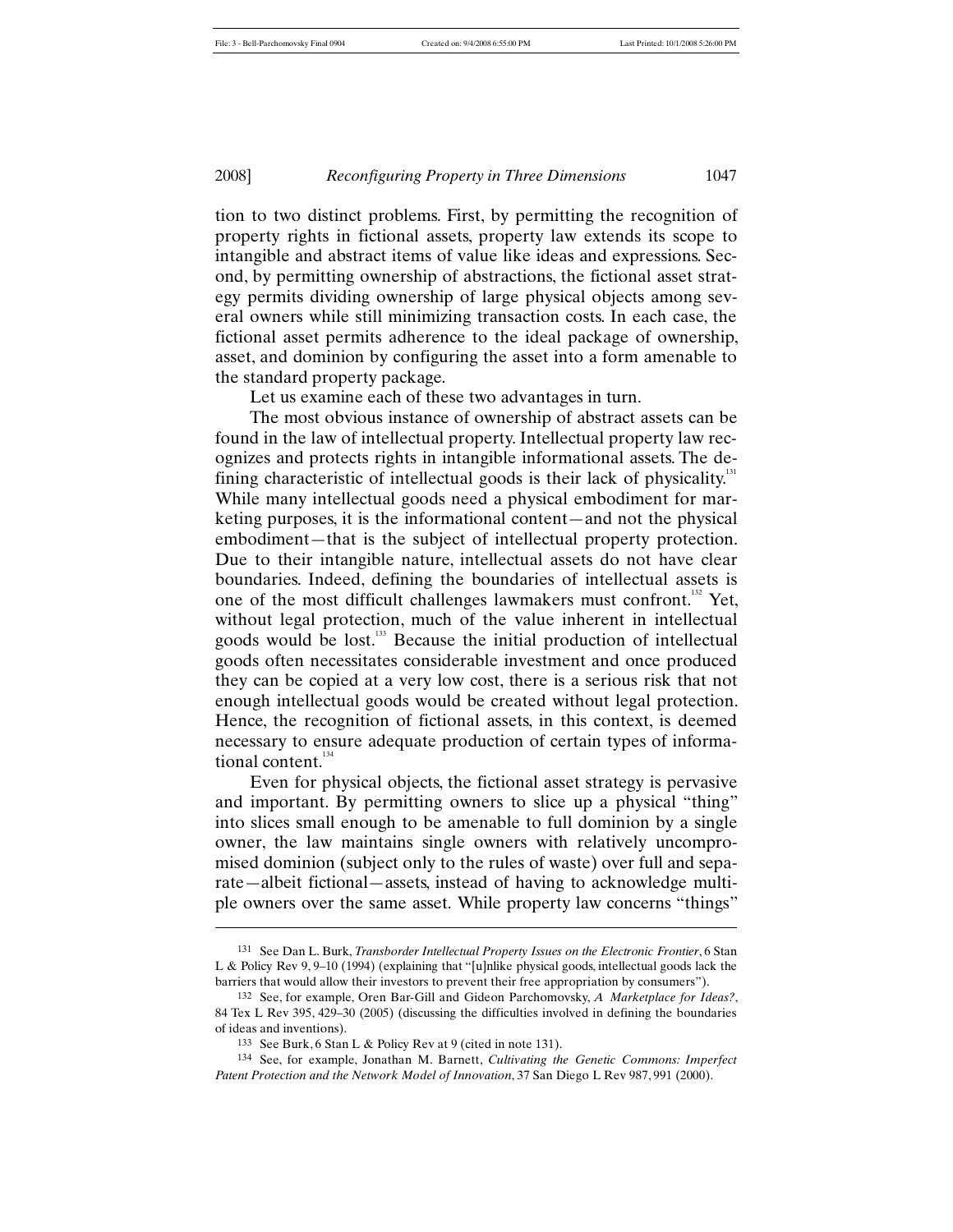and therefore naturally gravitates toward recognizing ownership in physical items, the law also readily recognizes ownership in abstractions. Indeed, the reification of property rights in Anglo-American law, beginning in the Middle Ages, resulted in viewing all ownership interests in property as attached not to physical items at all, but rather to abstract estates that denote packages of rights regarding those items.<sup>135</sup> Under the estate system, an owner of real property never owns the underlying realty, but rather an estate in the realty.<sup>136</sup> If Sarah owns Blackacre, the estate system dictates that she does not own the land itself, but rather a fee simple absolute estate in Blackacre.

The estate system creates valuable distinctions that improve the ability to manage assets. The central feature of the estate system is its division of ownership along a temporal axis. Estates are divided between present and future interests; both kinds of estates are real interests that may currently be transferred and otherwise dealt with, but only the present interests contain a present right of possession.<sup>137</sup> Future interests contain only a future right of possession. Since the life of most assets in realty is much longer than that of human beings, the estate system made it possible to slice up the life of assets into smaller time periods and make a single person the owner of each discrete smaller (albeit abstract) asset. Thus, Jonathan, with a life estate in Blackacre, would own a real asset in a size that he could use during his lifetime, while leaving to Keith (the remainderman), an asset that Jonathan would manage less well. Yet, because each estate is a distinct asset, many of the advantages of the Blackstonian property ideal such as easy alienability—are maintained.

This strategy is exemplified in the case of *Gruen v Gruen*. <sup>138</sup> There a father wished to give his son a painting by Gustav Klimt as a twentieth birthday gift but continue to retain possession of the painting during his own life.<sup>139</sup> In this case, the existence of a fictional asset—the vested remainder—enabled the father both to enjoy the painting during his life and to give his son a gift of that part of the value of the painting that the father could not enjoy. If fictional assets did not exist, the father could attempt to achieve the same result by bequeathing

<sup>135</sup> Jesse Dukeminier, et al, *Property* 175–82 (Aspen 6th ed 2006) (discussing the evolution of the estates system, which arose out of feudalism and defined estates according to their length of endurance).

<sup>136</sup> Id at 182 ("The development of the fee simple estate is an example of that most striking phenomenon of English land law, the reification of abstractions, a process of thinking that still pervades our law."). While the estate system originally applied only to land, it was subsequently extended to other tangible and intangible assets.

<sup>137</sup> Id at 181–82, 186–90, 225–28.

<sup>138</sup> 496 NE2d 869 (NY 1986).

<sup>139</sup> See id at 871.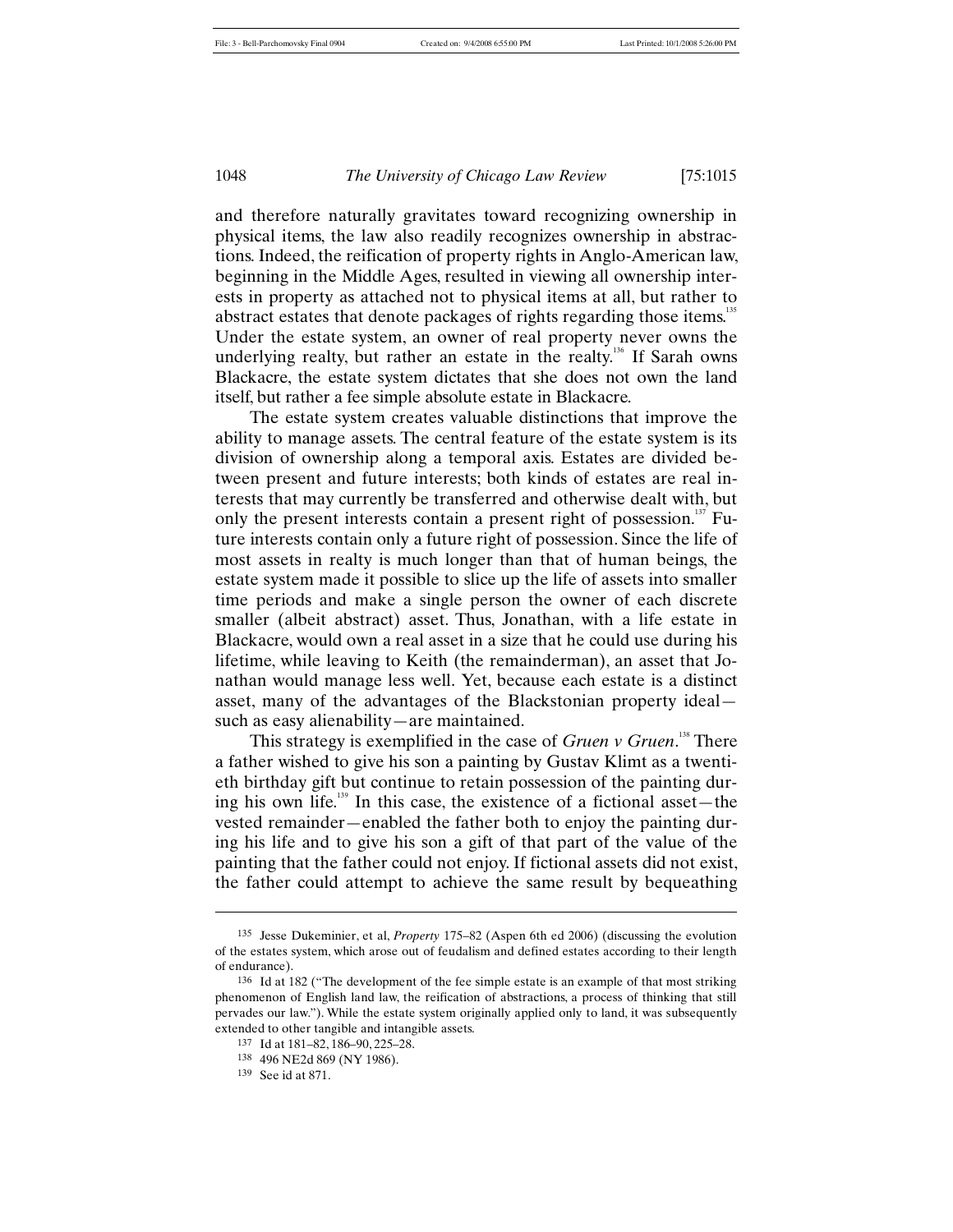the painting to his son in his will. Doing so, however, would have entailed two distinct costs. First, it would have diminished the enjoyment of the gift-giver. In *Gruen*, the date of the gift held emotional significance, as it was the son's twentieth birthday, not at the much later date of his father's death. Second, and more importantly, the recognition of future interests enhances the efficient management of assets. In permitting creation of a future interest, the law creates the possibility of a single owner who will obtain greater enjoyment and employ superior management strategies. In *Gruen*, for example, the father wanted little from the painting after his life other than to be sure that his son would enjoy its value. Once in possession of the future interest, the son could sell it, mortgage it, diversify his investment holdings around it, and otherwise deploy it to its greatest advantage, all without disturbing the father's enjoyment of possession. $140$ 

It is worth noting that a fictional asset strategy may be available alongside other strategies, such as that of a fictional owner. For instance, in *Gruen*, the father could have made himself a trustee for his son and transferred ownership of the painting to the new trust (a fictional owner). This strategy would have permitted the father to enjoy the psychological benefit of the timely gift, though it might have compromised some of the transferability of the son's interest.<sup>141</sup>

# C. Forced Aggregation or Disaggregation

-

The third strategy—forced aggregation and disaggregation—can be applied both to physical assets (as exemplified by the doctrines of partition by sale and, most notably, takings by eminent domain) or to fictional assets (as illustrated by the doctrines of disentailing and the Rule against Perpetuities). This strategy aims at situations where the owner is unable to extract the full social value inherent in property ownership and is therefore likely to maintain the asset in a suboptimal configuration. The doctrines seek to force the property into the optimal asset configuration without compromising the drive toward a single owner, while minimizing the negative impact on owner dominion.

Rules permitting disentailing provide the most obvious, albeit somewhat obscure, example of this strategy. Fees tail are estates entailing a present right of possession that continues through the direct blood line. Created by a grant to *X* and "the heirs of his body," the fee

<sup>140</sup> The father's desire to avoid testamentary disposition was apparently influenced by his desire to lower estate tax exposure. See id.

<sup>141</sup> A trust would have created a fiduciary duty in the father toward his son regarding the painting; this would be somewhat more exacting than the duty not to commit waste that was created by the actual transfer of the future interest.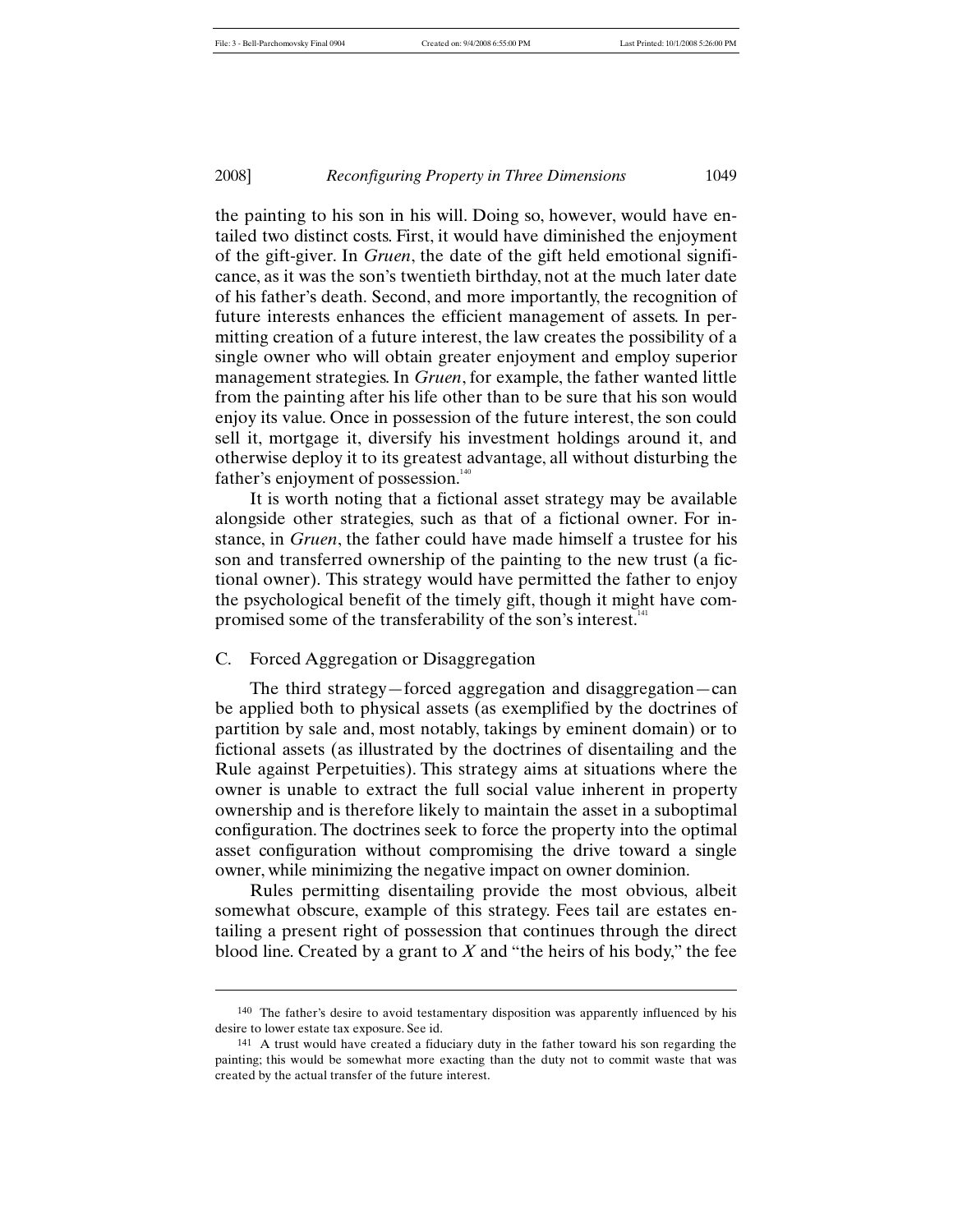1050 *The University of Chicago Law Review* [75:1015

tail traditionally transferred possession from generation to generation of  $X$ 's descendants in what was essentially a series of life estates.<sup>142</sup> Grantors would presumably create this estate in order to enhance the prestige of their families by forcing future generations to retain the ancestral land, or because the grantors did not trust that future generations would be as prudent in managing the land as the grantor. $143$ Nonetheless, indulging the grantor's desires completely would come at too great a price to asset value. In our terms, the utility enjoyed by the grantor was outweighed by the disutility to future generations burdened by a poorly configured asset that could not be easily transferred. In response to this problem, lawyers and courts developed the "common recovery," allowing future generations to disentail the fee and return it to a fee simple.<sup>144</sup> Ultimately, most jurisdictions abolished the fee tail, forcing the aggregation of existing fee tails and their attendant future interests into fees simple absolute.<sup>145</sup>

Legal control of aggregation and disaggregation is often necessary for assets that are durable and large. The durability ensures that the property will likely last over several lifetimes, preventing any one owner from enjoying its full value. As a consequence of her limited ability to extract utility from the property, the owner's incentives will not necessarily align with the interests of maximum asset value, and she may initiate various property configurations that seriously diminish asset value, as in the case of the fee tail.

Other times, rules of aggregation and disaggregation provide a response to changes in external circumstances that affect the optimal use of assets. For instance, over time, the ideal use of a certain area may change from farming to railroad to shopping mall. The optimal parcel size for each of these uses is obviously different. Yet, voluntary aggregation of assets into the new configuration may be hampered by high transaction costs, and in particular by strategic barriers. The state's power of eminent domain aims at resolving some of these

<sup>142</sup> The fee tail was originally codified in the Statute de Donis Conditionalibus, 13 Edw I, stat I (1285). In England, the successive life estates interpretation of the estate competed with several other conceptions, such as viewing only the first generation or the first three generations as equivalent to life estates. See John F. Hart, *"A Less Proportion of Idle Proprietors": Madison, Property Rights, and the Abolition of Fee Tail*, 58 Wash & Lee L Rev 167, 172 (2001).

<sup>143</sup> The fee tail could also be useful as a tax-saving device by avoiding estate taxes. See Dukeminier, et al, *Property* at 187 (cited in note 135) (noting that the fee tail, though passing from generation to generation, did not expire until the original tenant in fee tail and all of that tenant's descendants were dead).

<sup>144</sup> See id at 187–88 (describing common recovery as an expensive legal procedure used to restore alienability of the land). See also Jesse Dukeminier and James E. Krier, *The Rise of the Perpetual Trust*, 50 UCLA L Rev 1303, 1320 (2003) ("Later, the common recovery was abolished, and a tenant in tail was permitted to convey a fee simple by a deed.").

<sup>145</sup> See Dukeminier, et al, *Property* at 188 (cited in note 135).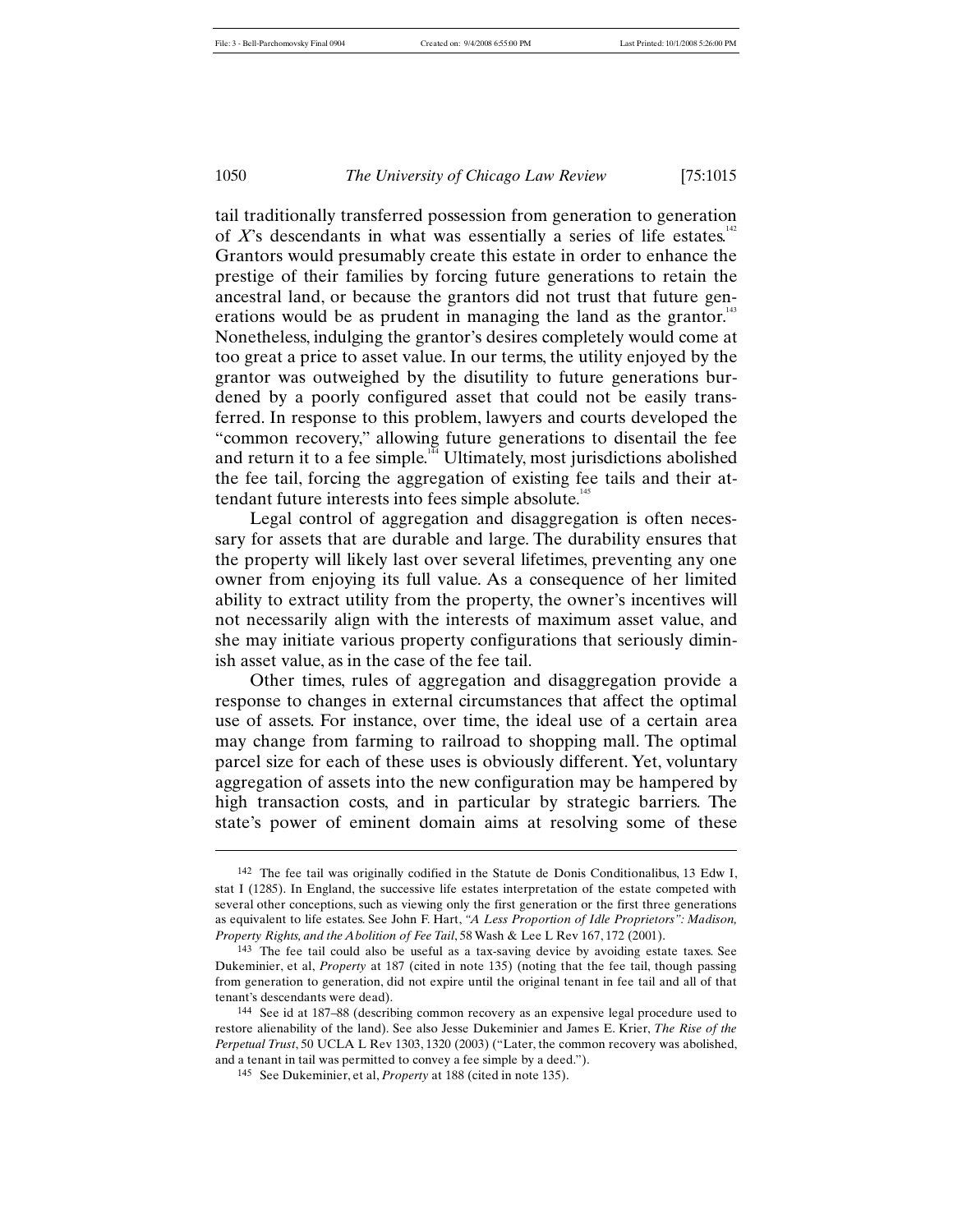#### 2008] *Reconfiguring Property in Three Dimensions* 1051

problems by permitting the seizure of a number of parcels despite the objections of holdouts and reconfiguring them into a new mix of parcel sizes and uses.<sup>146</sup>

The example of takings most clearly demonstrates the importance of analyzing all the property dimensions at once. It is only the eclipse of the old combinations of single owner and asset that raises the need to create a new set of single-owner assets through forced transfers. Interestingly, the change in the ideal asset size or configuration may warrant a transition to smaller, rather than larger, parcel sizes. Such was the case in *Hawaii Housing Authority v Midkiff*,<sup>147</sup> where legislation employed the power of eminent domain to force owners to sell fee simple interests to their tenants in order to combat the problem of oligopoly created by excessively concentrated land ownership in Hawaii.<sup>4</sup>

# D. Limits on Owner-initiated Reconfiguration or Size

A related strategy employed by the law relies not upon the state's direct aggregation or disaggregation of property, but, rather, its placing restrictions on the freedom of owners to alter the asset configurations. Such restrictions may be effected either directly, for example, by zoning rules, or indirectly, through enforcement of nuisance suits or covenants in common-interest communities. In both cases, the goal of these restrictions is to preserve certain asset features that maximize the overall value of the affected assets. Private ordering through contracts maximizes the welfare of the contracting parties but may do so at the expense of third parties who derive value from the asset. As in the case of single owners configuring assets suboptimally, this is due to asset value that cannot be captured by the contracting parties due to physical limitations or high transaction costs.

For example, absent regulation or other legal restriction, property owners may choose to build a skyscraper on top of a historic land $mark<sup>149</sup>$  without taking full account of the value of the asset as a landmark. Some of the landmark value is long-lasting and will be enjoyed only by future generations that cannot compensate the owner for pre-

<sup>146</sup> For a discussion of the role of eminent domain in countering strategic behavior, see Posner, 119 Harv L Rev at 93–94 (cited in note 117).

<sup>147</sup> 467 US 229 (1984) (upholding the constitutionality of the Land Reform Act of 1967, Haw Rev Stat § 516, which authorized the Hawaii Housing Authority to use eminent domain as a tool to achieve market dilution).

<sup>148</sup> See id at 233 ("[T]he Hawaii Legislature enacted the Land Reform Act of 1967 . . . which created a mechanism for condemning residential tracts and for transferring ownership of the condemned fees simple to existing lessees.").

<sup>149</sup> See generally *Penn Central Transportation Co v City of New York*, 438 US 104 (1978).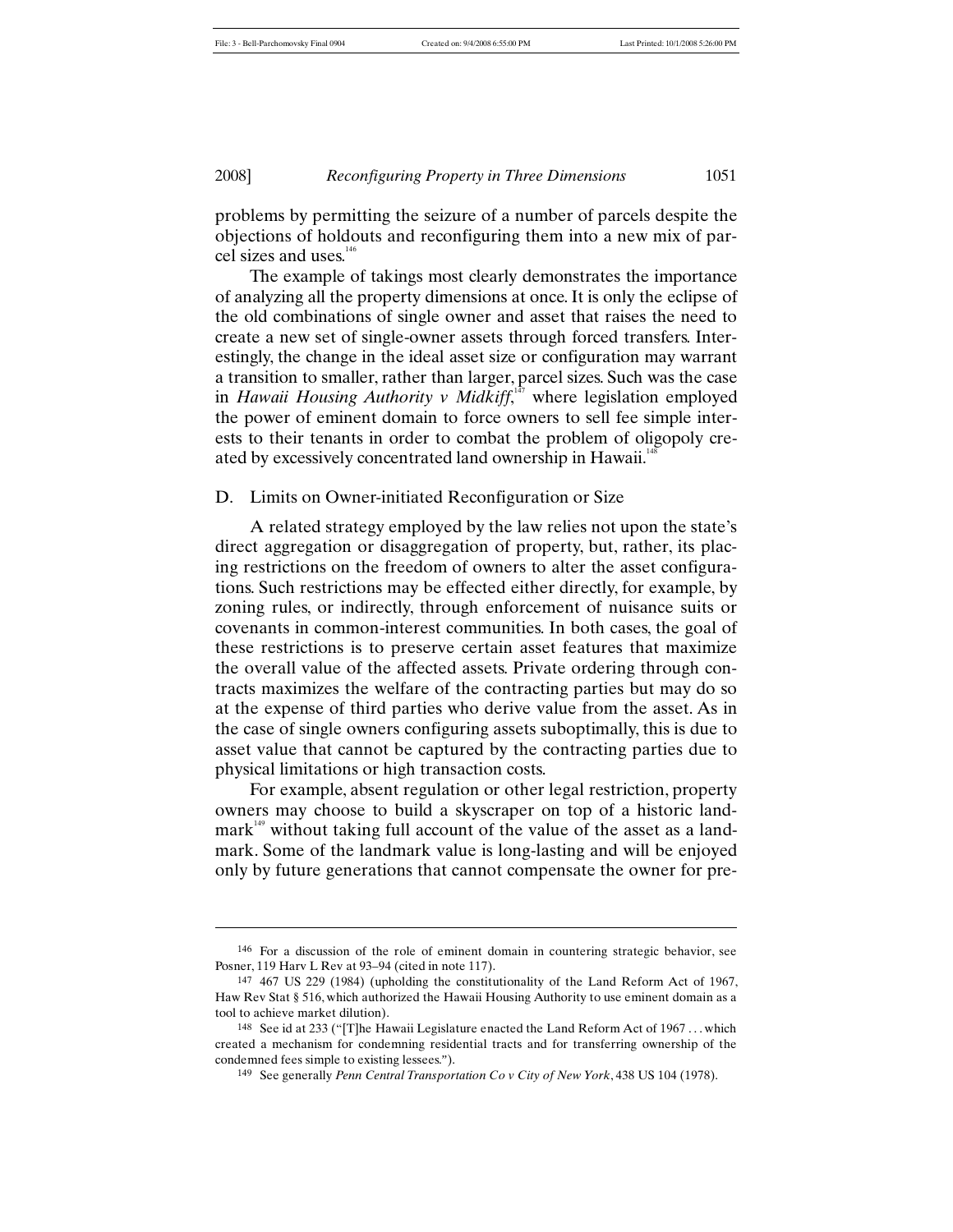1052 *The University of Chicago Law Review* [75:1015

servation.<sup>150</sup> In addition, some of the asset value is dispersed among the public at large, as it is available to passersby or even those who simply derive satisfaction from the landmark's continued existence.<sup>151</sup> Landmark protection legislation, which may take many forms including prohibitory regulatory zoning and incentive-based tax schemes, $\frac{152}{12}$  aims to prevent physical alteration to assets that harm overall asset value.

Other zoning regulations prevent physical alterations not for protection of asset utility enjoyed by future generations but rather to allocate asset configurations among existing owners. Ideally, such regulations serve as a means of reducing negative externalities produced by suboptimal asset use at a lower cost than owner-by-owner negotiations. For example, zoning may require a certain amount of green space to surround housing (through setback and minimum lot size rules).<sup>153</sup> In all these cases, the zoning rule prohibits a particular action that may enhance an owner's extraction of utility from the asset at a particular time but presumably would come at the expense of other owners' utility from their nearby land.

While one cannot deny that zoning can become the arena of rentseeking decisionmakers,<sup>154</sup> the popularity of zoning even where mobility is high—as well as the voluntary creation of even more restrictive zoning-like rules in planned developments—suggests that in many situations zoning enhances asset value.

Regulation of asset characteristics is ubiquitous and by no means limited to realty. Virtually all assets, from cars to bank accounts, are subject to some form of regulation, restricting the owners' ability to reconfigure them. Even fictional assets, such as copyrights, are subject to some restrictions on reconfiguration. Copyright owners must respect the moral rights of creators and refrain from changing expressive works. The purpose of this restriction is to protect the reputation of artists and

<sup>150</sup> See generally John Nivala, *The Future for Our Past: Preserving Landmark Preservation*, 5 NYU Envir L J 83, 113 (1996) (noting that the only compensation the landowner receives for bearing the cost of preserving tomorrow's heritage is "the advantage of living and doing business in a civilized community").

<sup>151</sup> See, for example, William A. Fischel, *Lead Us Not into Penn Station: Takings, Historic Preservation, and Rent Control*, 6 Fordham Envir L J 749, 753 (1995) (stating that even an isolated landmark is "a building that provides something that almost all of us would characterize as a public benefit").

<sup>152</sup> For a discussion of preservation laws, see generally Carol M. Rose, *Preservation and Community: New Directions in the Law of Historic Preservation*, 33 Stan L Rev 473 (1981) (outlining the evolving rationale for modern preservation laws and showing how preservation law has also become a vehicle for community organization and politics).

<sup>153</sup> See Kenneth H. Young, 2 *Anderson's American Law of Zoning* § 11:01 at 437 (Clark Boardman Callaghan 4th ed 1996) ("The common zoning regulation requires that the dwellings in a specific district be constructed on a lot of a minimum size, with minimum frontage and setback.").

<sup>154</sup> See generally William A. Fischel, *The Economics of Zoning Laws: A Property Rights Approach to American Land Use Controls* (Johns Hopkins 1985).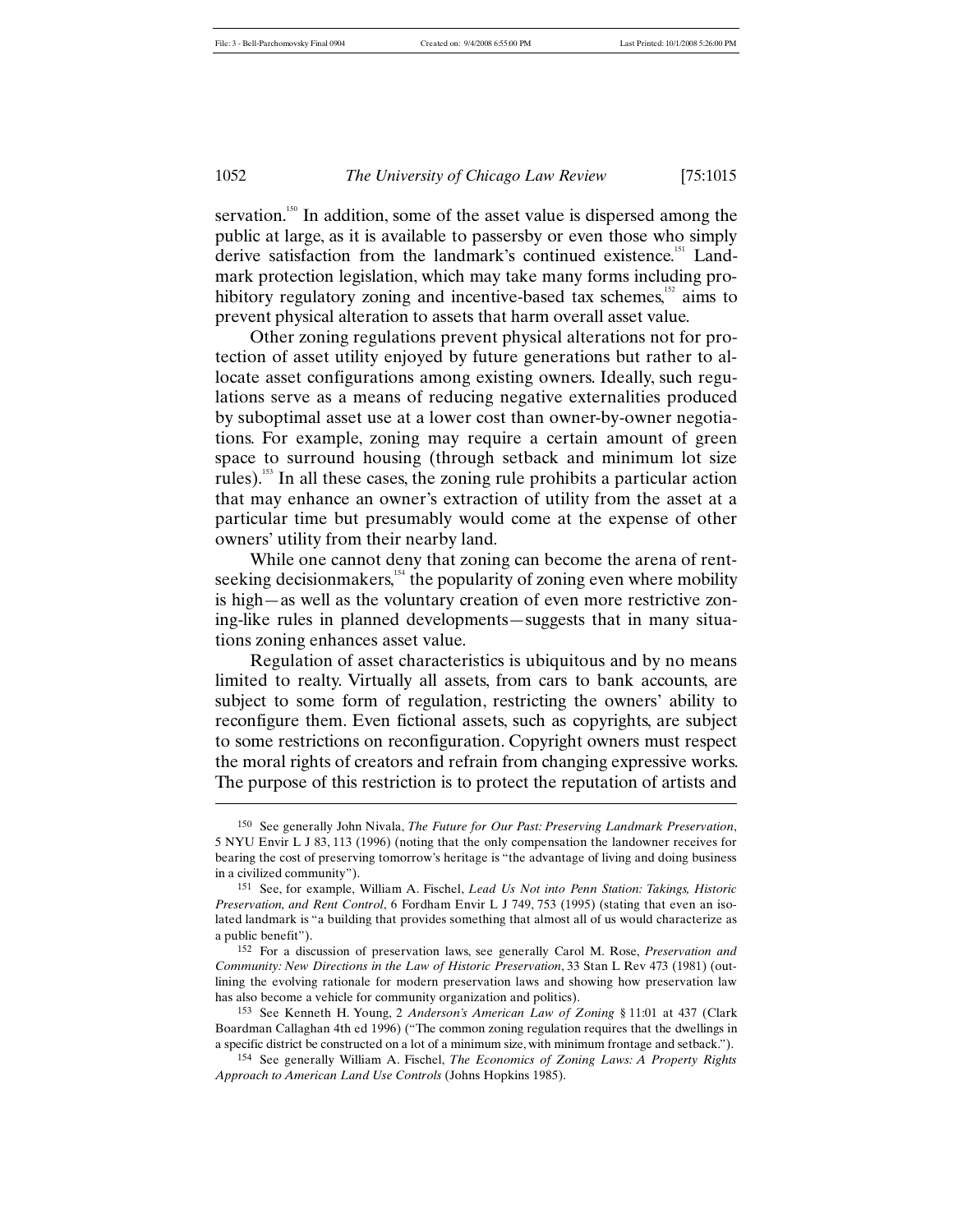thereby the investment of other owners who might be adversely affected by alterations that are prejudicial to the artist's reputation.<sup>15</sup>

Outside of the regulatory arena, a number of other property rules can be seen as barring owner-initiated configurations of assets that are suboptimal. For example, rules barring certain chronological disaggregations of assets, such as the Rule against Perpetuities,<sup>156</sup> the Rule in Shelley's Case, $157$  and a number of other obscure rules, $158$  prevent the creation of certain kinds of contingent future interests. Similarly, the elimination of the fee tail not only involved aggregating already-created assets but also prevented future owner-initiated creations of the estate.<sup>159</sup>

The *numerus clausus* principle that underlies the law of property may be understood as embodying the same strategy. The principle limits the ability of private parties to create new property rights, reserving this power exclusively to the legislator. Merrill and Smith justified the principle on the grounds that it economizes on the information costs of third parties.<sup>160</sup> Given that property rights avail against the rest of the world, if individual owners could create new property rights on a whim, it would force the rest of the world to investigate the nature of the specific arrangements or risk violating them. The *numerus clausus* rule primarily restricts the menu of available property rights<sup>161</sup> and therefore mainly affects the dimension of owners' domain. Yet the rule also indirectly restricts owners' freedom to reconfigure their assets.

#### E. Transfer or Elimination of Elements of Dominion

Another strategy employed by policymakers to reconcile the three competing interests is to authorize the transfer of elements of dominion

<sup>155</sup> See generally Henry Hansmann and Marina Santilli, *Authors' and Artists' Moral Rights: A Comparative Legal and Economic Analysis*, 26 J Legal Stud 95 (1997) (arguing that the moral rights doctrine serves to provide economic benefits not just to the individual artist but also to owners of the artist's work and the public at large).

<sup>156</sup> The classic formulation of the rule is John Chipman Gray's: "No interest is good unless it must vest, if at all, not later than twenty-one years after some life in being at the creation of the interest." John C. Gray, *The Rule against Perpetuities* § 201 at 191 (Little, Brown 4th ed 1942).

<sup>157</sup> The Rule in Shelley's Case states "that if (1) one instrument (2) creates a life estate in land in A, and (3) purports to create a remainder in persons described as A's heirs (or the heirs of A's body), and (4) the life estate and remainder are both legal or both equitable, the remainder becomes a remainder in fee simple (or fee tail) in A." Dukeminier, et al, *Property* at 243 (cited in note 135).

<sup>158</sup> Other rules include the rule of the destructibility of contingent remainders and the doctrine of worthier title. See id at 241–44.

<sup>159</sup> See notes 142–46 and accompanying text.

<sup>160</sup> See Merrill and Smith, 110 Yale L J at 8 (cited in note 71) ("The existence of unusual property rights increases the cost of processing information about all property rights. . . . Standardization of property rights reduces these measurement costs.").

<sup>161</sup> See id at 40 (describing how *numerus clausus*, though strongly restrictive, is also permissive and therefore tends toward the optimal level of standardization).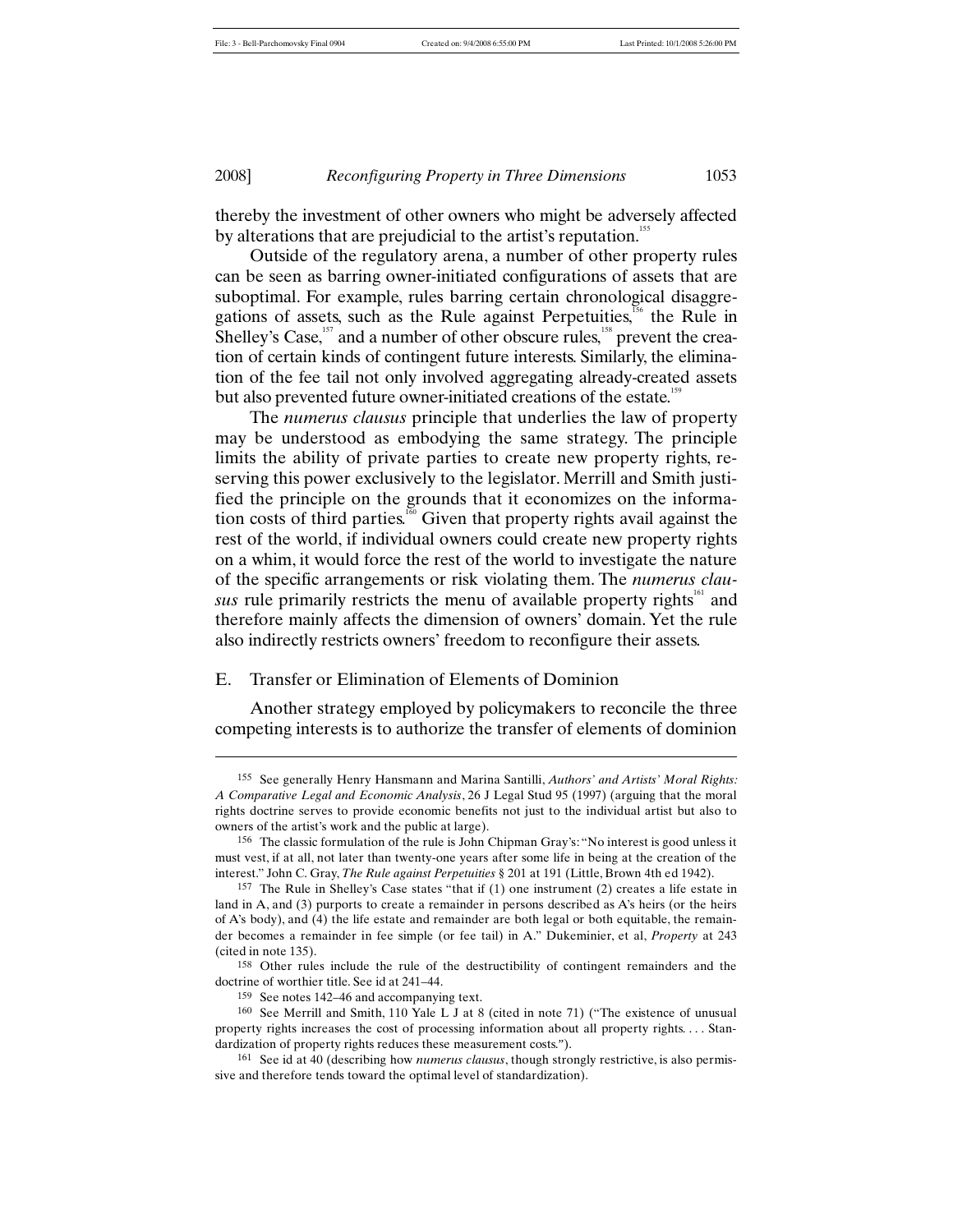1054 *The University of Chicago Law Review* [75:1015

to others or, in extreme cases, to transfer directly or eliminate dominion elements altogether. This strategy limits property rights by limiting the dominion of the owner without forcing the addition of others to the ownership structure and without reducing the scope of the owned asset. As such, the strategy necessarily compromises the Blackstonian ideal, but it does so in order to preserve interests not protected by the ordinary structure of property law.

This strategy often comes into play where assets consistently produce significant positive externalities making them valuable to others, while dispersing the benefits so as to preclude cost-effective bargaining between the owners and individual beneficiaries of the positive externalities. The strategy seeks to preserve the positive externalities for others over time by creating tools that lock in value for beneficiaries despite possible changes in ownership.

Interestingly, the strategy is most valuable at opposite extremes of benefit dispersal. Where there is only a single beneficiary, individualized bargaining might be foiled by strategic difficulties seen in a bilateral monopoly.<sup>162</sup> Conversely, where the beneficiary is a large and dispersed public, bargaining may be precluded by the fact that no individual beneficiary enjoys enough benefit to warrant transacting with the owner. Either way, the strategy offers a way to anchor such bargains as may be struck into property interests that bind successors in interest.

Transfer of elements of an owner's dominion to others is often carried out via formalization of various nonpossessory interests in assets. A familiar example is the formalization of conservation easements. Jurisdictions that recognize conservation easements permit landowners to grant third parties, typically an environmental organization, a nonpossessory interest in the land in exchange for some tax benefits.<sup>163</sup> The mechanism of conservation easements is designed to permit beneficiaries to bar socially undesirable uses of private land. By granting the easement, the owner restricts her dominion over her property, committing not to harm certain socially valuable characteristics of the property. The recipient of the easement has no possessory rights and instead takes only a right to a particular use of the land and

162 See generally Ian M. Dobbs and Martyn B. Hill, *Pricing Solutions to the Bilateral Monopoly Problem under Uncertainty*, 60 S Econ J 479 (1993) (deriving a nonuniform price solution to the bilateral monopoly problem in response to the suboptimal performance of uniform pricing).

<sup>163</sup> See generally Todd D. Mayo, *A Holistic Examination of the Law of Conservation Easements*, in Julie A. Gustanski and Roderick H. Squires, eds, *Protecting the Land: Conservation Easements Past, Present, and Future* 26 (Island 2000) (presenting a comparative analysis of the basic elements of conservation easements among different states).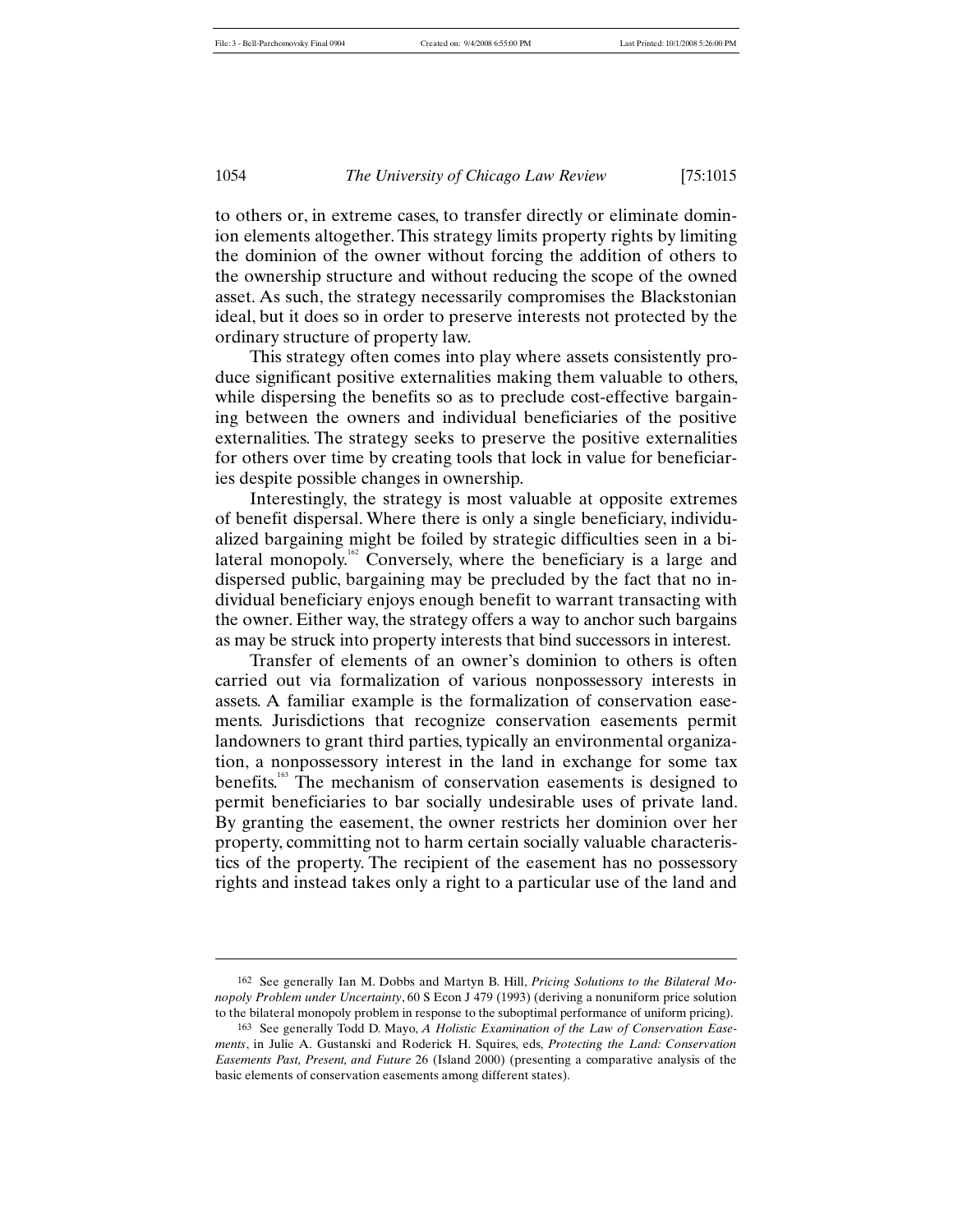the right to bar the owner's interference therewith.<sup>164</sup> Importantly, because the easement is a property right and not merely a contractual arrangement, it continues with the land and does not have to be rebargained with every new owner.

The conveyance of elements of an owner's dominion to others is also a viable means of preempting negative externalities. Indeed, all servitudes—easements, covenants, equitable servitudes, profits, and others—are understood in this light.<sup>165</sup> Covenants, for example, are binding agreements founded in a property relationship that "run with the land" instead of dissipating with the departure of the original covenantors.<sup>166</sup> Covenants do not create new titleholders or owners of any of the concerned assets. Rather, they impose small restrictions on owner dominion in order to bestow nonpossessory rights on the covenantee.

Sometimes, lawmakers deem it necessary to go beyond authorizing the transfer of elements of dominion to directly regulating or eliminating certain dominion elements. This result is achieved by regulation or operation of law rather than by private bargain. Regulatory restrictions on owners' dominion can be seen in use restrictions in zoning ordinances as well as various environmental and conservation laws. Zoning regulations may prevent some owner uses such as the opening of gas stations in residential developments<sup>167</sup> or the operation of industrial plants too close to neighboring homes.<sup>168</sup> Statutes like the Clean Air Act,<sup>169</sup> the Clean Water Act,<sup>170</sup> and the Endangered Species Act<sup>171</sup> prevent, among other things, property owners from performing certain acts on their property that pollute or endanger certain animal and plant species, and similarly inhabit the boundary between the two strategies.

The law of waste—as applied between concurrent owners—is another example. Essentially, the doctrine grants the owner out of possession the power to prevent certain uses of the asset that may be

<sup>164</sup> See id at 27 (noting that the definition of a conservation easement varies across states and is defined by states who have adopted the Uniform Conservation Easement Act as a "nonpossessory interest . . . in real property").

<sup>165</sup> See Dukeminier, et al, *Property* at 667–71 (cited in note 135).

<sup>166</sup> Id at 740–44.

<sup>167</sup> See generally, for example, *Sanborn v McLean*, 206 NW 496 (Mich 1925) (enjoining the building of a gas station on land subject to a longstanding reciprocal negative easement prohibiting non-residential buildings).

<sup>168</sup> See generally, for example, *Boomer v Atlantic Cement Co, Inc*, 257 NE2d 870, 873 (NY 1970).

<sup>169</sup> Air Pollution Prevention and Control Act ("Clean Air Act"), Pub L No 91-604, 84 Stat 1676 (1970), codified as amended at 42 USC § 7401 et seq (2000).

<sup>170</sup> Federal Water Pollution Prevention and Control Act ("Clean Water Act"), Pub L No 92- 500, 86 Stat 816 (1972), codified as amended at 33 USC § 1251 et seq (2000 & Supp 2004).

<sup>171</sup> Endangered Species Act of 1973, Pub L No 93-205, 87 Stat 884, codified as amended at 16 USC § 1531 et seq (2000).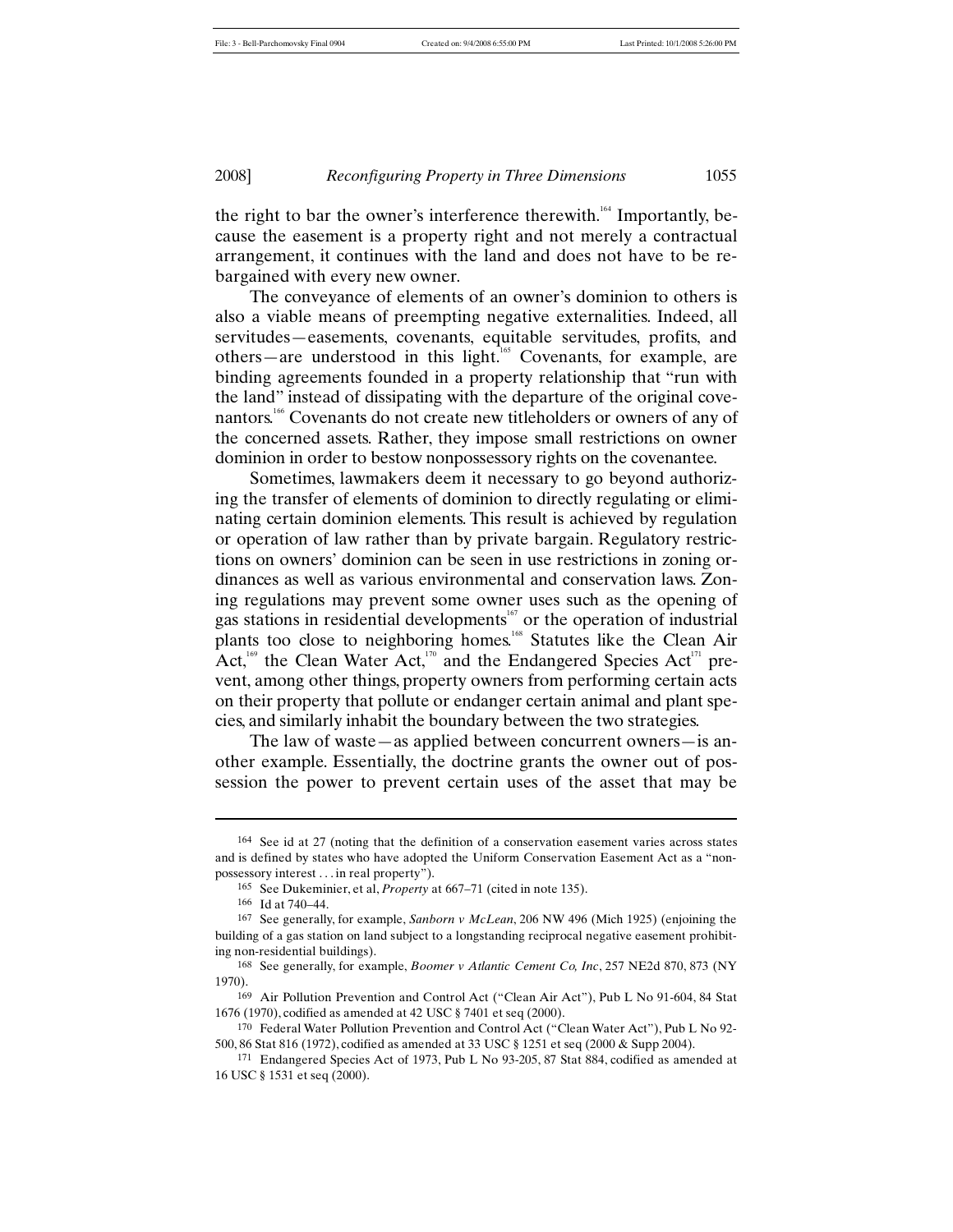deleterious to her interest. $172$  The law of waste effectively forces the owner in possession to take account of other concurrent owners' interests and refrain from acting in ways that maximize her payoffs at the expense of theirs. Without the law of waste, concurrent owners would likely be forced to maintain a physical presence on the property in order to monitor each other's uses. Hence, the formalization of the law of waste makes it possible to use land more efficiently by entrusting possession to single owners and lowering monitoring costs for owners out of possession.

## F. Differential Acquisition Rules

A final strategy polices the degree and timing of privatization of assets. Thus, some resources are subject to a rule of capture, encouraging rapid assimilation into the domain of private property, while others are subject to rules such as reasonable use or public trust that prevent full transition to private property.

The rule of capture awards ownership of physical objects to the first person to reduce the items to possession.<sup>173</sup> The classic form of the rule is found in *Pierson v Post*,<sup> $174$ </sup> which resolved a dispute between two hunters who claimed the same fox. The court ruled that foxes, as wild animals, were subject to seizure and the establishment of private property rights upon capture, and that foxes hunted on public lands were captured and transformed into private property upon "occupation," that is, physical seizure of the animals.<sup>175</sup> The rule of capture has been applied in a number of other situations in which courts sought to establish how private property rights are established in "fugitive resources."<sup>176</sup> In addition, property law contains many parallels to the rule of capture in which ownership goes to the first person to seize the asset and reduce it to possession. For example, the rule of discovery in

<sup>172</sup> See generally Jedediah Purdy, *The American Transformation of Waste Doctrine: A Pluralist Interpretation*, 91 Cornell L Rev 653, 658 (2006).

<sup>173</sup> See the discussion in Smith, 90 Va L Rev at 1030–32 (cited in note 110).

<sup>174</sup> 3 Cai R 175 (NY Sup Ct 1805).

<sup>175</sup> See id at 175.

<sup>176</sup> See the discussion in Dean Lueck, *The Rule of First Possession and the Design of the Law*, 38 J L & Econ 393, 422–30 (1995):

First possession rules are the dominant method of initially establishing property rights. Such rules grant a legitimate ownership claim to the party that gains control before other potential claimants. They have been applied widely in both common and statute law, in such varied settings as abandoned property, adverse possession, bona fide purchasing, the electromagnetic spectrum, emissions rights, fisheries and wildlife, groundwater, hardrock minerals, intellectual property, oil and gas, land, nonbankruptcy debt collection, satellite orbits, spoils of war, treasure trove, and water rights.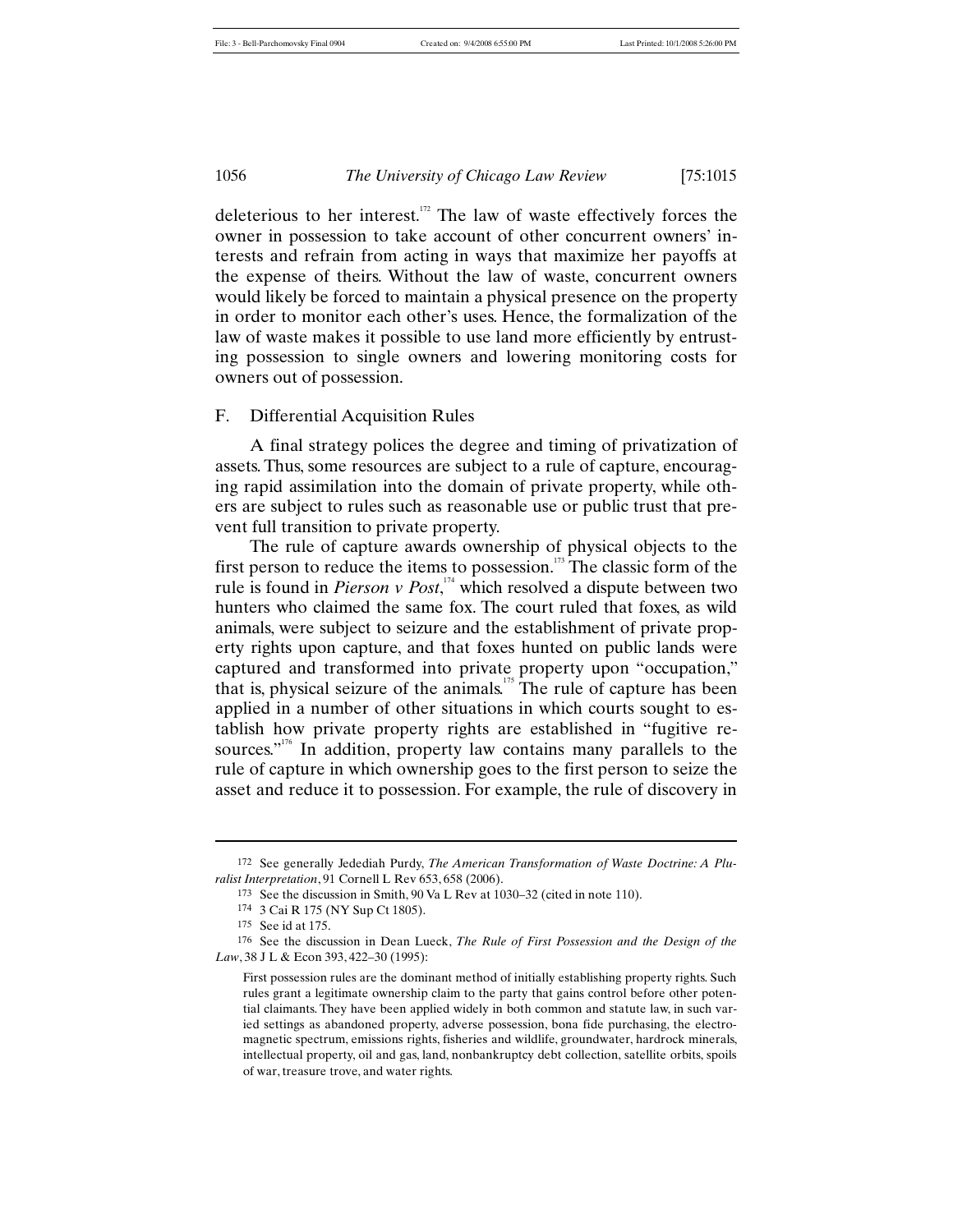#### 2008] *Reconfiguring Property in Three Dimensions* 1057

land awards ownership to the first "discoverer" of unowned realty.<sup>177</sup> Similarly, the law awards ownership of abandoned property to the first person to take true possession of the item.<sup>178</sup>

Yet, rules of capture are not universal. In many circumstances, the law prevents rapid assimilation of assets into private property, and instead limits the ability of potential owners to transform unowned assets into private property. For example, the various rules for establishing private property rights over unowned water generally forbid ownership to the first person to establish possession over any given waters. The English "natural flow" rule for surface waters forbids water appropriation by upstream riparian landowners in any way that impairs the water's "natural flow" unless the appropriation enjoys the assent of all downstream owners.<sup>179</sup> The American "reasonable use" rule permits appropriation without such assent, but only to the extent of a reasonable riparian use for the upstream land.<sup>180</sup> A competing American rule—the "Colorado" rule or "prior appropriation" rule privileges the first beneficial appropriation over other would-be appropriators; $\frac{181}{181}$  this rule too, while bearing some resemblance to first possession doctrines, ultimately leaves some waters outside the private property system.<sup>182</sup>

First appropriation of water is problematic given the general geographic location and movement of water. Stable patterns of consumption would not be possible under a first appropriation rule, as no use would be entitled to legal protection until potential users reached contractual agreements with all potential rival claimants. Absent such agreements, only waters actually reduced to possession would be owned. As a result, high transaction costs would bar efficient investments. Why

180 See *Evans v Merriweather*, 4 Ill 492, 494 (1842) ("There may be, and there must be, of that which is common to all, a reasonable use. The true test of the principle and extent of the use is, whether it is to the injury of the other proprietors or not.").

<sup>177</sup> One infamous application of this rule can be found in *M'Intosh*, 21 US at 595–96, 604–05, which ruled that Native Americans did not have true ownership of lands in the Americas and that the European nations could therefore establish ownership through "discovery."

<sup>178</sup> See, for example, *Eads v Brazelton*, 22 Ark 499, 499 (1861) (ruling that ownership over an abandoned shipwreck could be established by "occupation"—that is, actual salvage operations and not mere discovery of the wreck's location—and that failure to reduce the wreck to possession defeated a claim of ownership).

<sup>179</sup> See T.E. Lauer, *The Common Law Background of the Riparian Doctrine*, 28 Mo L Rev 60, 101–02 (1963) (discussing the English case of *Wright v Howard*, 57 Eng Rep 76 (Ch 1823), which introduced the "natural flow" theory, affirming the principle that each proprietor has equal rights to water usage and therefore no proprietor can use her right to the prejudice of any other).

<sup>181</sup> See, for example, *Coffin v Left Hand Ditch Co*, 6 Colo 443, 446 (1882).

<sup>182</sup> A nonbeneficial use, for example, grants no appropriative rights; it is the style of appropriation rather than the actual capture that grants the rights. Thus, someone might draw from unclaimed waters but be forbidden to exercise property rights over them because they fall within the scope of the privileged appropriation.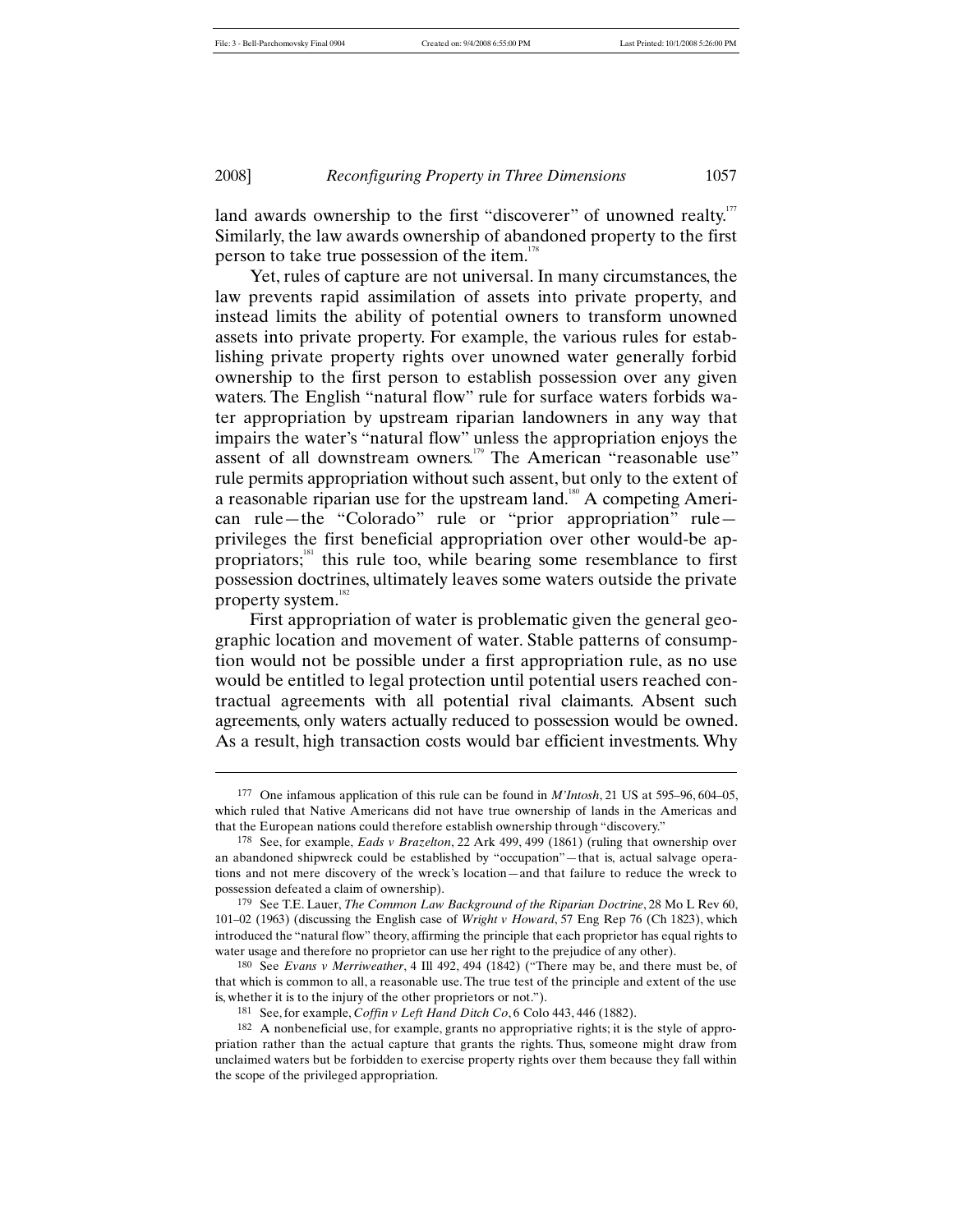invest in a water pump if only water actually pumped is protected and future upstream diversions cannot be prevented?

Additionally, excessively rapid assimilation of some natural resources could lead to a tragedy of the commons, involving overappropriation and wasteful use. This is due to the taker's ability to internalize the stream of benefits from a resource once it is reduced to property, while paying only the direct cost of appropriation and a miniscule share of the loss to society as a result of the resource being removed from the commons and closed to others' use. Only where transaction costs are sufficiently low (as in, for example, a small community with highly effective social norms) can the tragedy be avoided as every taker is forced or convinced (through side payments) to internalize a greater share of the societal cost.<sup>183</sup>

Holding natural resources like water outside the ordinary appropriation rules keeps the Blackstonian property system away from a resource to which it is ill-suited but does so without changing the Blackstonian nature of property. Thus, once water is appropriated, under whatever rule, it is owned under precisely the same rule as any other property. This keeps water (once divided under special rules of appropriation) within standard asset-owner-dominion configurations. At the same time, the appropriation rules encourage appropriate investments and discourage tragedies of the commons.

Other natural resources have also been placed outside the ordinary capture rule. While oil and gas have been viewed as "fugitive resources" and therefore logically analogous to wild animals subject to the capture rule, many states have adopted a different course. Modern rules prevent free and unlimited appropriation, and instead force potential claimants into common pools or restrict them to variations of reasonable use.<sup>184</sup> Arrangements of the latter type serve, like water rules, to preserve standard Blackstonian property configurations for the resource once it is appropriated, but slow appropriation to take account of the size of the pool and the associated difficulties with free appropriation.

Use of differential appropriation rules allows policymakers to distinguish between asset characteristics that are not a good fit for private property rights subject to other nonprivate property regimes, while retaining some degree of property treatment where appropriate.

<sup>183</sup> See generally Elinor Ostrom, *Governing the Commons: The Evolution of Institutions for Collective Action* (Cambridge 1990) (criticizing assumptions underlying proposed solutions to the tragedy of the commons and exploring an alternative solution in which users self-organize and govern themselves in the long-term management of the common resources).

<sup>184</sup> See generally Howard R. Williams, *Conservation of Oil and Gas*, 65 Harv L Rev 1155 (1952) (discussing regulatory efforts in the oil and gas industry to prevent waste and improve recovery through prorationing, well-spacing, or compulsory pooling and unitization).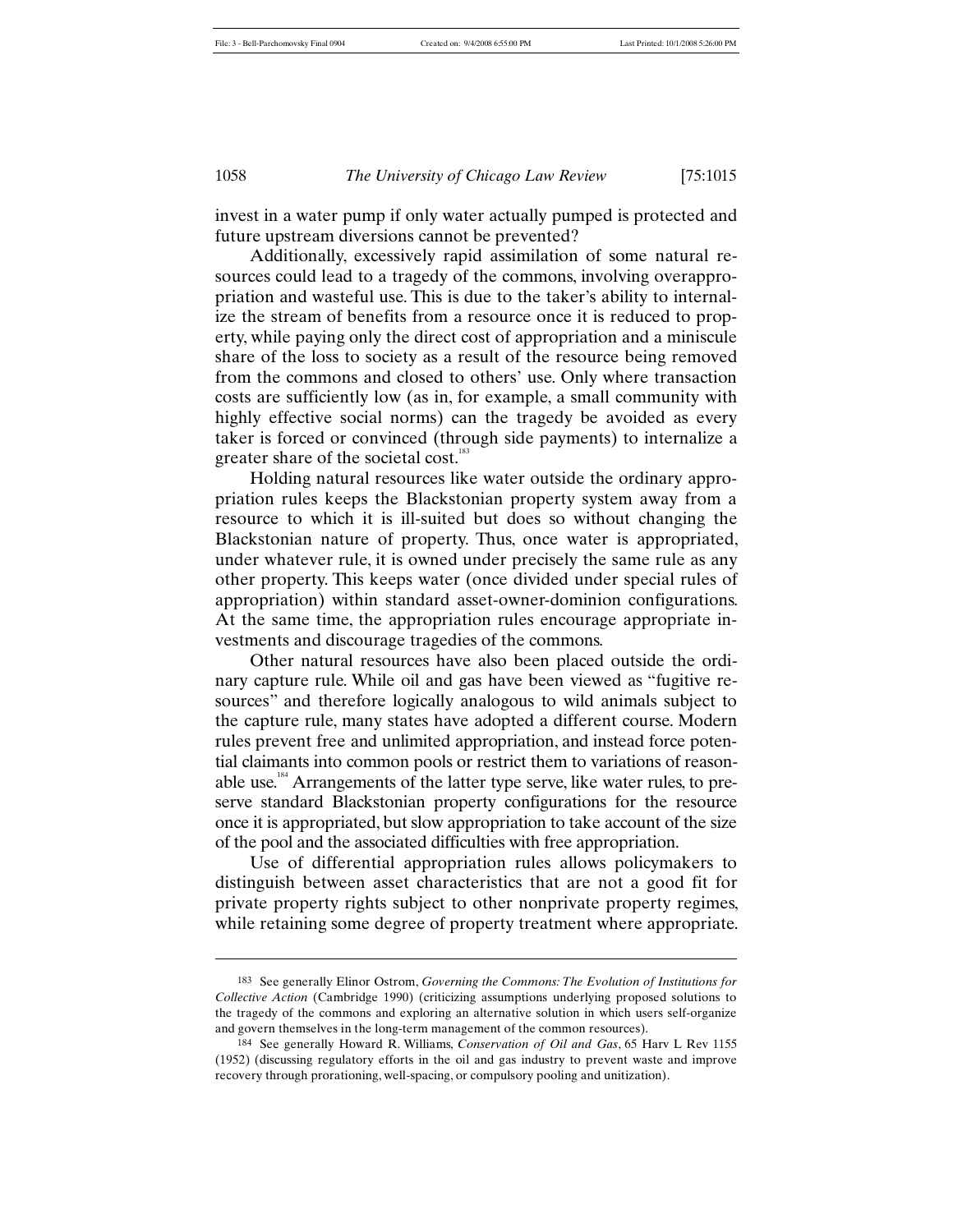Asset characteristics that do not fit well with private property rights may be subjected to other nonprivate property regimes. Property treatment may be retained, nonetheless, where appropriate for other asset characteristics. Rather than forcing all assets into the Blackstonian mold of a single owner, this strategy keeps certain assets out of the private property system and under common or public ownership until it makes economic sense to introduce private property rights in them or in certain aspects of them.

# IV. THREE-DIMENSIONAL SOLUTIONS FOR PROPERTY PROBLEMS

In this Part, we present some normative implications of our threedimensional property analysis. Specifically, we show how many property dilemmas that have traditionally been resolved by one of the six strategies we outlined in the previous Part are actually amenable to resolution by more than one strategy. In addition, we show that some dilemmas not previously considered as amenable to resolution may be resolved by use of one or more of the six strategies. Finally, we look at some problems that have been created in defining property rights without due heed to a three-dimensional analysis and show how they may be resolved by using one or more of our six strategies.

## A. Tribal Land

As discussed earlier, anticommons—excessive fragmentation of ownership shares among owners—characteristically plague some property forms.<sup>185</sup> One of the most prominent examples of an anticommons is provided by the land regime in Native American reservations. In a well-intentioned but misguided attempt to protect communal Native American lands in the late nineteenth century, Congress provided for the allocation of reservation lands among Native American households, with provisos severely limiting alienation of the parcels.<sup>186</sup> Over the years, the lands became ever more divided among heirs and the parcels became increasingly fragmented to the point where some land interests produced a lease income of as little as a tiny fraction of one cent per month and much of the land lay fallow.<sup>187</sup> In 1983, Congress

<sup>185</sup> See Part II.A.

<sup>186</sup> See General Allotment Act, ch 119, 24 Stat 388 (1887), codified in various sections of title 25, repealed by the Indian Land Consolidation Act Amendments of 2000 § 106(a), Pub L No 106-462, 114 Stat 2007, codified in various sections of title 25. See also Act of March 2, 1889, ch 405, 25 Stat 888 (authorizing the division of the Great Reservation of the Sioux Nation into separate reservations and the allotment of specific tracts of reservation land to individual Indians, conditioned on the consent of three-fourths of the adult male Sioux).

<sup>187</sup> *Hodel v Irving*, 481 US 704, 708 (1987) (quoting legislative history on the Indian Reorganization Act of 1934).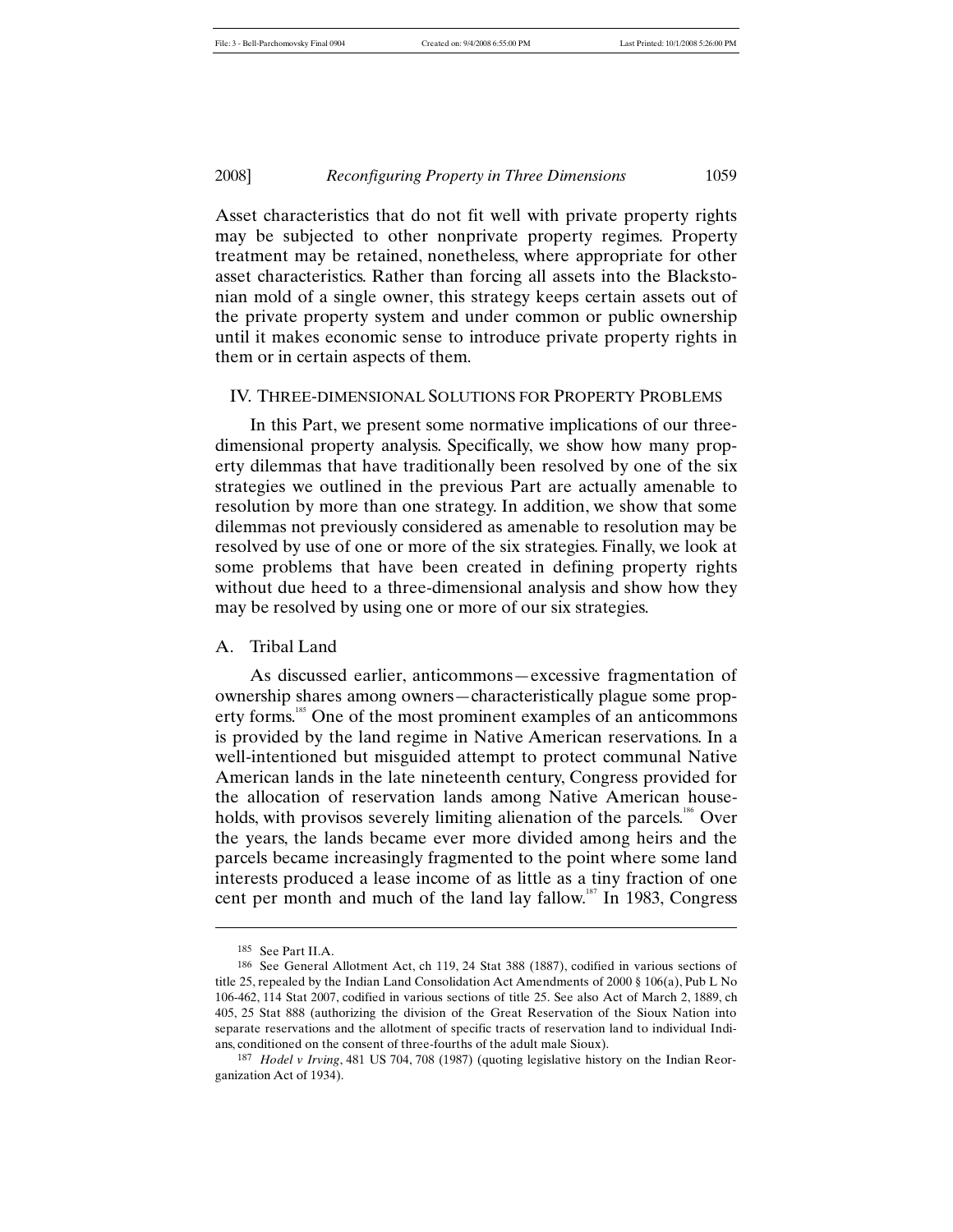passed the Indian Land Consolidation Act, which escheated small portions of highly fractionated parcels to the tribe upon death of the owner. However, in *Hodel v Irving*,<sup>188</sup> the Supreme Court ruled that the escheat worked an unconstitutional uncompensated taking.<sup>189</sup> As Heller noted in criticizing the case, the result was that many Native American lands remained in an anticommons.<sup>190</sup>

A three-dimensional analysis highlights the possibility of other strategies for combating anticommons. Reducing the number of owners by eliminating the interests of holders of small portions of highly fractional parcels is not the only possible solution to the challenge of excessive fragmentation, nor is it necessarily the best one. Indeed, even after eliminating the claims of the smallest interest holders, the land would remain divided among multiple owners (albeit with somewhat greater interests). Hence, while clearing title of the smallest owners' claims would likely prevent further deterioration into anticommons, it would not likely improve the alienability of the land or the cost of managing it to a significant extent.

Our approach highlights the possibility of adjustments along the owner or dominion axes and thereby brings to light several strategies that could outperform the solution of forced forfeiture. For instance, policymakers could address the problem of excessive fragmentation of interests in tribal land by appointing a single fictional owner in the land, such as a tribal cooperative, with tribal member-owners exchanging their undivided fractional interests in the land for shares in the cooperative. This solution respects all existing claims to the property while reducing the cost of managing the land. The owners would commute their veto powers for voting rights, and decisions about the use of the land would be made by the majority of the members.

Alternatively, policymakers might consider making the land freely alienable and use the strategy of formalizing limited nonpossessory tribal rights to protect traditional land uses. This approach would allow tribe members to transfer their land to nonmembers subject to a servitude that would run with the land and ensure that future owners do not use it in ways prejudicial to the tribal heritage. This would allow owners to escape the trap of passing along small, unusable shares by selling them to a buyer with a superior use. At the same time, the

<sup>188</sup> 481 US 704 (1987).

<sup>189</sup> See id at 716–18. See also *Babbitt v Youpee*, 519 US 234, 244 (1997) (ruling that Congress's effort to rehabilitate the Act by allowing a narrow class of individuals to receive fractional interests did not cure the fatal flaw ruled unconstitutional in *Irving*).

<sup>190</sup> See Heller, 108 Yale L J at 1217 (cited in note 11) (attacking the *Hodel* and *Babbitt* decisions rejecting private antifragmentation strategies as further perpetuating the tragedy of the anticommons).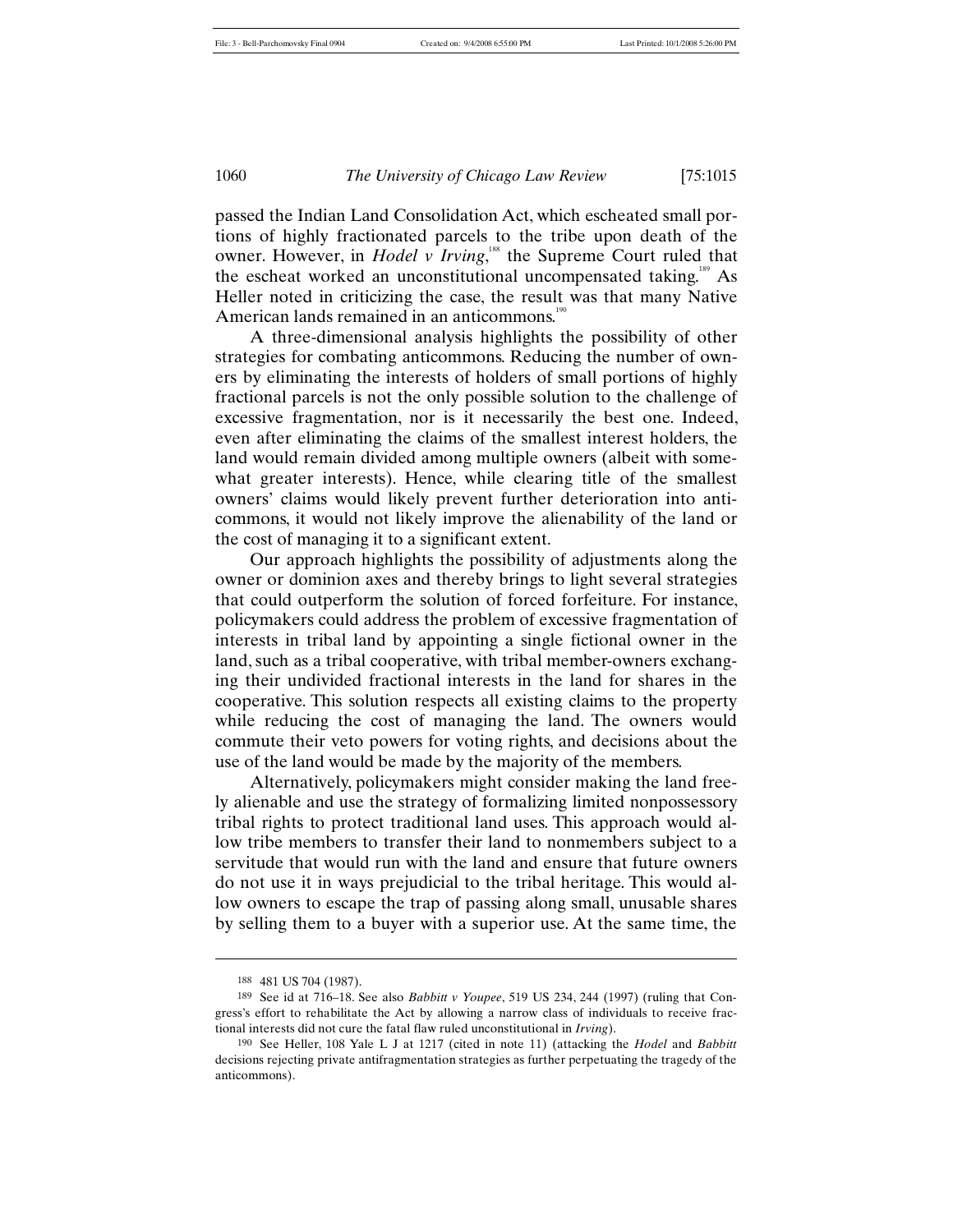nonpossessory interests retained by the tribe members would enable them to seek injunctive relief against future owners whose uses run afoul of tribal traditions.

# B. Conservation Commons

The strategy of formalizing nonpossessory interests could improve the management of natural resources. A three-dimensional approach demonstrates the possibility of creating useful new tools for achieving conservation of parks and open space.

Parks generally do not fit well into private property regimes. Purely private parks are likely to be undersupplied as spillover benefits to neighbors are extensive and transaction costs are high. Thus, many areas that would be socially optimal for use as parks will be used in some other manner that provides a higher return for the private owner, even though the private use is inferior from a social welfare point of view.<sup>191</sup> Ordinary commons management of parks and open spaces is also problematic. Turning parks into public commons raises the specter of overexploitation.<sup>192</sup> Without effective governance and enforcement mechanisms, common property regimes make it possible for members of the owners' group to take full advantage of the resources without bearing the full cost of their actions.

Generally, the real world solution for the failings of common and private property in this context is found along the ownership axis. Specifically, authorities usually keep parks and open space under government ownership. Unfortunately, this solution raises a few problems of its own. First, government actors often mismanage conservation properties. Government actors are imperfect agents of the public will, and they may find it advantageous to trade away the benefits of their power for personal gain. Thus, for example, they may collaborate with private developers to dispose of government property at submarket prices and encourage inefficient development on conservation property.<sup>193</sup> Additionally, decisionmakers may fall prey to fiscal illusion that leads them to fail to take account of public benefits or costs that do

<sup>191</sup> See Abraham Bell and Gideon Parchomovsky, *Of Property and Anti-property*, 102 Mich L Rev 1, 2 (2003) ("Government actors often mismanage conservation properties, collaborating with private developers to dispose of government property at submarket prices and encouraging inefficient development on conservation property.").

<sup>192</sup> See Hardin, 162 Science at 1244 (cited in note 96).

<sup>193</sup> Bell and Parchomovsky, 102 Mich L Rev at 2 (cited in note 191). To give one example, the federal Bureau of Land Management came under fire in a recent congressional report for its sale of seventy acres of Nevada land to a private developer for \$763,000; the developer sold the land the next day for \$4.6 million. See Joel Brinkley, *A U.S. Agency Is Accused of Collusion in Land Deals*, NY Times A16 (Oct 12, 2002).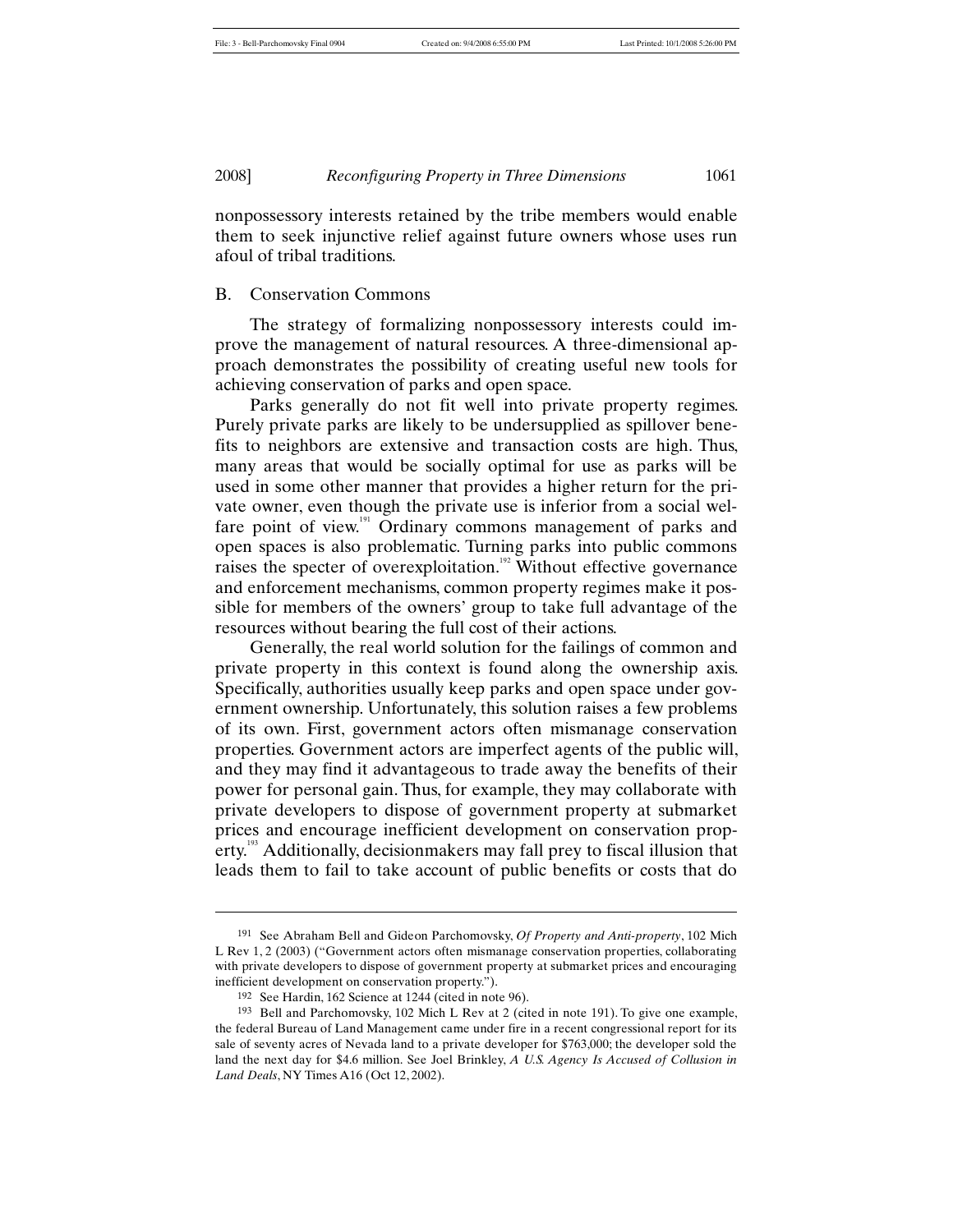not appear directly in the government budget.<sup>194</sup> Together, these factors lead to a significant likelihood that conservation properties will be transferred to suboptimal development interests even when owned by the government. $195$ 

A possible remedy to the problem of government mismanagement of conservation properties is to divide the asset or dominion, rather than selecting a different single owner. As we have suggested elsewhere, lawmakers could provide for formalized nonpossessory rights—specifically, negative easements—in neighboring property owners.<sup>196</sup> Formalizing the neighbors' interests into formal negative easements would introduce a new element into conservation of the threatened land: a network of antidevelopment rights.<sup>197</sup> The creation of a network of nonpossessory rights in neighboring property owners would not give them any special rights to use or possess conservation properties. Yet, it would give them veto power over the development of conservation properties, enabling them to seek legal remedy against development plans that did not get their blessing. Furthermore, the resulting network of negative easements in the hands of the neighbors could produce a regime in which it is practically impossible for unwanted development to threaten conservation of the defended property. Developers who wish to develop the land would need to secure consent from all easement holders in a process that is notoriously susceptible to holdout problems and strategic bargaining.

# C. Access to Coastal Lands

1

Property rights in beaches present a particularly nettlesome problem in many states. Generally, state law preserves the wet sand area (the strip of sand demarcated by the ebb and the flow of the tides) as public property while recognizing private property rights in the dry sand area.<sup>198</sup> In many beaches, the general public cannot access the wet sands without crossing over private dry sands. States have resorted to various tactics in order to create or preserve access to the wet sands beaches. Courts in New Jersey invoked the public trust doctrine as grounds for creating easements by necessity over private beach proper-

<sup>194</sup> Bell and Parchomovsky, 102 Mich L Rev at 17 (cited in note 191).

<sup>195</sup> For examples, see id at 30–31 (listing four recent sales of undeveloped public lands in which conservation interests were systematically disadvantaged by the political decisionmaking process).

<sup>196</sup> See id at 31–37 (proposing an "antiproperty easement" that vests in each property owner the right to veto any development in nearby green space).

<sup>197</sup> Previously we have labeled those rights "antiproperty rights." See id at 5.

<sup>198</sup> See Rose, 53 U Chi L Rev at 713 (cited in note 86). Some states, most notably California, have extended the rights of the public "from the tidelands to the dry sand areas landward of the high-tide mark." Id at 713–14.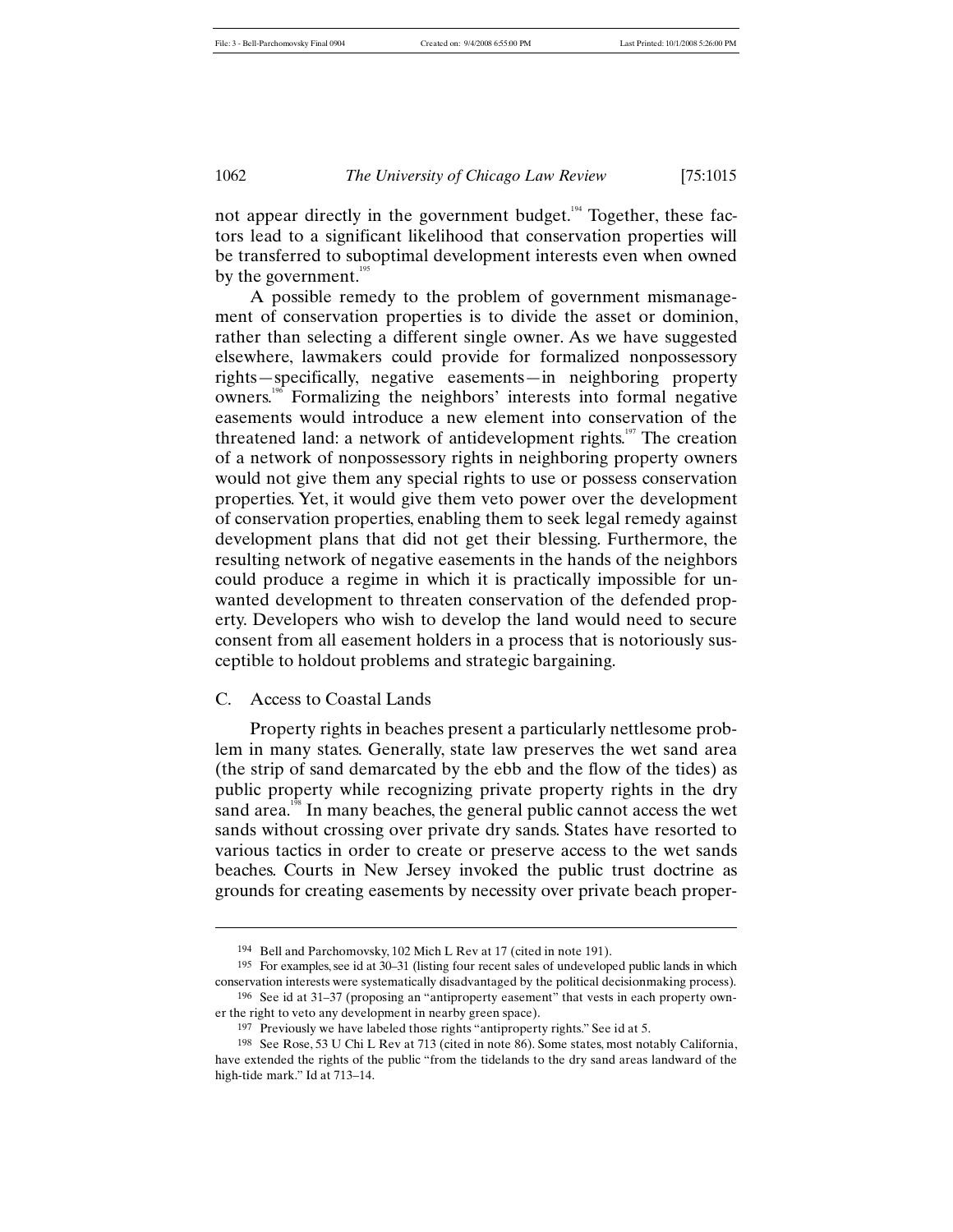#### 2008] *Reconfiguring Property in Three Dimensions* 1063

ties for the benefit of the public.<sup>199</sup> Specifically, the courts reasoned that the state's duty under the public trust doctrine to preserve public beach access implied the existence of public easements over private lands as necessary to ensure access. Courts in California and Texas chose to rely on theories of prescriptive easements or implied dedication to secure access and use rights for the public.<sup>200</sup> Finally, courts in Oregon, Florida, and Hawaii turned to a theory of custom to reach the same result.<sup>201</sup>

The various approaches taken by the courts have one thing in common: they all focus on the dominion dimension. In all cases, courts recognized public access rights by narrowing the exclusion rights of beachfront property owners. Specifically, the courts interpreted the bundle of rights of beachfront owners as not including the right to exclude members of the general public seeking to reach the beach.

A different solution to the problem of public access to beaches becomes apparent once the problem is analyzed along the asset dimension. An asset-oriented analysis suggests that the problem of public access to beaches arises due to a suboptimal configuration of beachfront properties. The decision to create contiguous strips of private parcels effectively blocked the public from reaching the beach without trespassing on private property. An optimal configuration of the wet sands beach asset would necessarily include a means of access. From an assetoriented perspective, it becomes apparent that the challenge of access to beaches presents a natural case for forced reconfiguration.

A different configuration of private lots interspersed with government lots (or narrow government strips) could be a better solution to the problem. Initially, such a configuration could have been achieved if the government retained title in certain beachfront lots and granted the public a right of access across them. Today, such a configuration can be accomplished via government exercises of its eminent domain

<sup>199</sup> See generally, for example, *Matthews v Bay Head Improvement Association*, 471 A2d 355 (NJ 1984) (finding that the public must be given both access to and use of the foreshore as well as privately owned dry sand areas "as reasonably necessary").

<sup>200</sup> See generally, for example, *Gion v City of Santa Cruz*, 465 P2d 50 (Cal 1970) (superseded by statute) (holding that an implied dedication of property rights to the public arose when the public has used the land for more than five years without permission or objection from previous owners); *Seaway Co v Attorney General of Texas*, 375 SW2d 923 (Tex Civ App 1964) (affirming the jury's finding of an implied dedication of land to public use and of an easement by prescription over land that had been continuously and adversely used for over ten years).

<sup>201</sup> See generally, for example, *Thornton v Hay*, 462 P2d 671 (Or 1969) (ruling that the public's use of the dry sand areas of the beach met all the elements of the custom doctrine: ancient, exercised without interruption, peaceable, reasonable, certain, obligatory, and not repugnant or inconsistent with any other law or custom); *City of Daytona Beach v Tona-Rama, Inc*, 294 S2d 73 (Fla 1974) (subscribing to the customary rights doctrine but declining to find an easement by prescription because the public's use of the property was in furtherance of, not against, the interests of the private landowner); *County of Hawaii v Sotomura*, 517 P2d 57 (Hawaii 1973) (recognizing that the public's long-standing use of the beach had ripened to a customary right).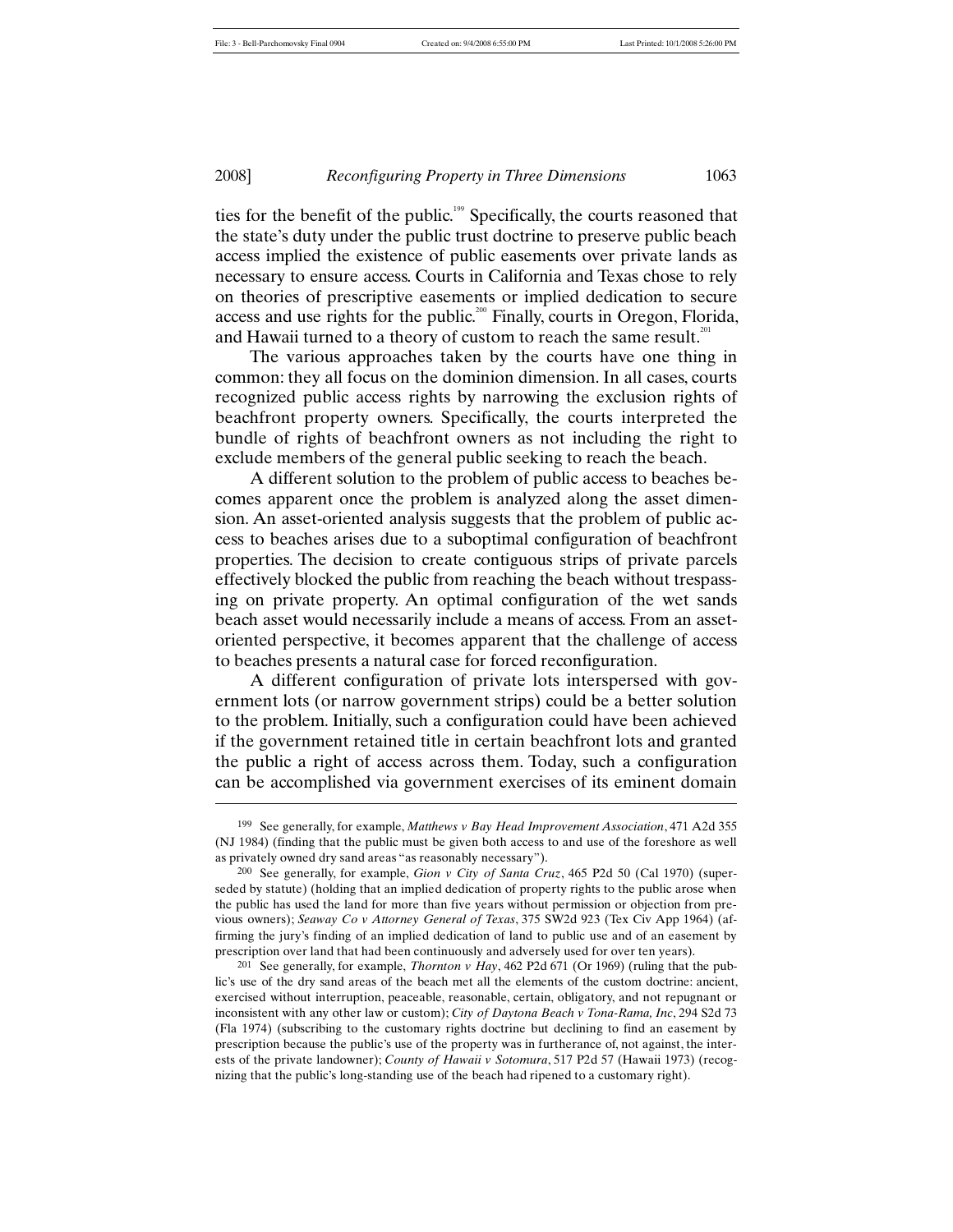power. Although this solution would initially impose a cost on the government, as it would require compensating aggrieved property owners, it might represent a long-term improvement for all parties involved. Private property owners would fare better under the proposed solution because those property owners whose property will be taken would receive compensation. The public would benefit from clearer and more convenient access to the beach. The government may be better off in the long run because there might be fewer conflicts between owners of beachfront properties.

# D. Land Assembly

1

Provision of infrastructure and public goods often requires the government to engage in land assembly. Whenever this need arises, there is a natural tendency to think about eminent domain. After all, it is the accepted lore among legal scholars that land assembly is the paradigmatic situation in which the government ought to exercise its takings power.<sup>202</sup> Consider, for example, a plan to run a railway through a mountain valley. Without eminent domain, a single holdout can stop the project. Eminent domain allows the government to get around the high transaction costs and holdouts inherent in this situation.

Our three-dimensional analysis expands on the conventional analysis in two important respects. First, it complements the conventional analysis by more precisely characterizing the assets that ought to be taken by eminent domain. Our contribution here is primarily descriptive; we summarize the purpose of some eminent domain doctrines and suggest how they may be best implemented. Second, our analysis challenges the conventional analysis by proposing alternative ways to carry out large-scale projects without resorting to eminent domain. We discuss these matters in order.

Many commentators have noted that the construction of railroads and highways by the government necessitates exercises of eminent domain. Little attention, if any, has been paid to the important question of how much of the involved assets the government should take. From the government standpoint, the answer is clear. Since the government must pay compensation for the value of the taken property, it has an incentive to take as little as possible. Thus, in order to minimize compensation payments, the government is likely to prefer to take an easement over taking title to part of the tract when possible. <sup>203</sup> Likewise, when the

<sup>202</sup> See, for example, Posner, 119 Harv L Rev at 94 (cited in note 117) (discussing the need to assemble a large tract of land for the city's redevelopment plan as a possible impetus for the exercise of eminent domain in *Kelo v City of New London*, 545 US 469 (2005)).

<sup>203</sup> See, for example, *Preseault v United States*, 100 F3d 1525, 1532 (Fed Cir 1996).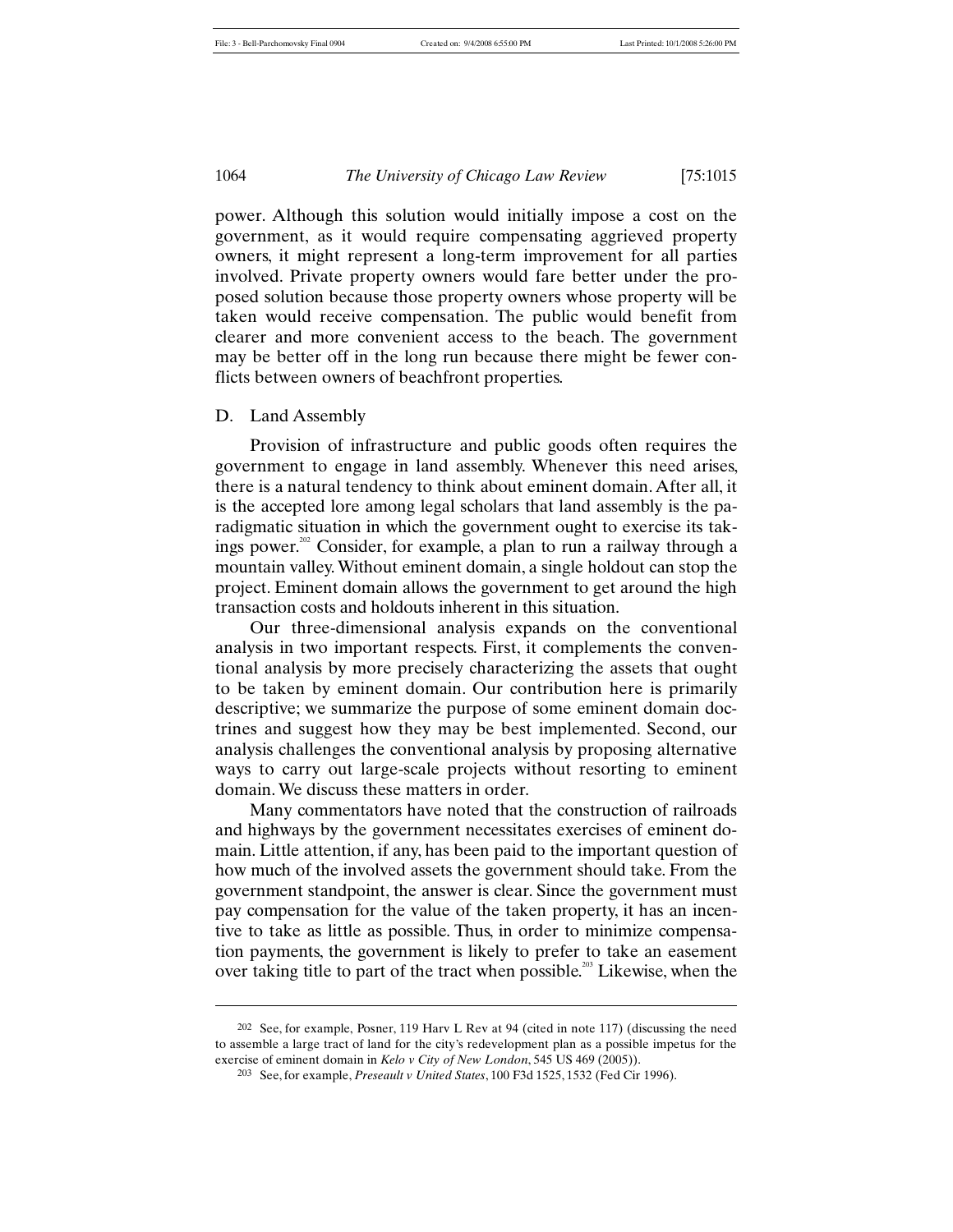government decides to take title, it will be inclined to take title to part of a tract and not condemn the tract as a whole.<sup>20</sup>

While dominion-oriented perspectives may favor such a "minimalist" approach, as it represents the smallest possible incursion on the rights of owners, an asset-oriented perspective strongly militates against it. To illustrate, let us return to the railway example. In the nineteenth century, the government and private railroad companies acquired multiple easements over private properties in order to run railways through them. These were no ordinary easements. Rather, they were high-impact, durable easements that completely prevented the titleholder from using the part of her property burdened by the right-of-way.<sup>205</sup> Effectively, the taking of the easement deprived the owner of virtually the entire value of the affected part. Such takings, in other words, had the same effect as title transfers of a slice of the parcel. However, by taking an easement rather than full title to the slice, such takings led to distorted configurations of both the title and the easement. As the years passed, the economics of the railroad business changed dramatically, leading to many lines becoming uneconomical. Yet, the existence of the easements encouraged the companies to maintain lines in suboptimal situations, as abandonment of the line would lead to abandonment of the realty. Only where the social loss exceeded substantial transaction costs would it be worthwhile for railroads to abandon the easement in exchange for an agreed-upon compensation.

Additionally, even if the government were to take title over a portion of the parcel, running a railway through the middle of a tract could, in some cases, render the remainder virtually valueless. Accordingly, in such cases, it is important for authorities to apply the strategy of forced aggregation and compel the government to take title to the whole lot. This suggestion is in marked contrast with the general practice of taking no more of an interest than narrowly necessary to accomplish the public purpose of the taking.<sup>206</sup>

The second point we wish to make is that land assembly does not necessarily call for the use of eminent domain. Indeed, several of the

-

<sup>204</sup> Consider *Ink v City of Canton*, 212 NE2d 574, 579 (Ohio 1965).

<sup>205</sup> Indeed, in *Preseault*, the government advanced the argument that "the general federal legislation providing for the Government's control over interstate railroad operations as enacted and amended over the years had the effect of redefining the private property rights of these owners, leaving them without a compensable interest in the land." 100 F3d at 1533.

<sup>206</sup> See *Hill v Western Vermont Railroad Co*, 32 Vt 68, 76 (1859):

In either mode of appropriating land for the purposes of the company, . . . there is this implied limitation upon the power [of eminent domain], that the company will take only so much land or estate therein as is necessary for their public purposes. It does not seem to us to make much difference in regard to either the quantity or the estate, whether the price is fixed by the commissioners or by the parties.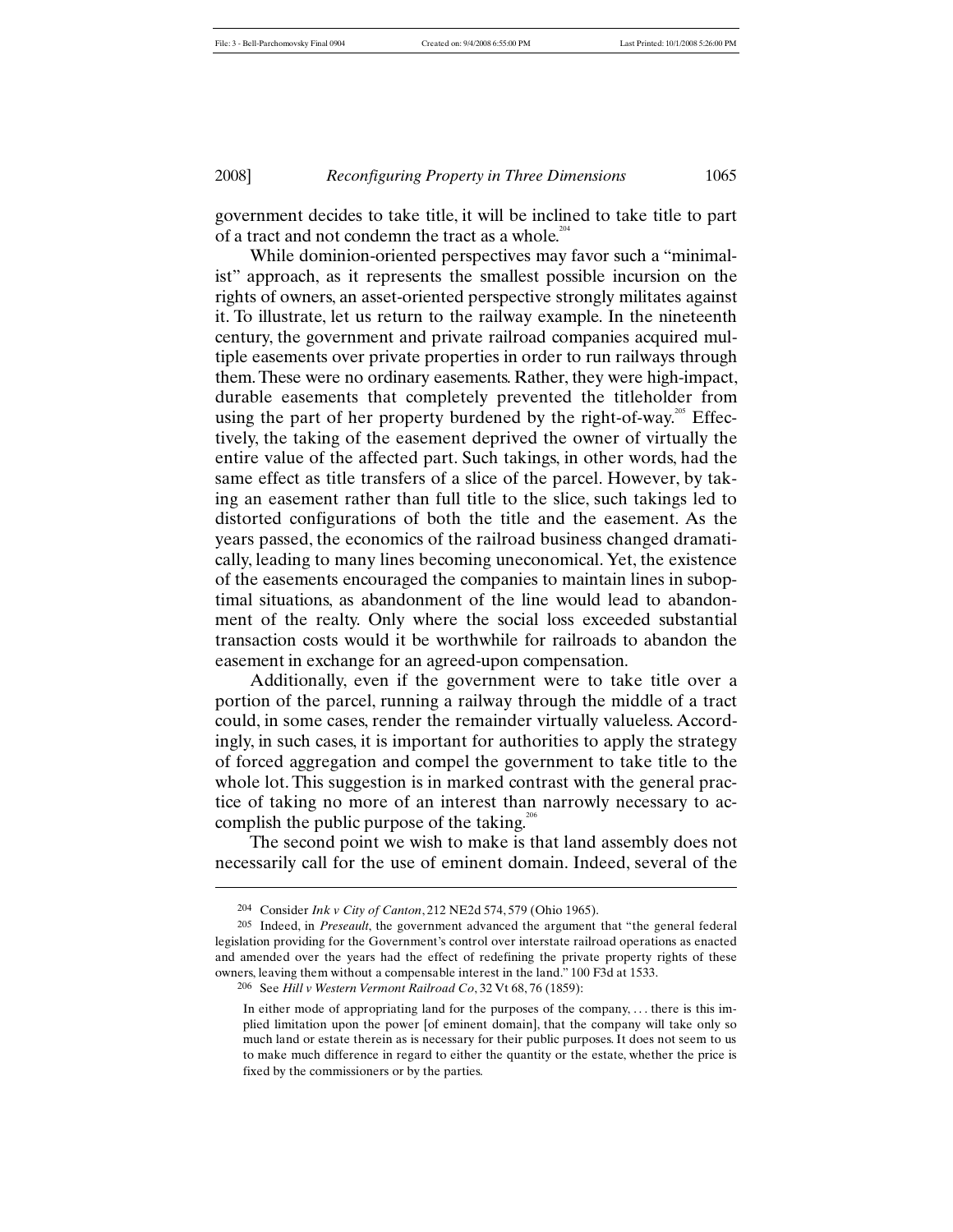strategies we discuss in Part III can be used instead of takings. Assume, for example, that the government needs to assemble a sufficiently large parcel for a parking lot. The standard solution is to replace the multiple private owners of the relevant lots with a single government owner through the use of eminent domain. Importantly, the same result can be accomplished by alternative strategies as well. One such strategy is the creation of a fictional owner. For example, the government can force the relevant private owners to set up a corporation or a partnership and then transfer their lots to it in exchange for shares. A somewhat similar approach was taken by Michigan in the oil and gas industry. The Michigan Department of Environmental Quality adopted a procedure to mandate compulsory pooling "whenever an owner desires to develop his or her mineral rights, but cannot do so because the owner's tract is smaller than the established drilling unit."<sup>207</sup> Amnon Lehavi and Amir Licht proposed an interesting variation on this strategy in which land assembly for large-scale, for-profit development projects would be permitted only by means of a special-purpose development corporation, which would, in turn, have to offer condemnees the option of compensation in corporate shares instead of cash.<sup>20</sup>

As many commentators have noted, the strategy of imposing limitations on owners' ability to reconfigure their assets can also lead to outcomes that are just as valuable as land assembly for some purposes. An industrial park, for example, can be created by zoning changes rather than by land assembly through eminent domain. As part of its police power, the government can exert significant control over the development and use of property. The government can rezone properties to ensure that they would be put to the desired use, or employ more indirect incentives to induce property owners to carry out the government's will. Naturally, it is possible to combine strategies in appropriate cases.

# E. Superfund

1

The Comprehensive Environmental Response, Compensation, and Liability Act<sup>209</sup> (CERCLA or "Superfund") is one of the most justly maligned pieces of environmental legislation ever adopted by Con-

<sup>207</sup> James R. Neal, *Compulsory Pooling Promotes Conservation of Michigan's Oil and Gas Natural Resources*, 78 Mich Bar J 158, 161 (1999) (defending Michigan's compulsory pooling procedure as promoting a reasonable balance between conservation and development interests).

<sup>208</sup> See Amnon Lehavi and Amir N. Licht, *Eminent Domain, Inc.*, 107 Colum L Rev 1704, 1732 (2007).

<sup>209</sup> Pub L No 96-510, 94 Stat 2767 (1980), codified as amended at 42 USC § 9601 et seq (2000) (creating a tax on the chemical and petroleum industries and providing broad federal authority to respond to the release or threatened release of hazardous waste).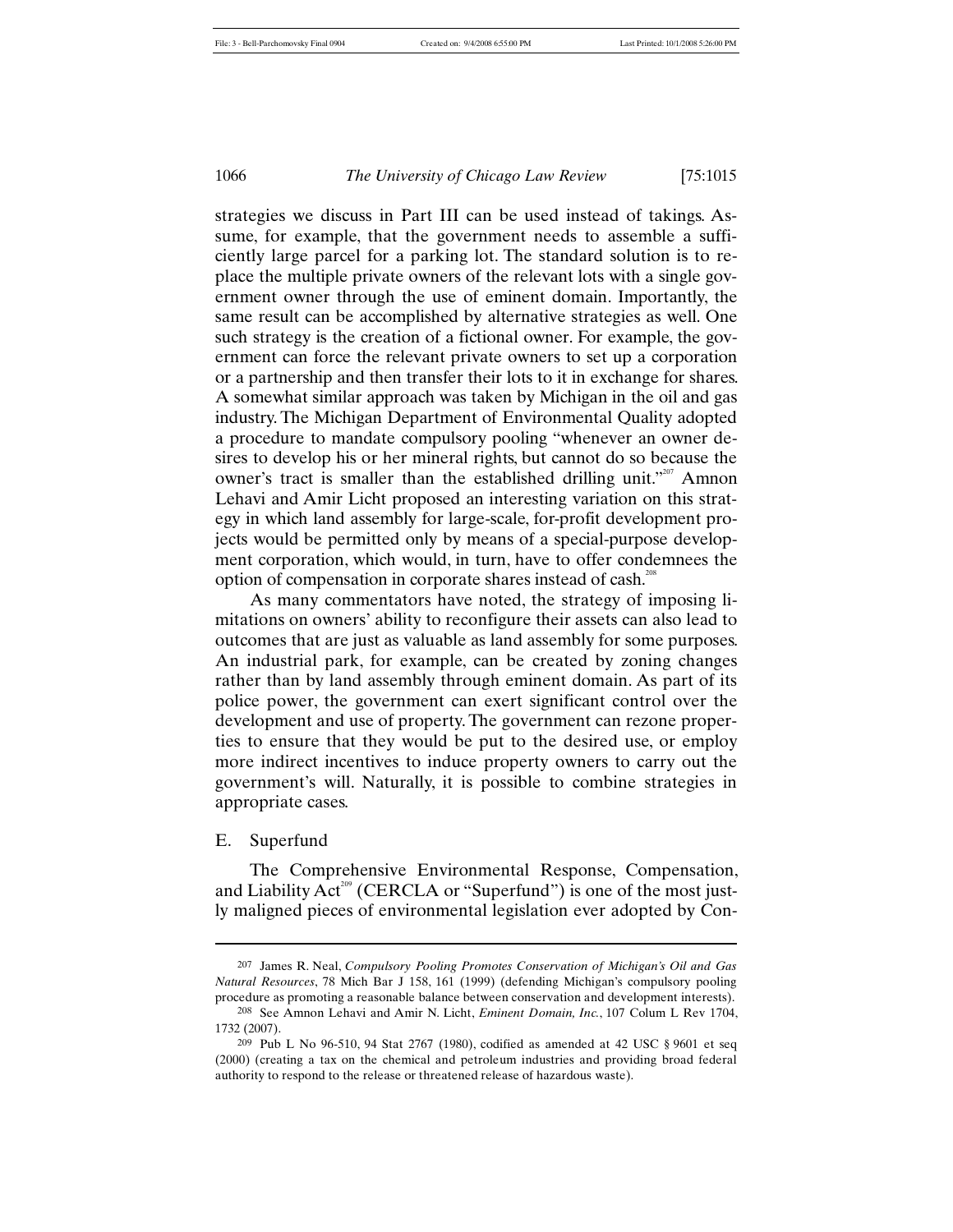#### 2008] *Reconfiguring Property in Three Dimensions* 1067

gress. CERCLA was intended to clean up polluted land and prevent further contamination. In part, it did this by establishing guidelines for hazardous waste disposal, identifying "brownfields" (polluted parcels), $^{210}$  creating a Superfund to pay for cleanup, and identifying a large class of jointly and severally liable "potential responsible parties" who would have to contribute to the cost of cleanup. The actual results of the legislation have been underwhelming. Most brownfields remain polluted more than twenty-five years after the establishment of Superfund.<sup>211</sup> The Act's assumed dichotomy of polluted and clean lands often requires excessive cleanup, while the multiplicity of liable parties and the enormous liability costs encourage excessive litigation.

In a property rights analysis, CERCLA's effect is to force the bundling of all brownfields with liability.<sup>212</sup> Any potential purchaser of a polluted land parcel must automatically accept exposure to joint and several liability under CERCLA. This asset configuration can hardly be calculated to place brownfields under their most beneficial use. Survey data and scholarly literature emphasize that concern for future liability is a primary reason for brownfields remaining undeveloped.<sup>213</sup> And, indeed, there is little reason to suspect that an optimal developer of a brownfield will also be the optimal insurer of other parties' CERCLA obligations. The result is a poorly configured asset comprising land plus liability that is suboptimally exploited.<sup>214</sup>

A three-dimensional perspective offers a number of possibilities for redressing this problem. The most straightforward means lie in the asset dimension. If owners of Superfund sites were able to sell the brownfields without the attached liability, the pool of potential users would expand without in any way diminishing the pool of liable parties since all parties liable prior to the sale would maintain their status. Under current administrative practice, the EPA and states sometimes

<sup>210</sup> Subject to a handful of exceptions, CERCLA defines a brownfield as "real property, the expansion, redevelopment, or reuse of which may be complicated by the presence or potential presence of a hazardous substance, pollutant, or contaminant." 42 USC § 9601(39)(A).

<sup>211</sup> For general information about Superfund, see EPA, *CERCLA Overview* (July 17, 2007), online at http://www.epa.gov/superfund/policy/cercla.htm (visited June 8, 2008).

<sup>212</sup> See for example, Fenton D. Strickland, Note, *Brownfield Remediated? How the Bona Fide Prospective Purchaser Exemption from CERCLA Liability and the Windfall Lien Inhibit Brownfield Redevelopment*, 38 Ind L Rev 789, 789 (2005) (noting that many brownfields lay deserted and undeveloped because developers fear the risk of liability for cleanup costs under CERCLA).

<sup>213</sup> See generally Anna Alberini, et al, *The Role of Liability, Regulation, and Economic Incentives in Brownfield Remediation and Development: Evidence from Survey of Developers*, 35 Regional Sci and Urban Econ 327 (2005).

<sup>214</sup> See generally Howard F. Chang and Hilary Sigman, *The Effect of Joint and Several Liability under Superfund on Brownfields*, 27 Intl Rev L & Econ 363 (2007) (using a model of joint and several liability to show how liability risks from Superfund discourage the purchase of brownfields and emphasizing the effects arising from the potential buildup of defendants).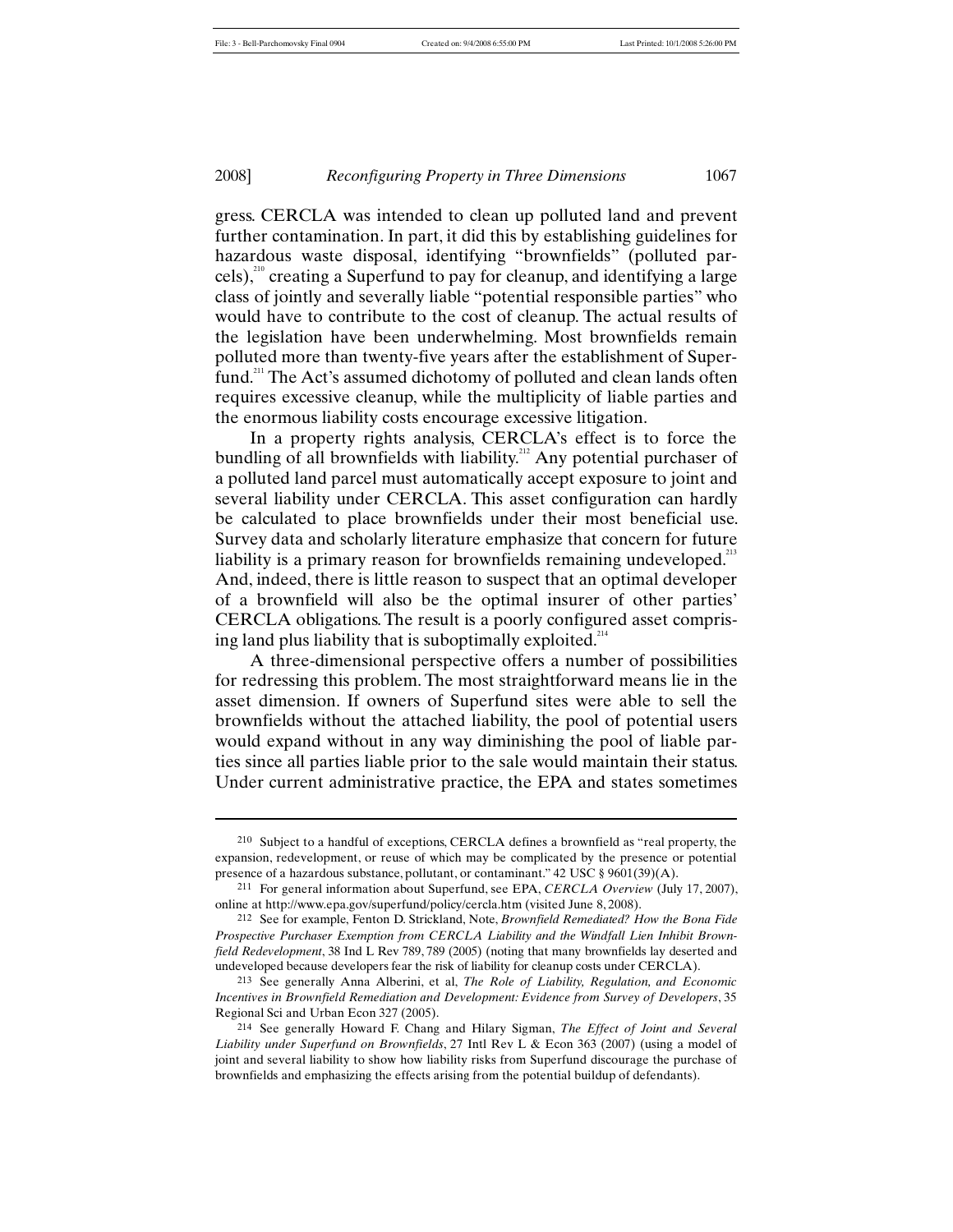attempt to imitate this asset division by issuing "prospective purchaser agreements" assuring would-be purchasers that the EPA will not impose additional CERCLA responsibilities.<sup>215</sup> Formalization of the asset division could enhance the marketability of brownfields.

Less obviously, CERCLA could offer possibilities for immunity from liability while obtaining more limited rights. For example, CERCLA could offer greater immunity for many kinds of service providers and developers, permitting owners to subcontract for development without expanding the liability pool. This would permit greater owner calibration of dominion and asset configuration in order to maximize the efficiency of brownfield use.

### F. Intellectual Property

We illustrate the usefulness of the two final strategies—fictional assets and differential acquisition rules. Intellectual property embodies an attempt to strike a balance between society's desire to ensure adequate provision of intellectual goods and its interest in guaranteeing wide access to, and use of, the works once they have been produced. Intellectual property law strives to achieve this delicate balance by granting property protection to creators on the one hand, while imposing limits on the duration and scope of the rights on the other. Naturally, intellectual property law is not static. Rather, as we discussed in Part III.B, it is subject to constant adjustments and refinements.

Recently, an increasing number of commentators have cautioned that in the last several decades intellectual property owners managed to augment their protection at the expense of the public. The natural reaction of intellectual property theorists was to propose narrowing the rights of intellectual property owners (and, correspondingly, expanding those of the public).<sup>216</sup> For the most part, these proposals fall under the category of formalization of nonpossessory property interests. For example, expansion of fair use rights $^{217}$  does not seek to strip

<sup>215</sup> See generally id. See also Robert V. Percival, et al, *Environmental Regulation: Law, Science, and Policy* 269 (Aspen 4th ed 2003) (describing the EPA's announcement in 1995 to promote the use of "comfort letters" for owners worried about continued CERCLA liability and, similarly, "prospective purchaser agreements" to assure potential buyers worried about future CERCLA liability); Zygmunt J.B. Plater, et al, *Environmental Law and Policy: Nature, Law, and Society* 1018 (Aspen 3d ed 2004).

<sup>216</sup> See, for example, Maureen Ryan, *Cyberspace as Public Space: A Public Trust Paradigm for Copyright in a Digital World*, 79 Or L Rev 647, 647–48 (2000) (noting the expansion of copyright holders' rights at the expense of the public and seeking to arrest this trend by implementing principles of public trust to information).

<sup>217</sup> For proposals of this kind, see, for example, Gideon Parchomovsky and Kevin Goldman, *Fair Use Harbors*, 93 Va L Rev 1483, 1488 (2007) (proposing to expand fair use by formalizing fair use harbors that would supplement the current equitable analysis).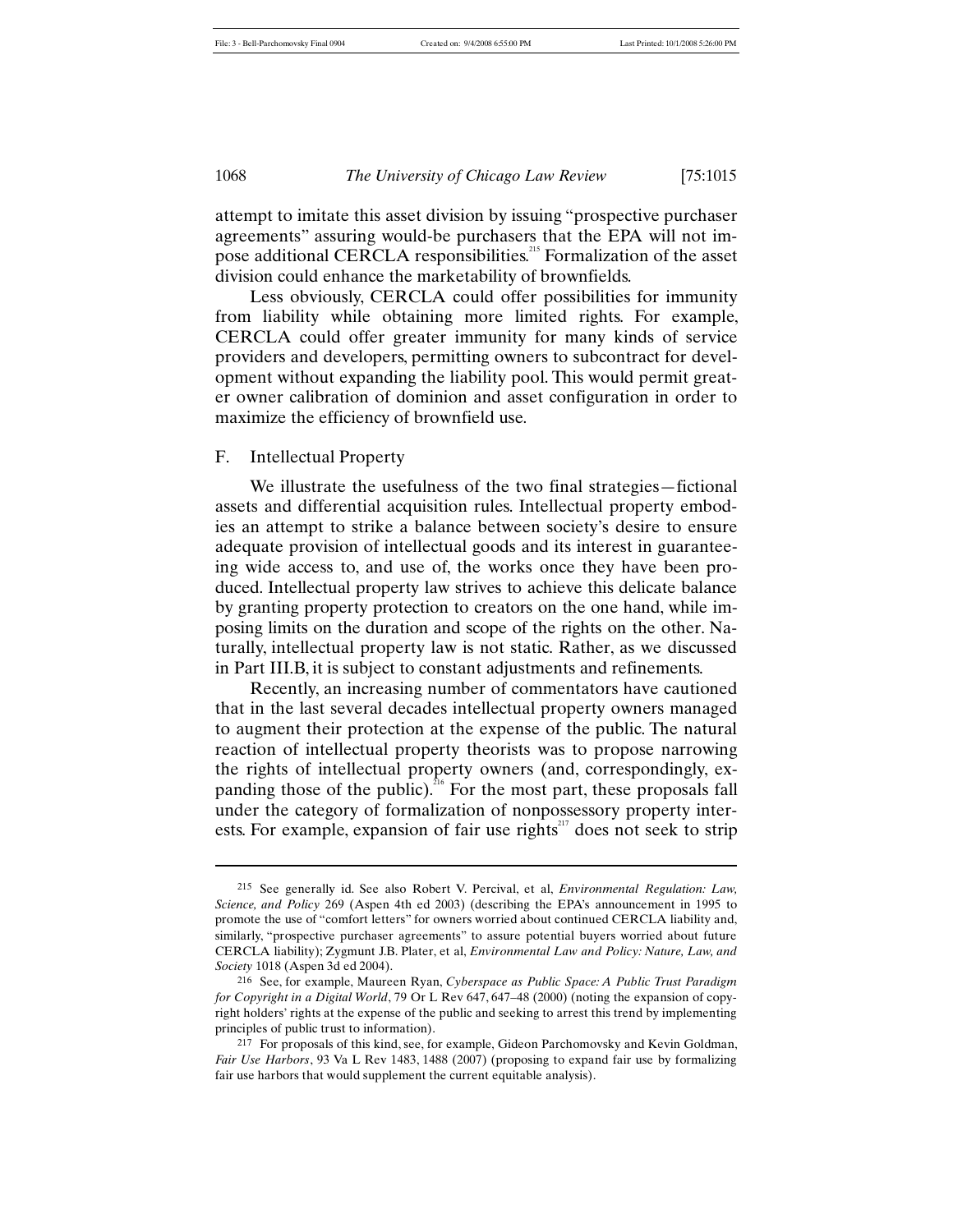the asset away from the copyright holder but rather to reduce the holders' rights of exclusion.

Assuming that the critics are correct about the deleterious expansion of intellectual property rights, our analysis yields two interesting alternatives. Instead of scaling back protection, lawmakers can: (1) change the definition of the protected asset; and/or (2) make it more difficult to acquire protection by changing the prerequisites for acquiring property rights in intellectual goods. The first strategy is especially useful in the context of intellectual property. Intellectual goods are essentially fictional assets. For this reason, policymakers can redefine them with relative ease. Unlike a fox or other tangible assets, a copyright or a patent can be defined in many different ways. Current law illustrates this point. Copyright law affords protection to expression but not to the idea underlying it. Patent law, by contrast, does afford protection to the idea underlying an invention. Accordingly, if one believes that patent protection stifles competition in the product market, a possible solution may be to redefine the protected asset by excluding ideas from the scope of patent grants. A similar strategy may be applied to copyrights. For example, current copyright law protects, among many other works, compilations of preexisting public domain materials. Per our suggestion, policymakers could easily exclude such works from the definition of copyrightable subject matter.

The second strategy takes a different tack. Indeed, there are already many crucial differences in the acquisition rules pertaining to different kinds of intellectual property. Patent protection can be acquired only by securing approval from the Patent and Trademark Office after a fairly exacting review. Trademark law posts a much lower barrier: the use of a mark in commerce. Finally, copyright posts the lowest barrier of all: protection springs into existence when original expression is fixed in a tangible medium of expression. More importantly, the rules of acquisition change over time. For example, until the passage of the Copyright Act of  $1976$ ,<sup>218</sup> publication—not fixation triggered copyright protection and unpublished works received no protection. International pressure prompted the US to drop the publication requirement and to settle for the much lower bar of fixation. In principle, however, the process is reversible. For example, if policymakers believe we have too many copyrights, they can address the problem by legislating stricter acquisition standards. For instance, in the context of copyright law, it is possible to substitute the lax originality standard for a much stricter "considerable creativity" requirement. Similarly, in the context of patent law, it is possible to replace the non-

<sup>218</sup> Pub L No 94-553, 90 Stat 2541, codified as amended at 17 USC § 101 et seq (2000).